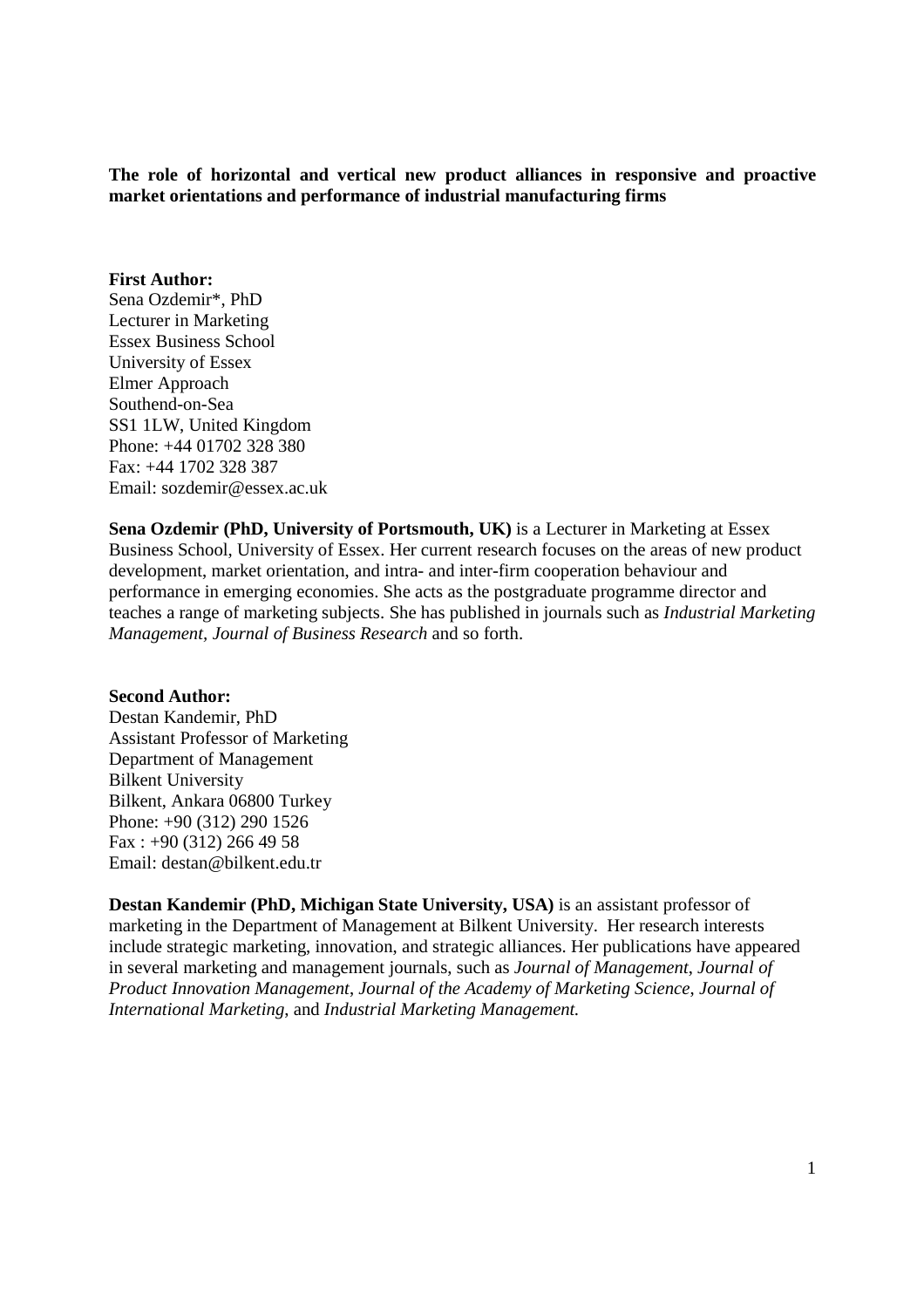## **Third Author :**

Teck-Yong Eng, PhD Professor of Marketing Southampton Business School University of Southampton Building 2, Highfield Campus Southampton SO17 1BJ, United Kingdom Phone: +44 02380 593 059 Fax: +44 02380 523 844 Email: T.Y.Eng@soton.ac.uk

**Teck-Yong Eng (PhD, University of Manchester, UK)** is Professor of Marketing at the University of Southampton, Southampton Business School UK. His current research focuses on supply chain of grocery retailers, new product development, digital innovation and business networks particularly in emerging economies. His teaching interests include business marketing, new product development, supply chain management, and creativity and innovation. He has published articles in numerous blind peer reviewed academic journals including *Journal of World Business, Asia Pacific Business Review, Industrial Marketing Management, Journal of Marketing Management, Entrepreneurship Theory and Practice*, and *Technovation*.

\*Corresponding author.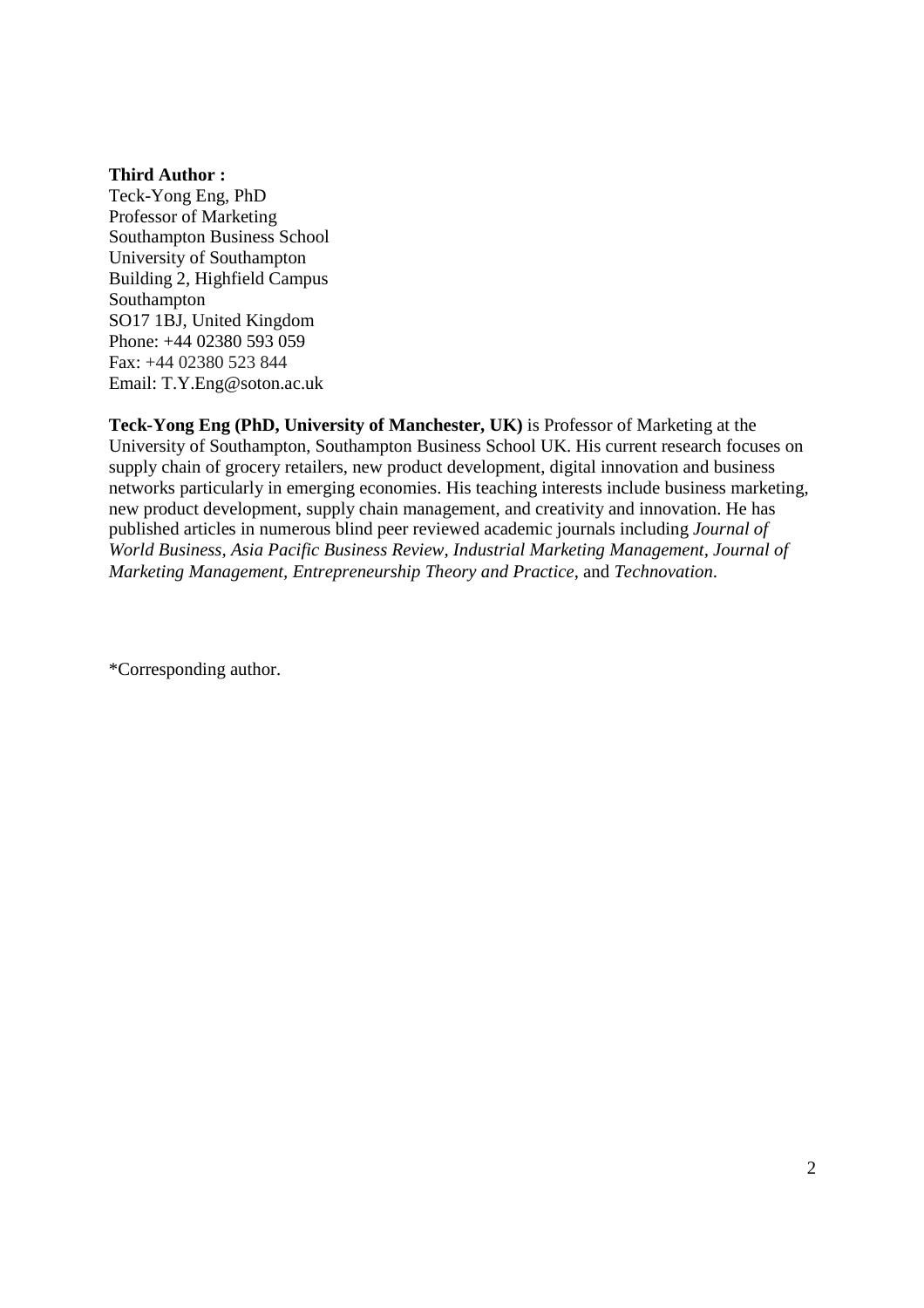# **The role of horizontal and vertical new product alliances in responsive and proactive market orientations and performance of industrial manufacturing firms**

## **Abstract**

This study examines different roles of new product alliance partners in enhancing responsive market orientation (RMO) and proactive market orientation (PMO) of industrial manufacturing firms in the context of learning in business-to-business (B2B) relationships. A survey of 146 firms shows that horizontal new product alliances with competitors provide access to similar industrial knowledge and know-how and thus help improve a manufacturing firm's RMO through exploitative learning. Although vertical new product alliances with suppliers may grant access to similar domains of knowledge, the findings of this study do not provide any support for their effect on a manufacturing firm's RMO. In contrast, the study shows that vertical new product alliances with research institutions provide access to a broader knowledge base and greater know-how with higher levels of non-redundancy and thus help improve a PMO through explorative learning. In addition, the results suggest that both RMO and PMO developed in different types of new product alliances enable a manufacturing firm to improve its new product performance and eventually its overall performance.

*Keywords:* Business-to-business new product alliances; Proactive market orientation; Responsive market orientation; New product performance; Organizational learning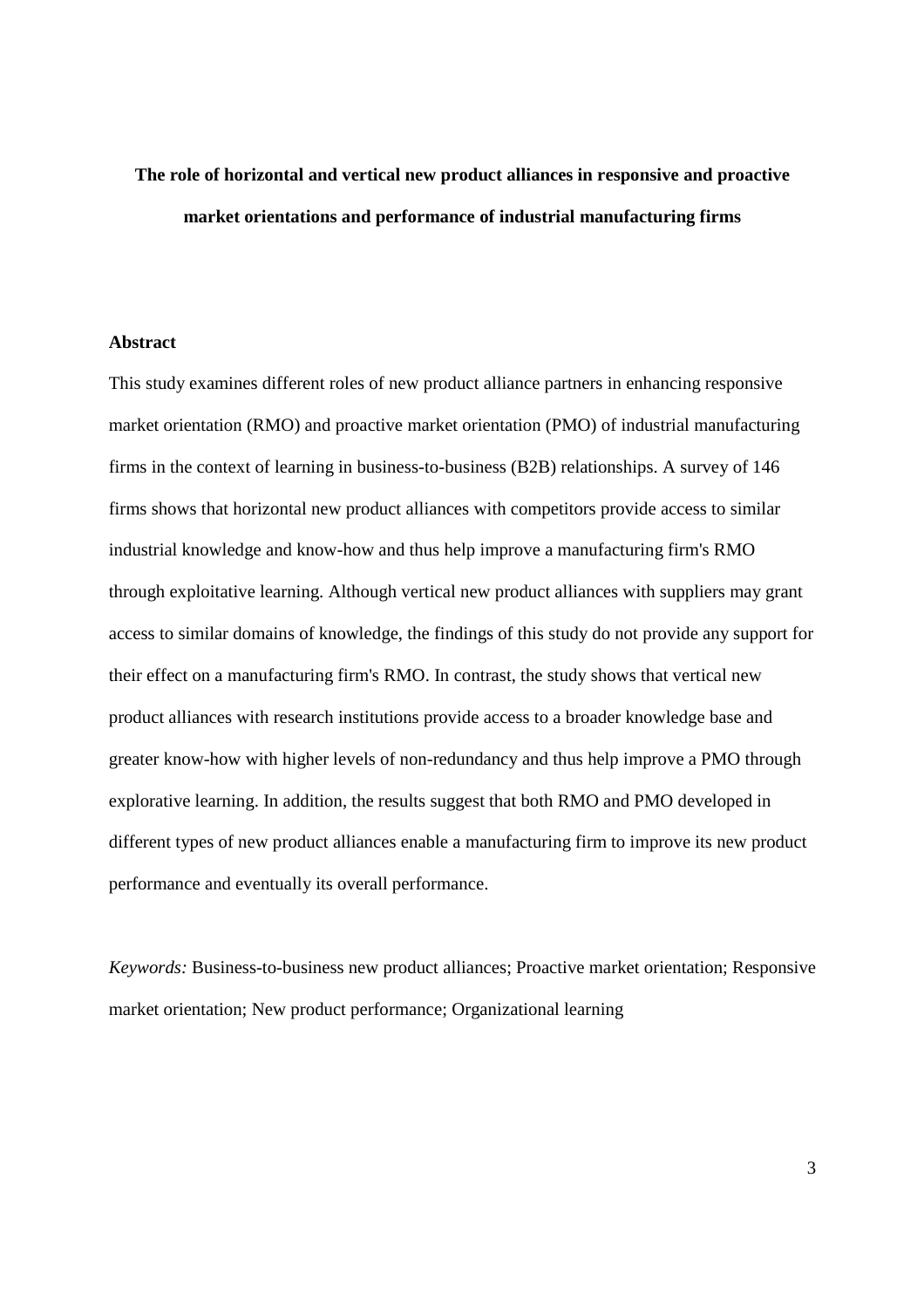## **1. Introduction**

Business-to-business (B2B) new product relationships (hereinafter, new product alliances) with different types of alliance partners, including horizontally and vertically connected partners, can provide several benefits to participating firms, such as easier access to new knowledge, reduced costs and risks associated with developing new products, and enhanced opportunities for gaining new competencies (Rindfleisch & Moorman, 2003; Thomas, 2013; Xu, Wu, & Cavusgil, 2013). However, although new product alliances can be beneficial for participating firms, they may not produce value for or meet the diverse needs of their customers (Garud, 1994; Rindfleisch & Moorman, 2003). From a market orientation (MO) perspective, firms may adopt a responsive and/or proactive MO approach to satisfy customer needs. Learning from diverse types of alliance partners (i.e., competitors, suppliers, and research institutions) may help support either responsive or proactive MO (Koza & Lewin, 1998). This study examines the potential for partnering firms to develop a responsive market orientation (RMO) and/or proactive market orientation (PMO) through their involvement in new product alliances and, thus, to enhance their new product and firm performance.

RMO pertains to a firm's set of behaviors prioritized on the creation of superior value for expressed or current customer needs (Narver, Slater, & MacLachlan, 2004; Rindfleisch & Moorman, 2003; Slater & Narver, 1995; Yannopoulos, Auh, & Menguc, 2012). Conversely, PMO focuses on understanding and creating distinctive value for customers' latent or future needs (Narver et al., 2004; Slater & Narver, 1995; Yannopoulos et al., 2012). Although responding to expressed customer needs through RMO plays a critical role in achieving shortterm value creation, proactively addressing latent customer needs through PMO helps ensure an ongoing value-creation process (Blocker, Flint, Myers, & Slater, 2011). In B2B marketing, new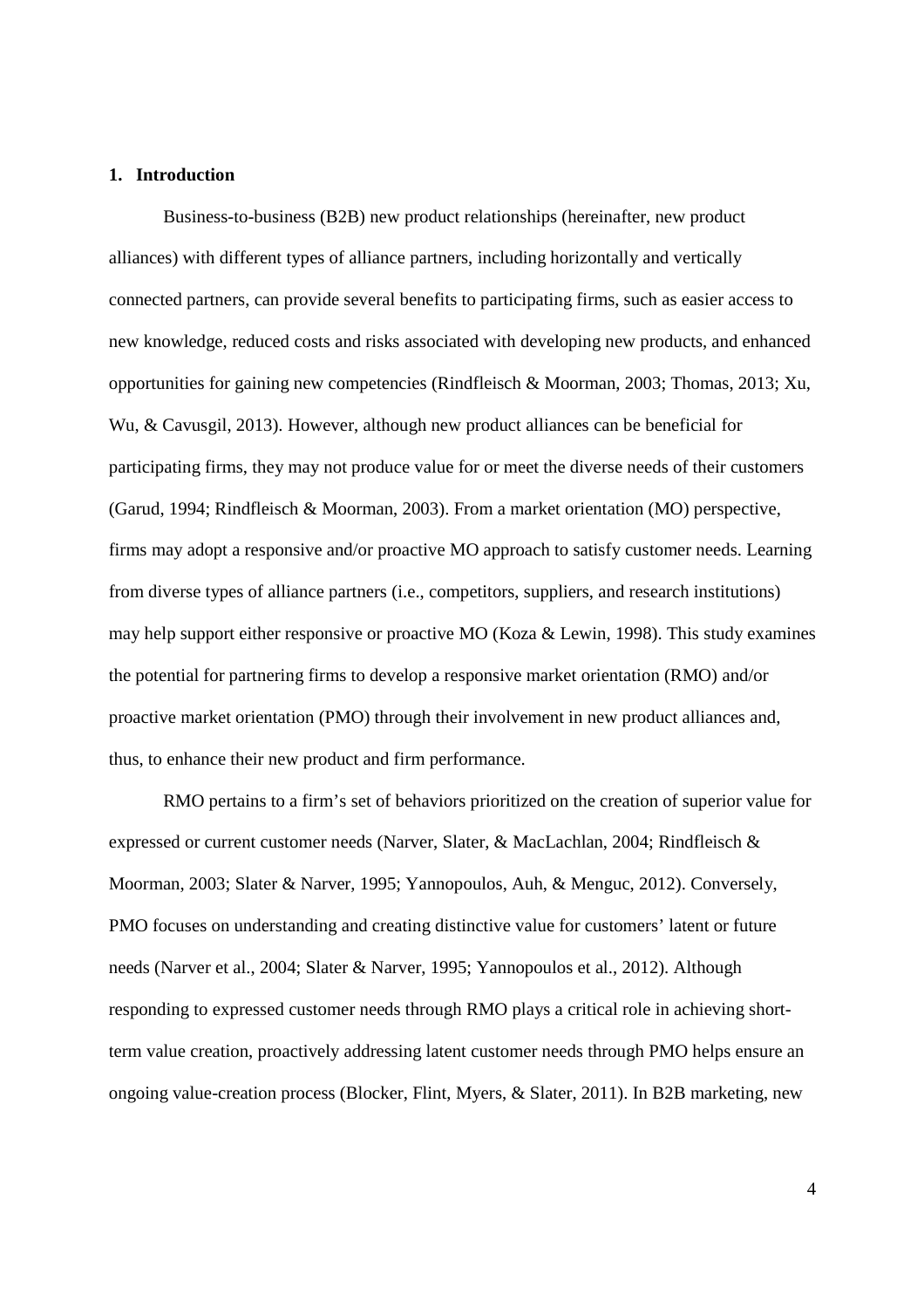product alliances provide the potential for partners to develop successful performance outcomes through both RMO and PMO.

Extant B2B marketing studies have mainly focused on the role of B2B dyadic relationships in a firm's RMO toward expressed customer needs within a vertical channel system (Hernandez-Espallardo & Arcas-Lario, 2003; Rindfleisch & Moorman, 2003) and in horizontal alliances with competitors (Rindfleisch & Moorman, 2003). However, evidence on how new product alliances affect the development of PMO is lacking. Some empirical studies have examined how new product alliances affect firm behaviors by using insights from entrepreneurial orientation and innovativeness (Antoncic & Prodan, 2008; Duysters & Lokshin, 2011; George, Zahra, & Wood, 2002; Inemek & Matthyssens, 2013), but to date, no studies have examined the relationship between new product alliances and PMO. Moreover, they do not make any direct inferences on how the roles of horizontal and vertical new product alliances may differ in creating RMO and/or PMO.

Furthermore, how vertical new product alliances with suppliers or research institutions may affect a firm's MO remains unclear. From an organizational learning perspective, research institutions, which possess a broader knowledge base than other vertical alliance partners (e.g., suppliers), may not necessarily have the same effect on their partner firms' MO (Un, Cuervo-Cazurra, & Asakawa, 2010). In addition, there is limited research on the performance implications of MO in a B2B alliance context (Siguaw, Simpson, & Baker, 1998). In the context of B2B marketing, business relationships can maximize the effect of a firm's level of orientation toward expressed and latent market needs on its performance (Boso, Story, & Cadogan, 2013).

This study addresses these voids by examining the effects of diverse types of new product alliances, including horizontal alliances with competitors and vertical alliances with suppliers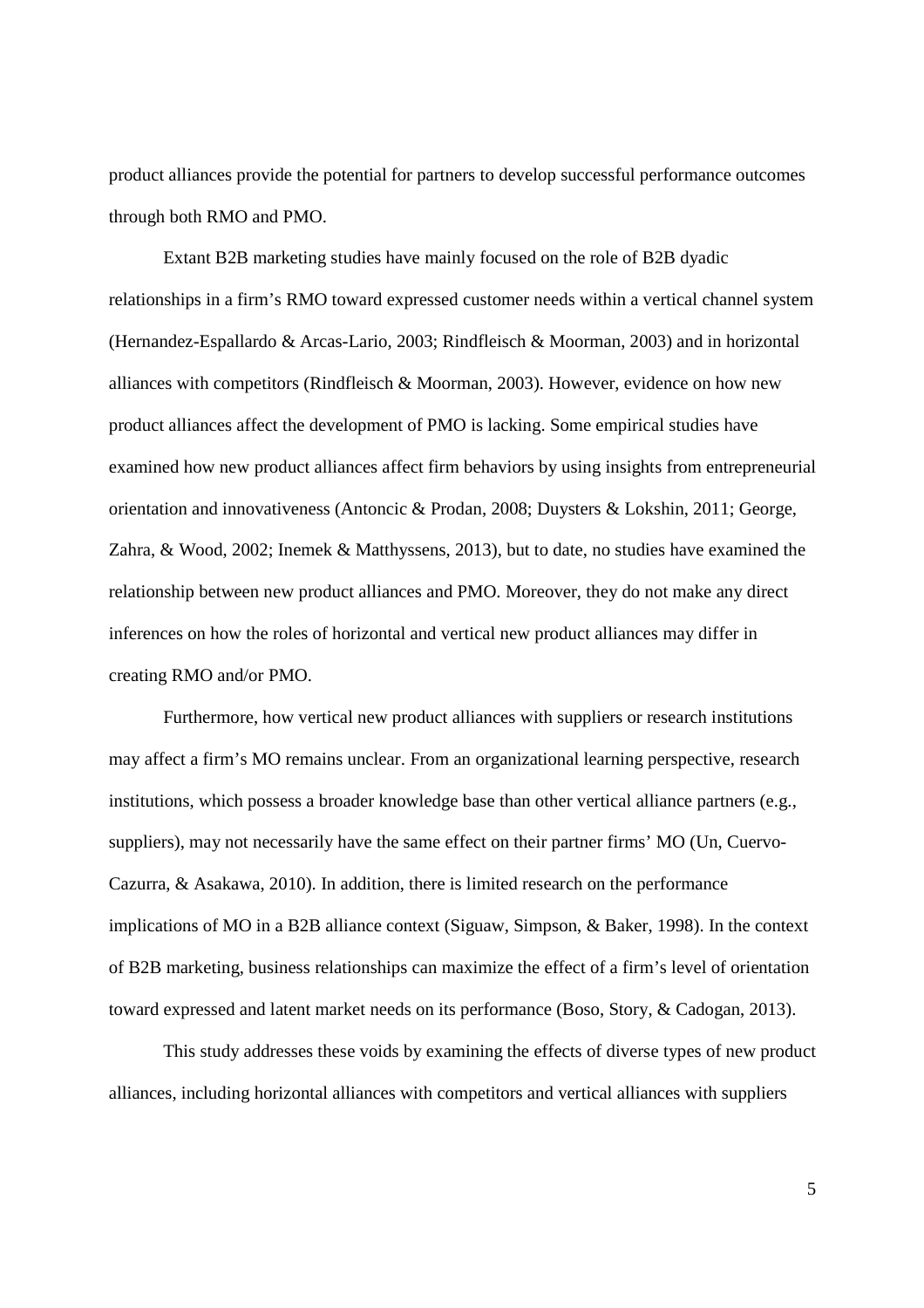and research institutions, on an industrial manufacturing firm's level of RMO and PMO and, in turn, its new product and firm performance. Drawing from organizational learning theory and research on MO, we assume that horizontal new product alliances with competitors and vertical new product alliances with suppliers help develop a firm's RMO through exploitative learning in the creation of value for expressed customer needs. We also assume that vertical new product alliances with research institutions help develop a firm's PMO through exploratory learning in the creation of value for latent customer needs. Finally, we propose that RMO and PMO developed in different types of new product alliances subsequently help enhance a firm's new product performance and overall performance.

## **2. Theoretical background**

MO involves generating intelligence about the market and, in particular, customer needs and preferences, disseminating that intelligence across a firm's diverse functional units, and responding to such intelligence in the form of organizational operations (Kohli & Jaworski, 1990; Slater & Narver, 1995). In B2B marketing, MO has been examined in the context of dyadic business relationships (e.g., Elg, 2002, 2007). In today's product-market competition, allying with a network of partners in new product development (NPD) ensures economies of scale in processing market information and helps firms keep pace with changing customer needs and market velocity to achieve new ways of delivering superior customer value (Day, 2011; Elg, 2007). Thus, it is important to understand how a firm's MO emerges as a result of different learning practices occurring in the firm's alliances.

However, research has criticized the MO concept for its exclusive focus on expressed customer needs (Narver et al., 2004; Yannopoulos et al., 2012). Several marketing scholars assert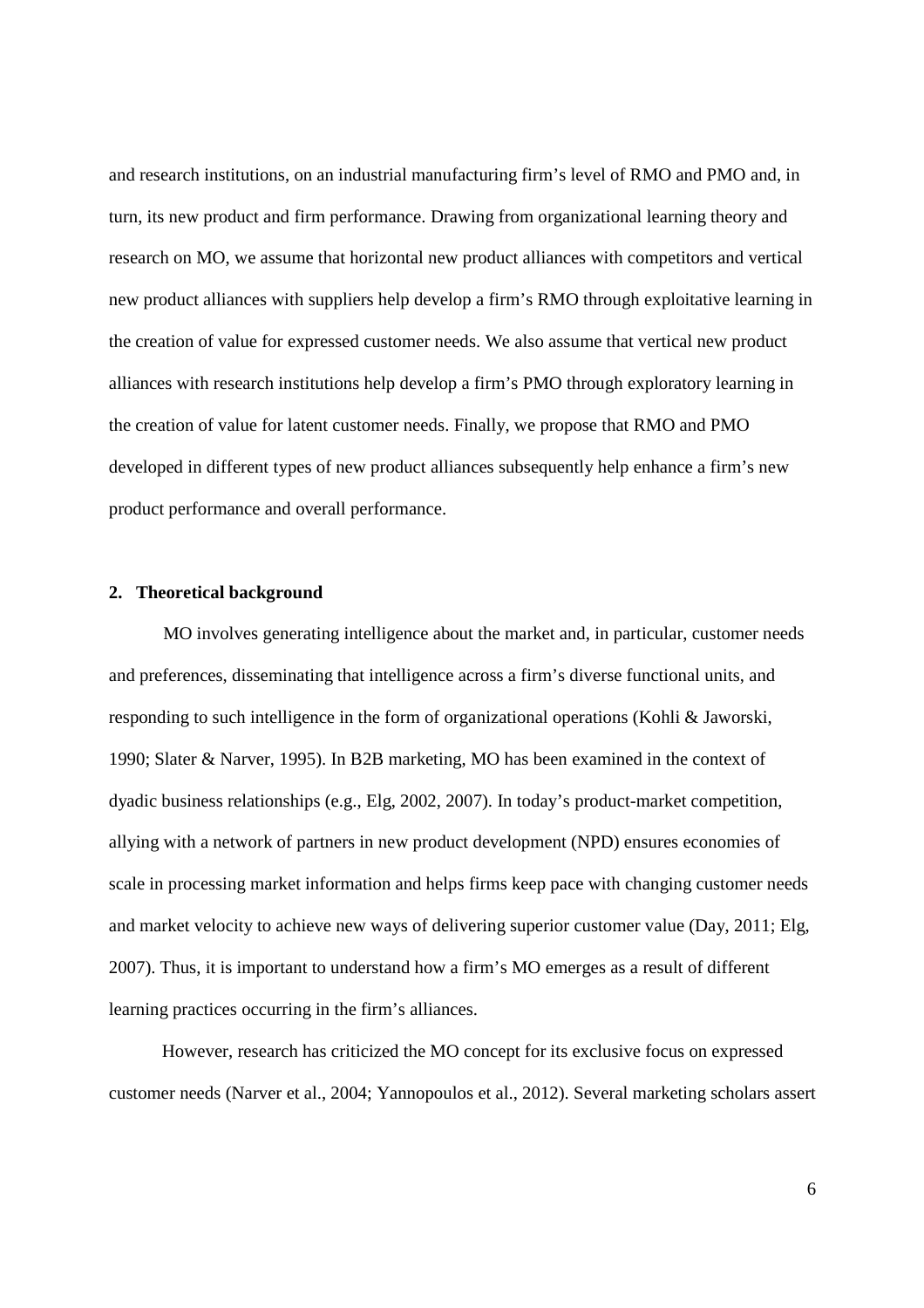that focusing too closely on current customers makes firms become insensitive to emerging market needs and often leads them to lose their positions of industry leadership (Christensen and Bower, 1996; Narver et al., 2004; Yannopoulos et al., 2012). Thus, it is necessary to address latent customer needs for achieving a sustainable competitive advantage (Narver et al., 2004; Yannopoulos et al., 2012). These criticisms have led to the identification of two facets of MO: responsive and proactive (Atuahene-Gima, Slater, & Olson, 2005; Narver et al., 2004; Saini & Johnson, 2005; Slater & Mohr, 2006). RMO and PMO comprise the sets of behaviors that are based on a firm's attempts to address the two forms of customer needs: expressed and latent.

Responsive market–oriented firms generate deep insights into customers' wants and needs of current solutions through techniques such as customer surveys and conjoint analysis (Atuahene-Gima et al., 2005; Jaeger, Zacharias, & Brettel, 2016; March, 1991; Slater & Narver, 1998). However, RMO reduces the likelihood of generating competitive new solutions with superior customer value (Berghman, Matthyssens, & Vandenbempt, 2006) and a high degree of novelty (Narver et al., 2004); such a focus results in learning myopia, which impedes the generation of creative responses to emerging technologies and customer needs (Atuahene-Gima & Ko, 2001). In this sense, RMO is generated through and thus reflects exploitative learning behavior (Atuahene-Gima et al., 2005; Baker & Sinkula, 2005; Jaworski, Kohli, & Sahay, 2000; Jiménez-Jiménez & Cegarra-Navarro, 2007; Morgan & Berthon, 2008; Narver et al., 2004; Tsai, Chuo, & Kuo, 2008; Yannopoulos et al., 2012; Zhang, Wu, & Cui, 2015). According to Koza and Lewin (1998, p. 256), exploitation involves "refining and improving existing capabilities and technologies, standardization, routinization, and systematic cost reduction." The key objectives of firms engaging in knowledge exploitation are to maintain the status quo and deepen existing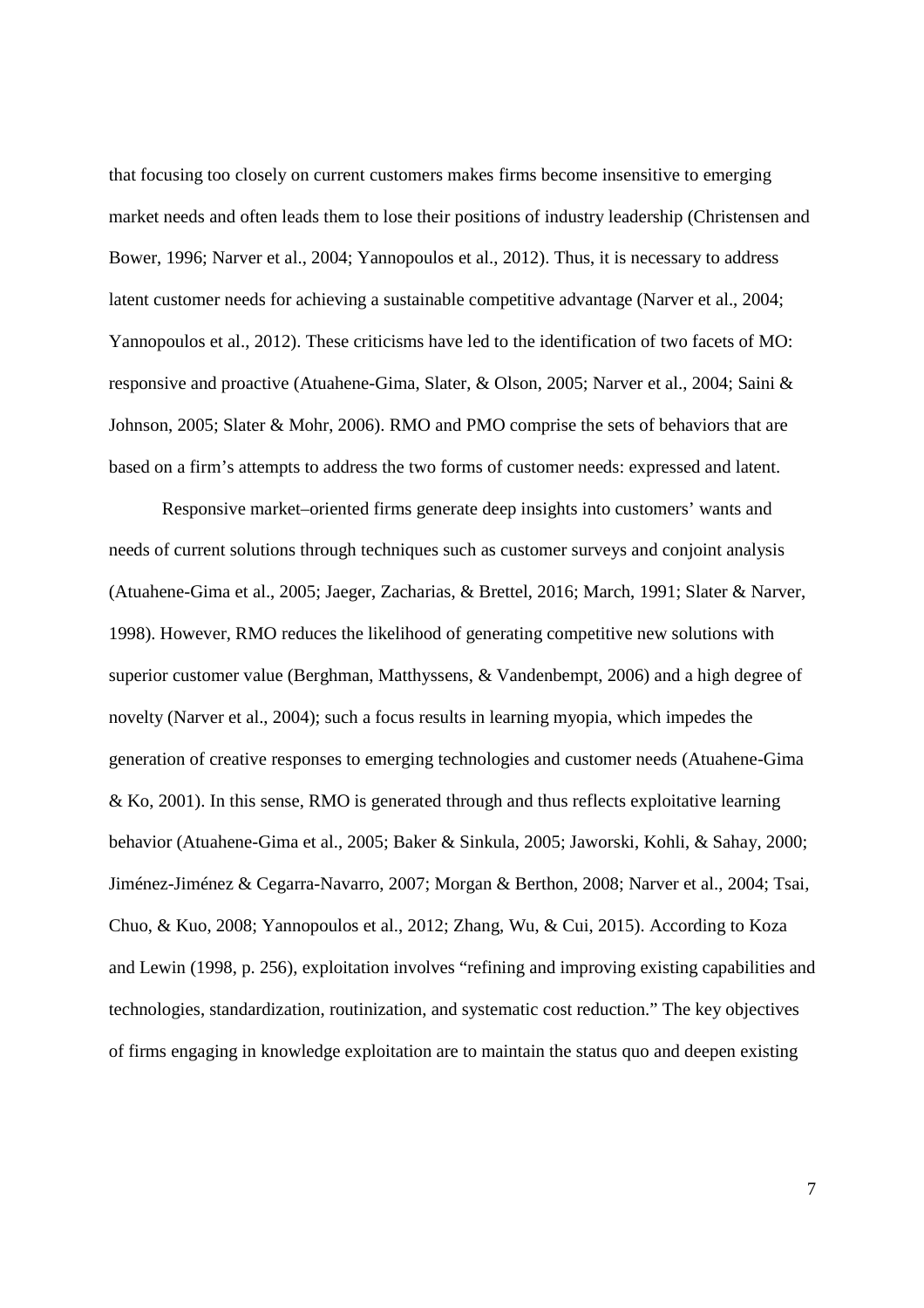knowledge and know-how to optimize and exploit them in current product markets (March, 1991; Yannopoulos et al., 2012).

In contrast, PMO is the attempt to discover new market opportunities by uncovering and satisfying customers' latent and future needs, which are not in their consciousness (Morgan & Berthon, 2008; Narver et al., 2004). This type of approach requires an outside-in process that puts greater emphasis on exploration of changing customer needs and market trends. Proactive market–oriented firms actually lead customers (Narver et al., 2004); they also often work closely with lead users who have needs that are well ahead of mainstream customers (Jaeger et al., 2016; Slater & Narver, 1998; Von Hippel, 1986). Proactive market–oriented firms are sufficiently flexible to develop a diverse range of promising ideas to create novel customer solutions without being constrained by their existing knowledge, mental models, practices, and know-how (Jiménez-Jiménez & Cegarra-Navarro, 2007; Narver et al., 2004; Saini & Johnson, 2005). They nurture an experimental mindset by challenging existing beliefs and encouraging an open learning climate in which learning from market failure is acceptable and experimentation is the norm (Day, 2011). In this regard, PMO is generated through and thus reflects explorative learning behavior (Baker & Sinkula, 2007; Jiménez-Jiménez & Cegarra-Navarro, 2007; Morgan & Berthon, 2008). It is also parallel to the concept of vigilant market learning, which requires an open-minded and exploratory approach to be able to sense and act on weak signals about latent customer needs (Day, 2011). According to March (1991, p. 71), "exploration includes things captured by terms such as search, variation, risk taking, experimentation, play, flexibility, discovery, innovation." PMO may, at least, change entrenched customer practices and behavior and, at best, transform the whole market or industry structure and conduct (Berghman et al., 2006; Jaworski et al., 2000; Kumar, Scheer, & Kotler, 2000; Narver et al., 2004).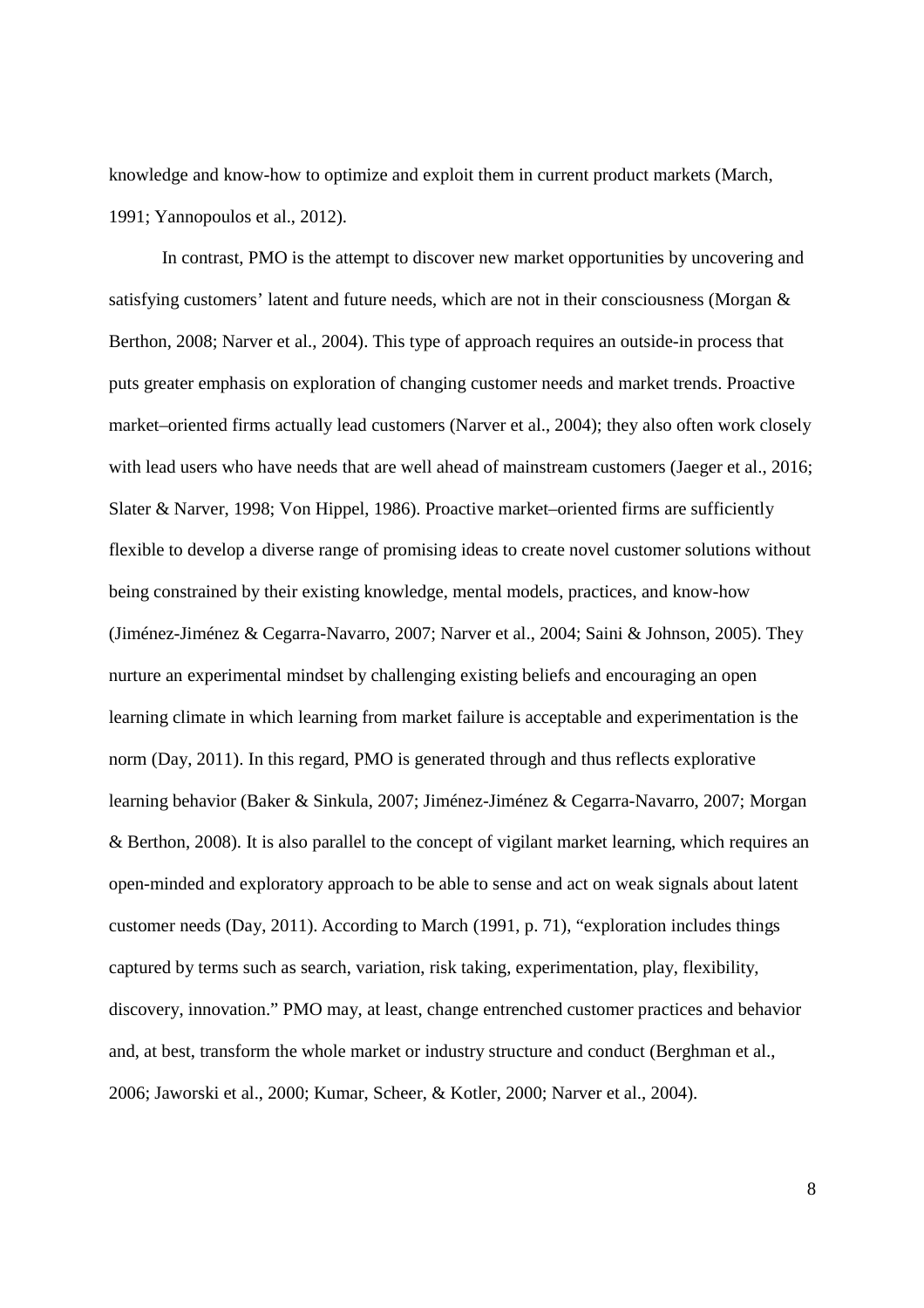## **3. Hypotheses**

NPD is a strategic activity in which firms may use new product alliances to create superior customer value and improve business performance (Lambe, Morgan, Sheng, & Kutwaroo, 2009; Lin, Wu, Chang, Wang, & Lee, 2012; Rindfleisch & Moorman, 2001, 2003). New product alliances refer to formalized collaborative arrangements among two or more organizations to jointly acquire and use knowledge related to the research and development (R&D) and/or the commercialization of new products/processes (Rindfleisch & Moorman, 2001). Firms can achieve a sustainable competitive advantage by accessing this knowledge, particularly tacit knowledge, which is valuable, rare, and difficult to imitate and substitute (Barney, 1991). In a B2B alliance context, firms have the potential to exhibit market-oriented behaviors as a result of learning through their dyadic interactions with other organizations.

Drawing from March's (1991) exploration–exploitation framework of organizational learning, we suggest that firms forming alliances with different organizations show differences in their learning motivations and practices (Koza & Lewin, 1998). Some firms may jointly exploit their existing knowledge and know-how, while others may explore new opportunities. New product alliances emphasizing exploration are more likely to develop new knowledge and discover more innovative solutions for customers (Hoang & Rothaermel, 2010). In contrast, new product alliances focusing on exploitation expend efforts to deepen existing knowledge by making incremental changes and improvements to current customer solutions (Hoang & Rothaermel, 2010; Levitas & McFadyen, 2009).

Although previous research has rarely differentiated new product alliances according to the type of organization (i.e., competitor, supplier, and research institution) that a firm allies with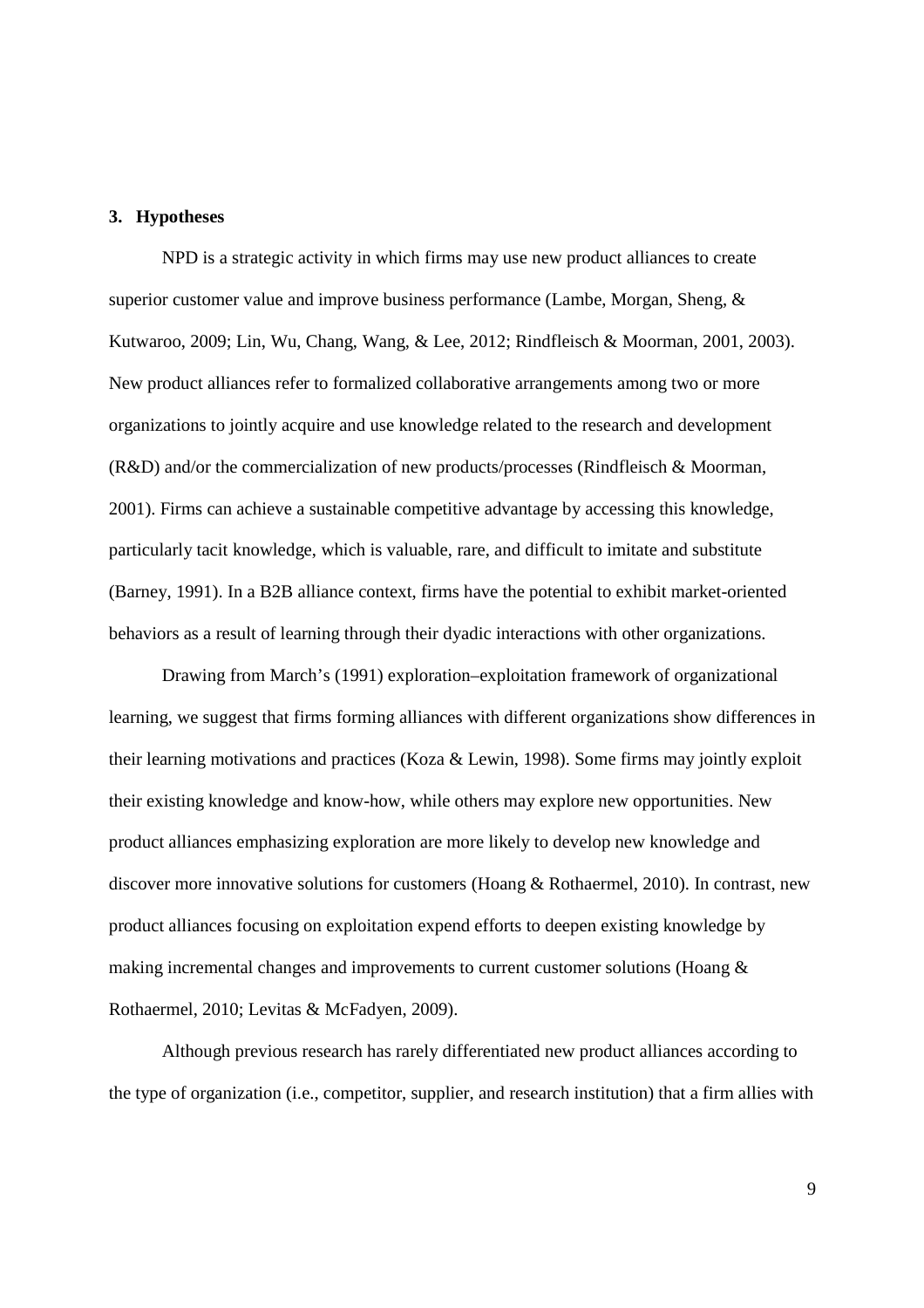(Rindfleisch & Moorman, 2001, 2003; Xu et al., 2013), our study differentiates between horizontal and vertical new product alliances to provide a better understanding of the effect of different types of new product alliances on MO. While horizontal alliances include B2B cooperative relationships between competitors (Galaskiewicz, 1985; Pfeffer & Nowak, 1976), vertical alliances involve cooperative relationships between a firm and its value-chain members (e.g., suppliers, research institutions) (Rindfleisch & Moorman, 2001).

## *3.1. Horizontal alliances and MO*

Organizational learning scholars argue that inputs required for knowledge exploitation (i.e., similar and redundant knowledge) often lie within a firm's own industry (Rindfleisch & Moorman, 2003). As horizontal alliance partners hold a common position on the value chain and operate in same-product markets and industries, their knowledge bases and know-how overlap to a great extent (Rindfleisch & Moorman 2001; Xu et al., 2013). Therefore, allying with competitors only improves a firm's depth of knowledge in a narrow range of closely related knowledge domains (Cohen & Levinthal 1990; Lane, Koka, & Pathak, 2006) and supports capabilities in creating new customer solutions in the realm of older, existing ones (Makri, Hitt, & Lane, 2010; Nelson & Winter, 1982; Rindfleisch & Moorman, 2001, 2003). In other words, the industrial knowledge redundancy and shared knowledge structures between horizontal alliance partners reinforce path-dependent and routine-based learning and stimulate external knowledge absorption and utilization geared toward developing customer-based solutions for expressed needs (Nelson & Winter, 1982; Rindfleisch & Moorman, 2001). In horizontal new product alliances, exploitative learning in the creation of new product solutions is thus likely to be associated with a firm's RMO (Rindfleisch & Moorman, 2001).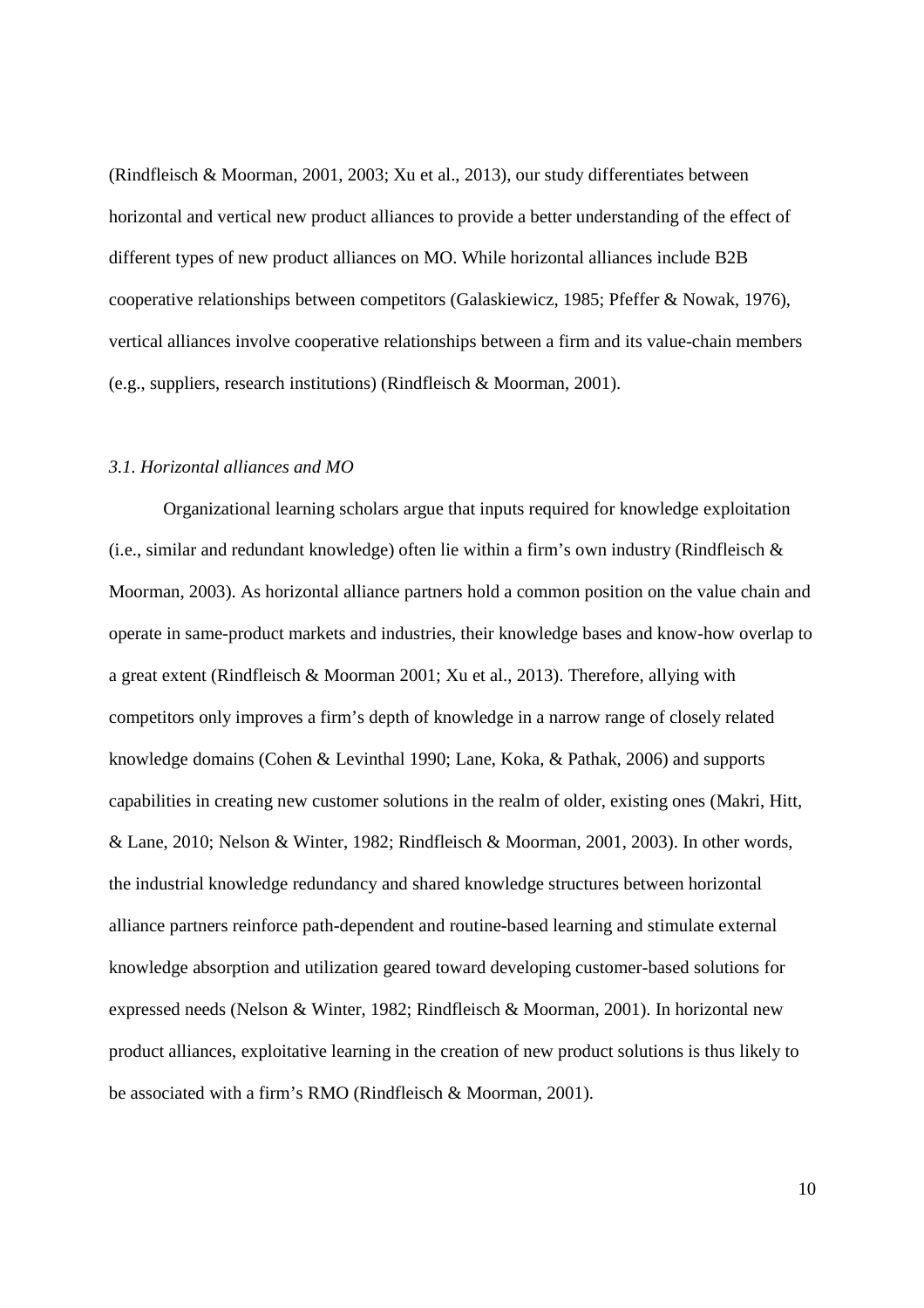Although horizontal alliance partners may own non-redundant knowledge or intend to explore new market opportunities (Xu et al., 2013), psychological barriers still exist between partners of the same type when engaging in joint product development for knowledge exploration. To maintain their unique knowledge base, reduce competition intensity, and lower the risk of being exposed to out-learning and de-skilling by their competitors, horizontal alliance partners are often reluctant to share the bits of new knowledge that would have the potential to generate long-term competitive advantages (Baum, Calabrese, & Silverman, 2000; Kotabe, Mol, & Murray, 2008; Love & Gunasekaran, 1999). Firms that engage in alliances with organizations that have similar knowledge and know-how want to protect their *status quo* (Garud, 1994) and thus tend to align their product development practices with the requirements of current customers and the marketplace (Rindfleisch & Moorman, 2003). This view is corroborated in previous studies, which report that compared with different types of vertical alliance partners, horizontal alliances with competitors tend to be the least effective way of satisfying latent customer needs (to produce highly novel products) (Mention, 2011; Monjon & Waelbroeck, 2003; Nieto & Santamaria, 2007; Rindfleisch & Moorman, 2003; Xu et al., 2013). Thus, increased familiarity with a given customer knowledge domain leads horizontal alliance partners to become more RMO focused. Therefore:

## **H1.** *The extent of a firm's alliances with competitors in NPD is positively associated with its RMO.*

## *3.2. Vertical alliances and MO*

Vertical alliance partners, operating at different points along the value chain, often own both complementary and dissimilar knowledge and know-how in product development (Rindfleisch & Moorman, 2003; Vanhaverbeke, Gilsing, Beerkens, & Duysters, 2009). Such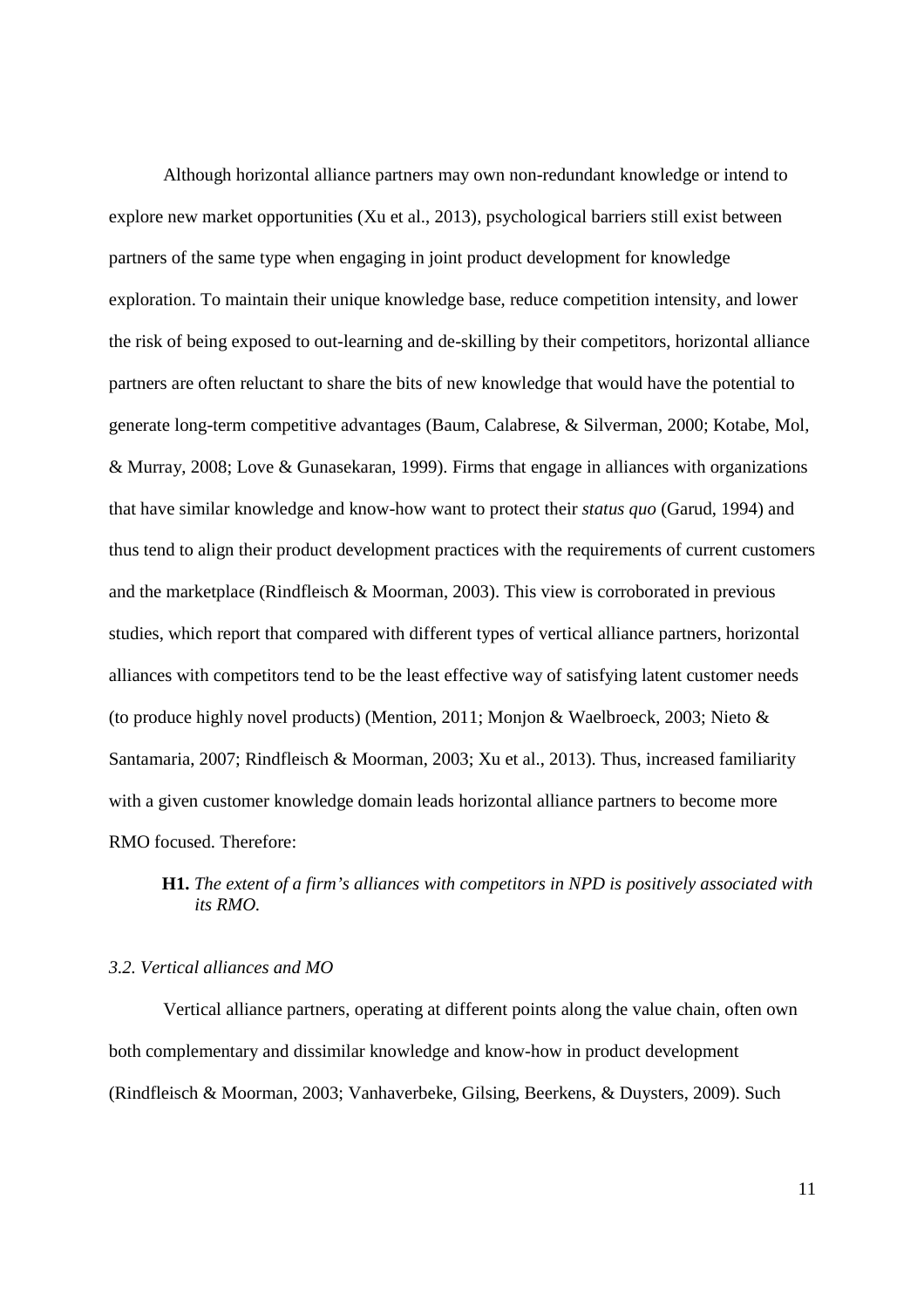diverse groups of firms may grant access to novel sources of knowledge and enhance a firm's breadth of knowledge in an extensive range of loosely related knowledge domains (Burt, 1992; Lane et al., 2006; Vanhaverbeke et al., 2009).

For a firm, suppliers and research institutions constitute vertical alliance partners along its vertical chain. Suppliers operate both within the same industry as manufacturers and across different industries. Thus, they add complementary knowledge to that of manufacturing firms, but they also have distinct industrial and market knowledge (Hess & Rothaermel, 2011; Rindfleisch & Moorman, 2003; Vanhaverbeke et al., 2009). Research institutions are types of firms operating in different industries, such as the higher education institute sector. Organizational learning theorists argue that inputs required for knowledge exploration (i.e., novel and non-redundant knowledge) often lie outside a firm's own industry (Rindfleisch & Moorman, 2003). This logic assumes that research institutions have different learning objectives and knowhow than those of commercial manufacturers.

The literature on B2B relationships suggests that suppliers often contribute to a greater extent to market intelligence–gathering activities and learning for the types of solutions targeting expressed customer needs (Menguc, Auh, & Yannopoulos, 2014; Song & Thieme, 2009). From a supplier's perspective, an important reason for this is the alliance performance measurements used to assess suppliers. In particular, manufacturers often measure the performance of their suppliers in the context of operational improvements, quality, time, and costs (Cousins & Lawson, 2007; De Toni & Nassimbeni, 2001). As a result, suppliers serve as ideal sources for achieving superior operational outcomes in terms of understanding existing customers and engaging in exploitative learning to refine current solutions through quality, design, and price improvements (Belberdos, Carree, Diederen, Lokshin, & Veugelers, 2004; Lhuillery & Pfister,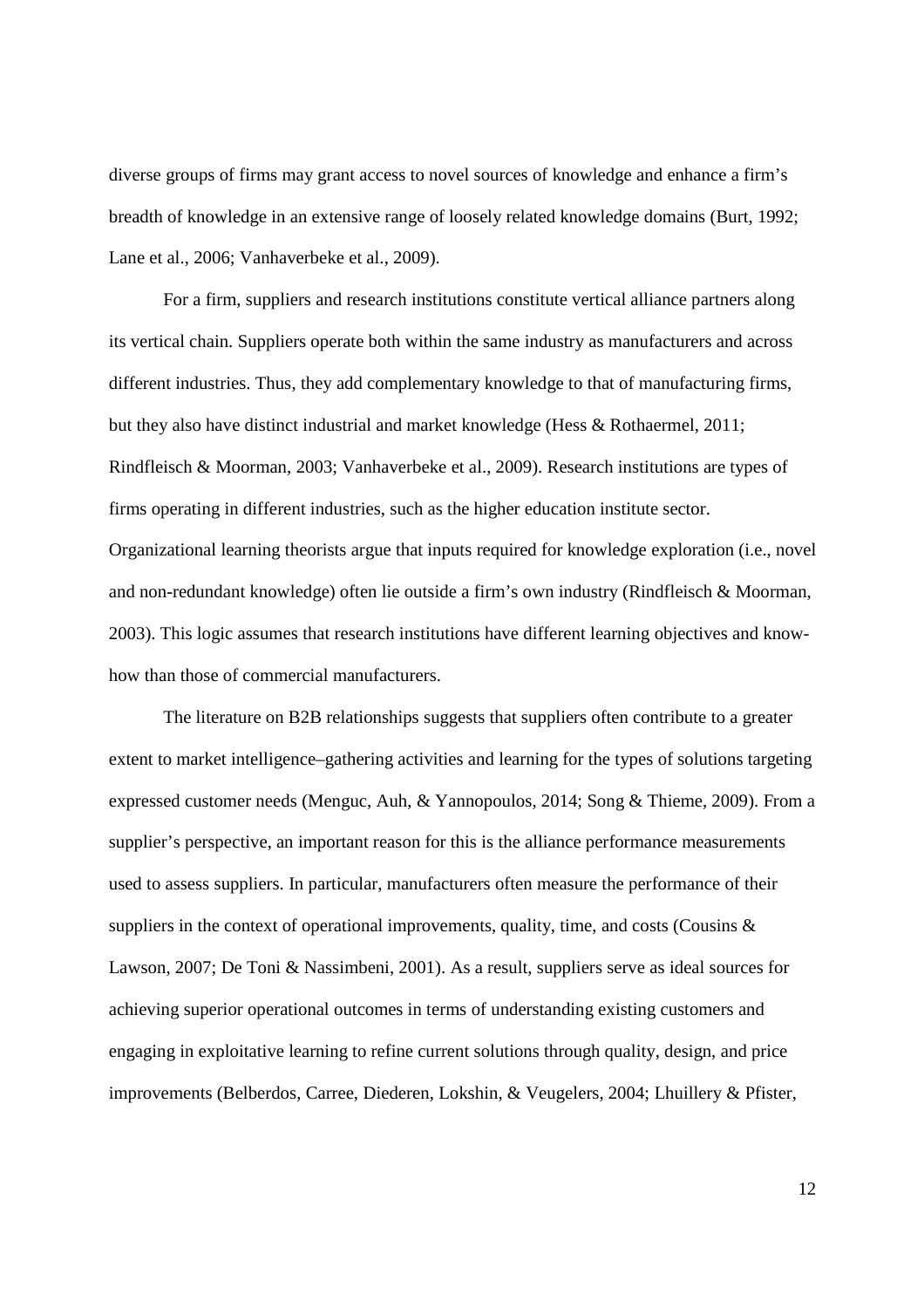2009; Nieto & Santamaria, 2007; Thomas, 2013).

However, supporting manufacturers with learning to create new solutions for latent customer needs may be too costly for suppliers. Doing so may require active involvement, frequent and intensive interactions, and risk sharing of suppliers with manufacturers. In addition, suppliers often avoid giving costly, irreversible commitments to manufacturing projects that are dependent on emerging customer needs with high levels of uncertainty (Banaccorsi & Lipparini, 1994; Cousins & Lawson, 2007; Dyer & Singh, 1998). In line with this view, Koufteros, Vonderembse, and Jayaram (2005) find that the impact of new product alliances with suppliers on the development of highly innovative solutions is significant and negative. They attribute these findings to the idea that the development of such solutions requires assigning more tasks to suppliers; this, in turn, has detrimental effects on a manufacturer's learning of how to integrate market intelligence about latent customer needs into NPD.

From a manufacturer's perspective, the potential leak of commercially sensitive information to competitors through shared suppliers may discourage manufacturers from undertaking co-development activities for the creation of highly innovative products that address latent customer needs (Belderbos et al., 2004). Instead, manufacturing firms may be motivated to engage in exploitative learning practices in vertical new product alliances with suppliers to deepen their existing industrial knowledge and know-how and to create value for expressed customer needs, leading to the development of their RMO (Lane et al., 2006). Thus:

# **H2.** *The extent of a firm's alliances with suppliers in NPD is positively associated with its RMO.*

Research institutions are vertical alliance partners with a broader and/or deeper knowledge base than other types of firms. Such upstream alliance partners become involved in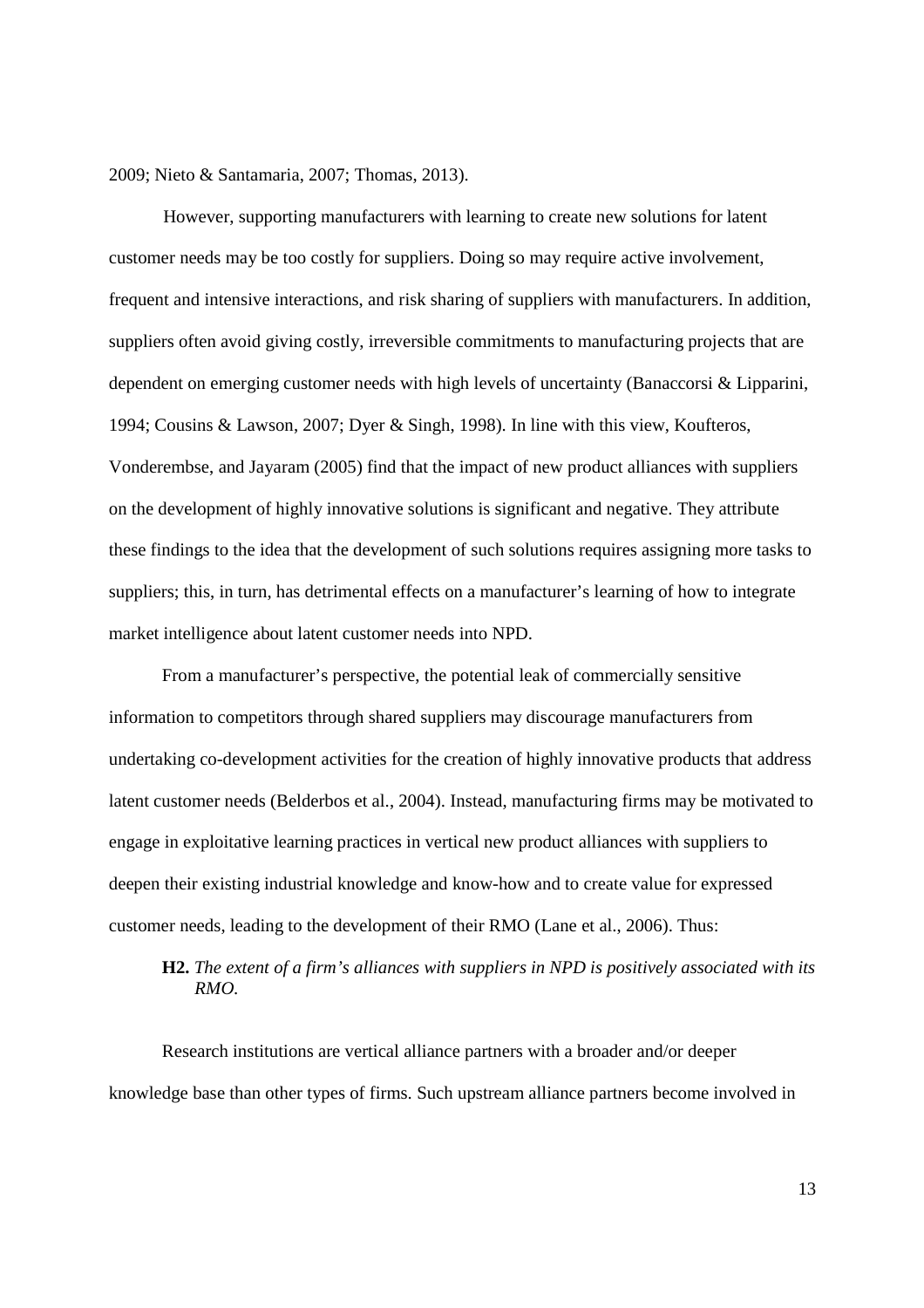discovery and breakthroughs to advance scientific research and lend support to commercializing highly innovative solutions related to latent customer needs (Bercovitz & Feldman, 2007). They improve a manufacturer's internal R&D activities by providing access to unique knowledge and know-how absent within the firm (Belberdos et al., 2004; Bercovitz & Feldman, 2007; Hoang & Rothaermel, 2010; Hess & Rothaermel, 2011; Lane & Lubatkin, 1998).

Vertical new product alliances with research institutions can help manufacturers learn how to create unique customer solutions for latent customer needs using new variants of knowledge emerging from long-term academic research (Mansfield, 1991). For example, Rolls-Royce has established vertical new product alliances with different research institutions through its University Technology Centres located at several universities around the world. These alliances have helped the firm recognize new market opportunities, expand its R&D know-how in different industrial and technology domains, and introduce several breakthrough solutions addressing the future technology needs of its customers (Lambert, 2003). In addition, during new product alliances, the potential for opportunism is low for research institutions, as they are independent of competitive pressures and industrial constraints and have different objectives than the private sector (Bercovitz & Feldman, 2007). As such, firms are motivated to engage in vertical new product alliances with research institutions to undertake exploratory learning practices for the creation of highly innovative solutions targeting latent customer needs, leading to the development of their PMO. Thus:

## **H3.** *The extent of a firm's alliances with research institutions in NPD is positively associated with its PMO.*

## *3.3. RMO and new product performance*

Previous research provides strong empirical evidence of the positive effect of RMO on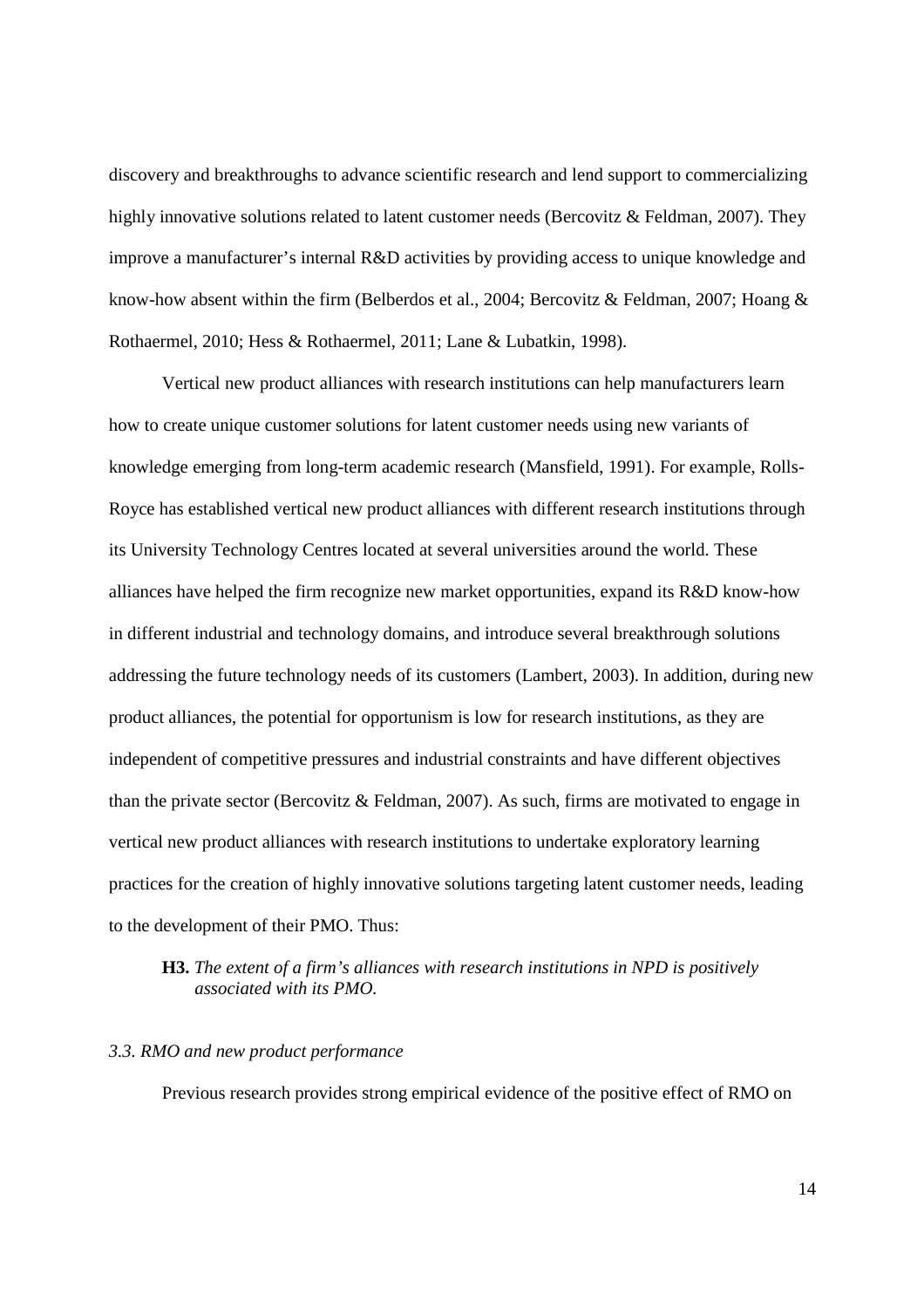new product performance (Atuahene-Gima, 1995, 1996; Baker & Sinkula, 2005; Gotteland & Boule, 2006; Henard & Szymanski, 2001; Langerak, Hultink, & Robben, 2004; Lukas & Ferrell, 2000; Narver et al., 2004; Paladino, 2007; Pelham & Wilson, 1996; Slater & Narver, 1994; Wei & Morgan, 2004). Firms emphasizing RMO learn about the marketplace, identify current customer needs, and understand their competitors' positions (Kohli & Jaworski, 1990; Narver & Slater, 1990). In turn, they can integrate this accumulated market knowledge into their NPD activities, and develop quality products that meet or exceed customer expectations (Day & Nedungadi, 1994; Kohli & Jaworski, 1990; Narver & Slater, 1990). A greater familiarity with a given market knowledge domain often results in incrementally new products that satisfy current customers' needs through refinements and/or improvements to existing products and technologies (Yannopoulos et al., 2012). Thus, firms with higher levels of RMO are likely to exhibit greater new product performance and achieve their market share and sales objectives through experience and by adopting more cost-efficient ways of creating product solutions.

Despite these advantages, RMO can become detrimental to new product performance. Both Atuahene-Gima et al. (2005) and Tsai et al. (2008) suggest an inverted U-shaped relationship between RMO and new product performance. RMO emphasizes exploitation and involves a thorough and detailed processing of the firm's pre-existing knowledge about current customers and their expressed needs (Atuahene-Gima et al., 2005; March, 1991; Yannopoulos et al., 2012). As a result, RMO-focused firms are characterized by a product innovation culture that promotes efficiencies, refinement, and routinization and offers products with only incremental differences from the previous ones (Atuahene-Gima et al., 2005; March, 1991; Yannopoulos et al., 2012). While firms exhibit increasing returns as they become competent in an existing operational domain, the positive mutual feedback between experience and competence may lead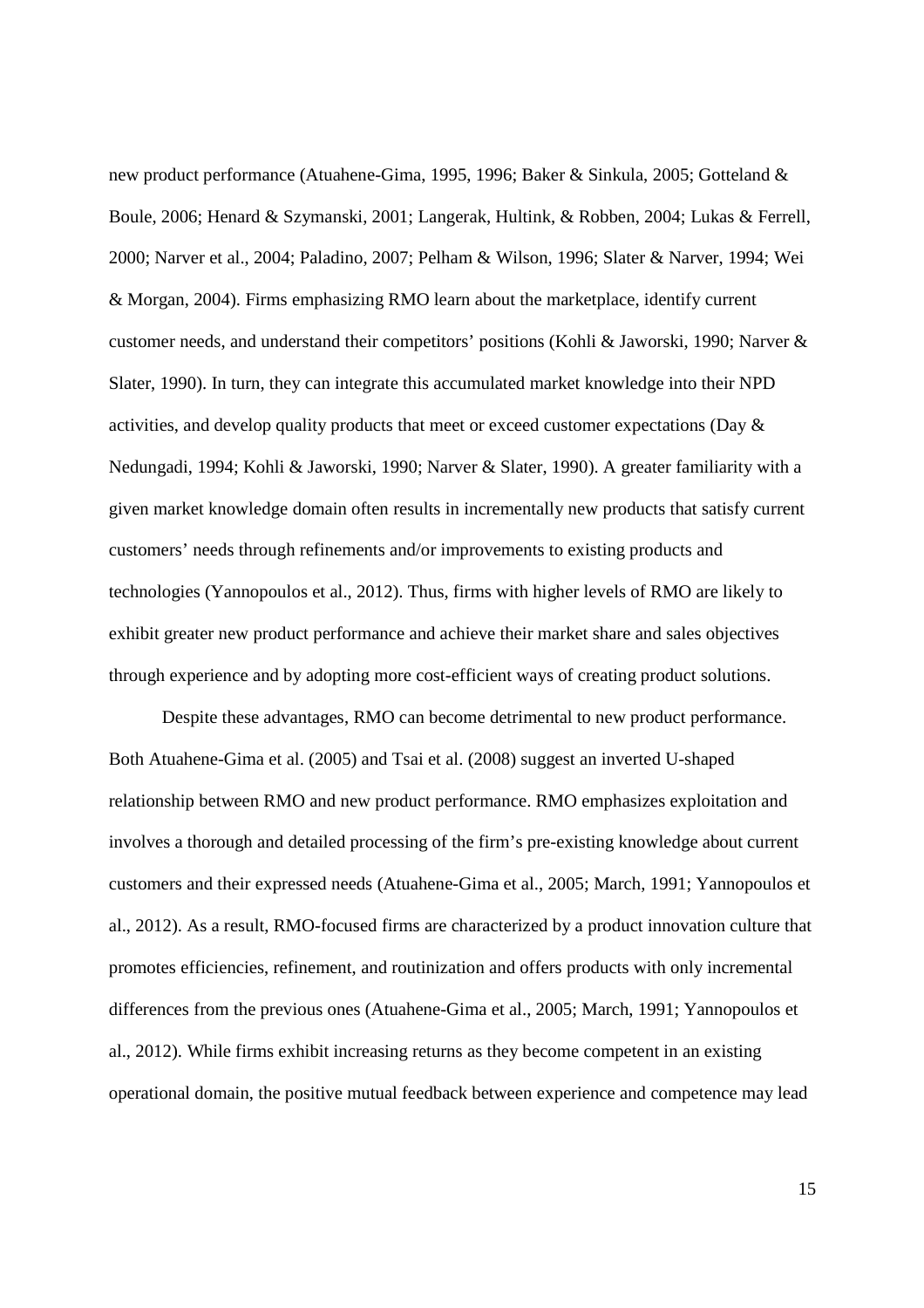them into a familiarity trap, which makes the search for new knowledge less attractive (Cohen  $\&$ Levinthal, 1990; Tsai et al., 2008). When RMO exceeds a certain level, firms may pay little attention to developing new insights into value-adding opportunities, discovering alternative ways of innovating products, and offering new and differentiated product benefits. Therefore, firms with an excessive RMO cannot innovate products/technologies outside their range and scope of products or markets, and they carry the risk of failing to adapt quickly to changes in market conditions and technologies. Thus:

# **H4.** *The relationship between RMO and new product performance has an inverted U shape.*

## *3.4. PMO and new product performance*

The link between PMO and new product performance has recently attracted some attention from MO and NPD researchers. Some studies suggest that PMO directly and positively influences new product performance (Narver et al., 2004; Zhang & Duan, 2010), while others suggest that there is an inverted U-shaped relationship between PMO and new product performance (Atuahene-Gima et al., 2005; Tsai et al., 2008). The current study further investigates this relationship in a market context which is characterized by a strong high uncertainty avoidance (Hofstede, 2001). Since in higher uncertainty avoidance environments, there will also be high resistance to changes in existing consumption practices for innovative offerings (Waarts & Van Everdingen, 2005), this study proposes a strong inverted U-shaped effect of PMO on new product performance.

PMO involves organizational learning processes for exploring the latent needs of current and potential customers. Specifically, it stimulates the discovery and implementation of solutions to address the identified customer needs. Thus, PMO allows firms to achieve greater new product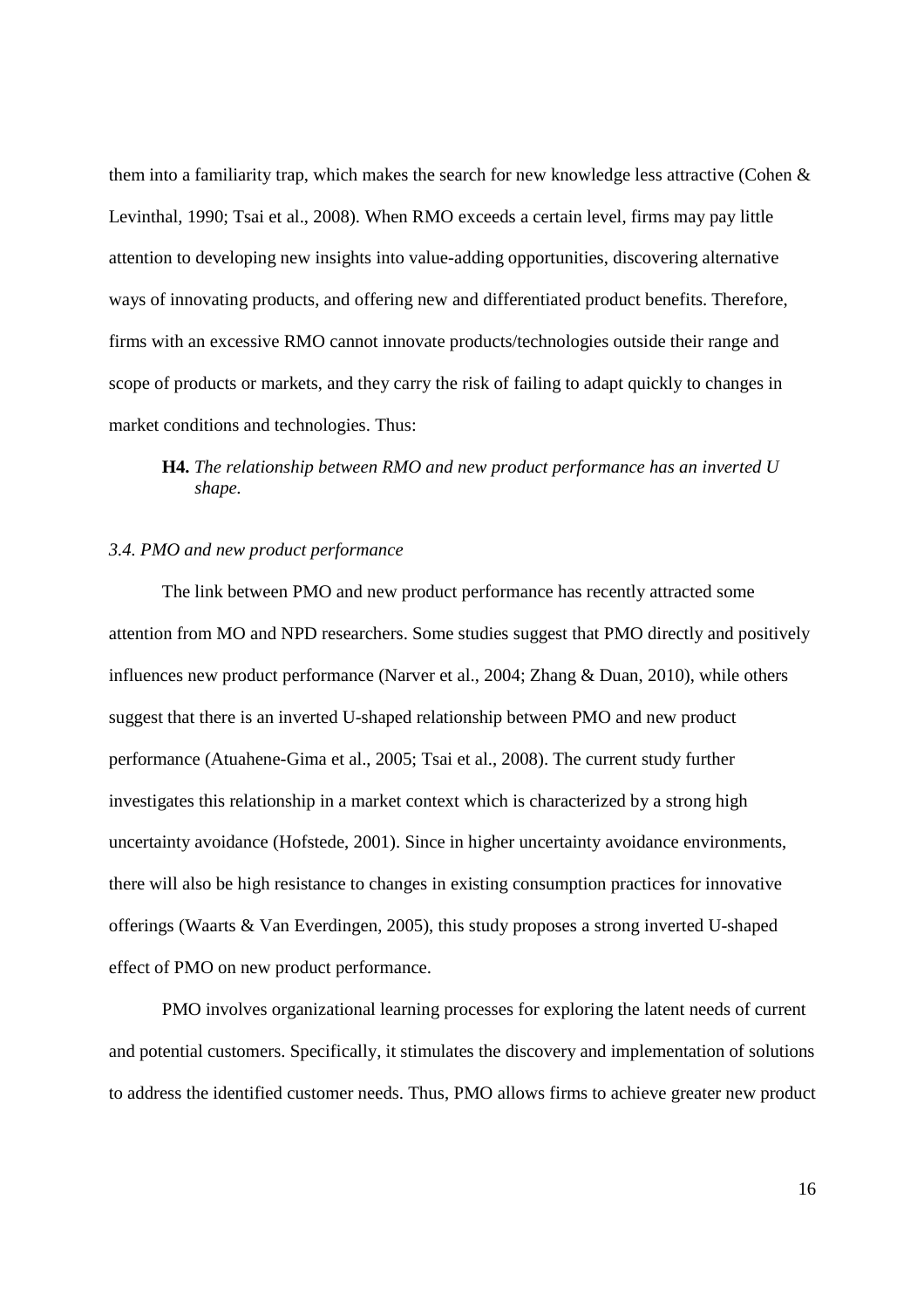performance by alerting them to technological developments and new product-market opportunities for developing radical products with unique benefits. As such, PMO-focused firms provide greater product differentiation (Kim & Atuahene-Gima, 2010; Voola & O'Cass, 2010), introduce more innovative products (Katila, 2000; Li et al., 2008), and generate greater customer value (Blocker et al., 2011) than their RMO-focused counterparts.

However, excessive PMO may hinder the success of new products. By its very nature, a PMO approach emphasizes exploration. Proactive market–oriented firms are likely to search for, integrate, and use new information to address the latent needs of customers and future customers (Atuahene-Gima et al., 2005; Yannopoulos et al., 2012). With such a focus, firms with a PMO are able to integrate new variants of market information in product development. As PMO emphasizes un-learning core organizational competencies (which can become core rigidities over time) and broadening the scope of product innovation knowledge and competencies by learning from a diverse range of sources (Katila, 2000; Morgan & Berthon, 2008), too much knowledge exploration may lead to inefficiencies due to a focus on unfamiliar information and knowledge (Atuahene-Gima et al., 2005; Tsai et al., 2008). As such, PMO-focused firms may become involved in too many exploratory NPD projects that shift their focus away from current markets. Moreover, NPD teams may collect information that is too distant from current markets, which may result in the creation of ineffective product solutions. Thus, excessive PMO may diminish the firm's focus on developing new products that meet the needs of current markets and thus create customer resistance to adopting the products launched, thereby limiting product success. This leads to the following:

# **H5.** *The relationship between PMO and new product performance has an inverted U shape.*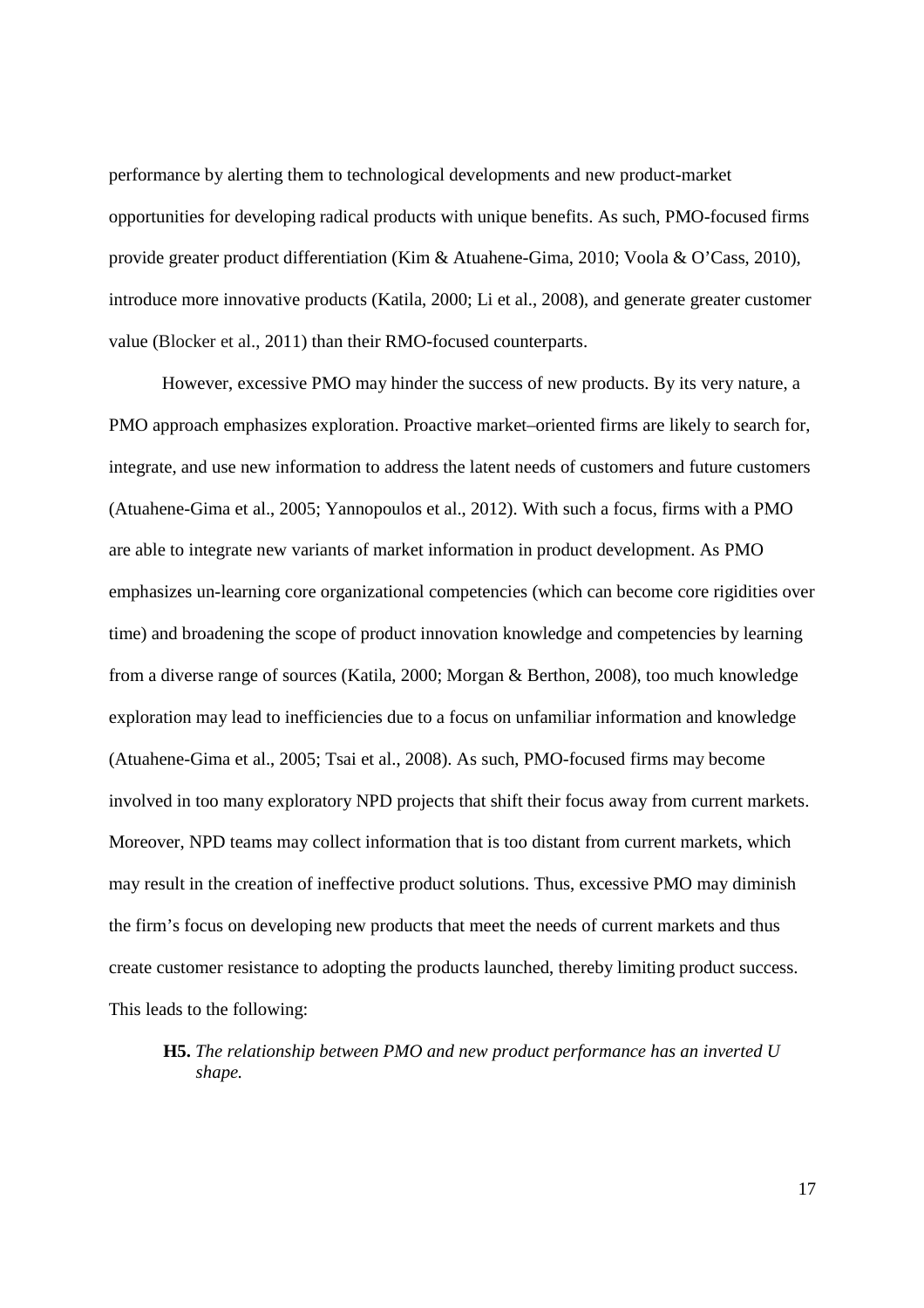# *3.5. The mediating effect of new product performance on the relationship between RMO and PMO and firm performance*

Research in marketing strategy has established a positive link between MO and firm performance (e.g., Grewal & Tansuhaj, 2001; Hult & Ketchen, 2001; Jaworski & Kohli, 1993; Matsuno & Mentzer, 2000; Slater & Narver, 1994). However, few studies have focused on the paths through which MO affects a firm's performance (for a review, see Kirca, Jayachandran, & Bearden, 2005). This is mainly because marketing scholars often reason that the MO–firm performance relationship derives from promotion, pricing, and distribution strategies (Baker & Sinkula, 1999). However, while promotion and distribution functions can be easily outsourced, manufacturing firms often need to have greater involvement in their product development practices with other firms (Baker & Sinkula, 1999). Thus, the relationship between MO and firm performance, at least in part, depends on the extent to which new products are successfully developed and brought to the market (Kirca et al., 2005; Langerak et al., 2004; Narver et al., 2004).

We examine MO as a two-dimensional concept and investigate whether new product performance mediates the effects of RMO and PMO on firm performance. Although some research has empirically observed the mediating effects of innovation and new product performance on the relationship between RMO and firm performance (Han, Kim, & Srivastava, 1998; Zhou, Yim, & Tse, 2005), such effects on the PMO–firm performance relationship have not been investigated. The effects of RMO and PMO on firm performance may greatly depend on how firms use these orientations to respond to customer needs in the form of new products. Considering the importance of NPD on a firm's overall success in the market, we propose that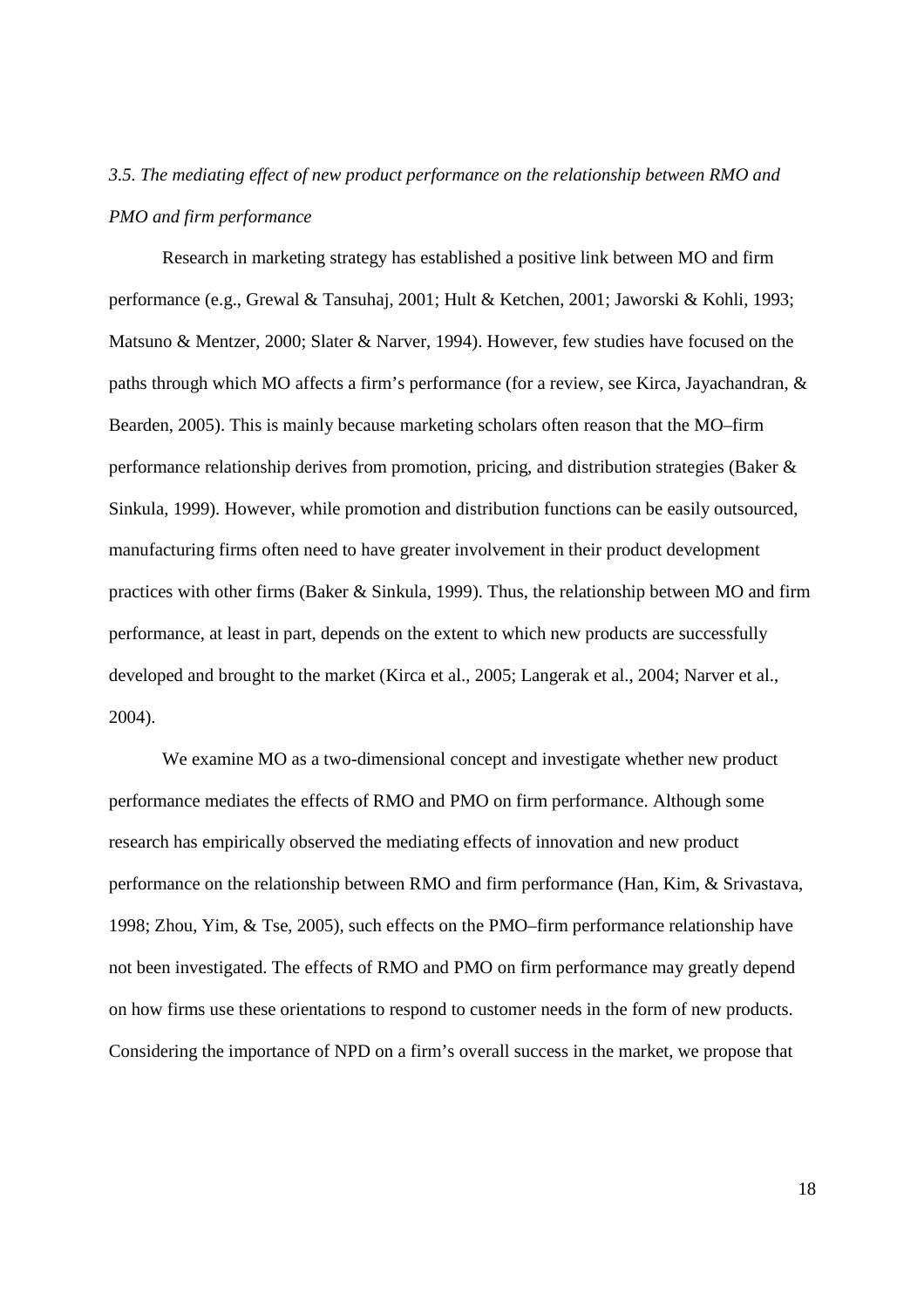the benefits of RMO and PMO for firm performance depend on its new product performance. Thus:

## **H6.** *New product performance has a mediating effect on the relationship between (a) RMO and (b) PMO and firm performance.*

## **4. Research method**

### *4.1. Sample and data collection*

The sampling frame of this research came from the Turkish Statistical Institute, which provided access to a list of 800 industrial manufacturing firms operating in high- and mediumhigh-technology industries in Turkey. Examples to medium-high technology industries include sectors such as chemicals, motor vehicles and transport equipment etc. (OECD, 2013). A structured Internet-based questionnaire served to collect data on the types of MO and new product alliances adopted by the respondent firms, as well as their new product and firm performance. The questionnaire was originally designed in English and then parallel-translated into Turkish by two independent translators. We then merged the parallel translations into a final draft, which was then back-translated into English by an independent translator to check the nuances of translations in the source and target languages. We also pilot-tested the questionnaire with several academics and professionals to eliminate potential ambiguities and improve the clarity of the questions and the face validity of the items.

In the first stage of data collection, we called all the firms in the sampling frame to determine whether they had engaged in any type of alliance with other firms in the last five years. If so, we asked about their willingness to take part in our research and noted the contact details of the senior manager or any other executive responsible for NPD projects and the related alliance relationships. The screening procedure identified 548 firms that were eligible for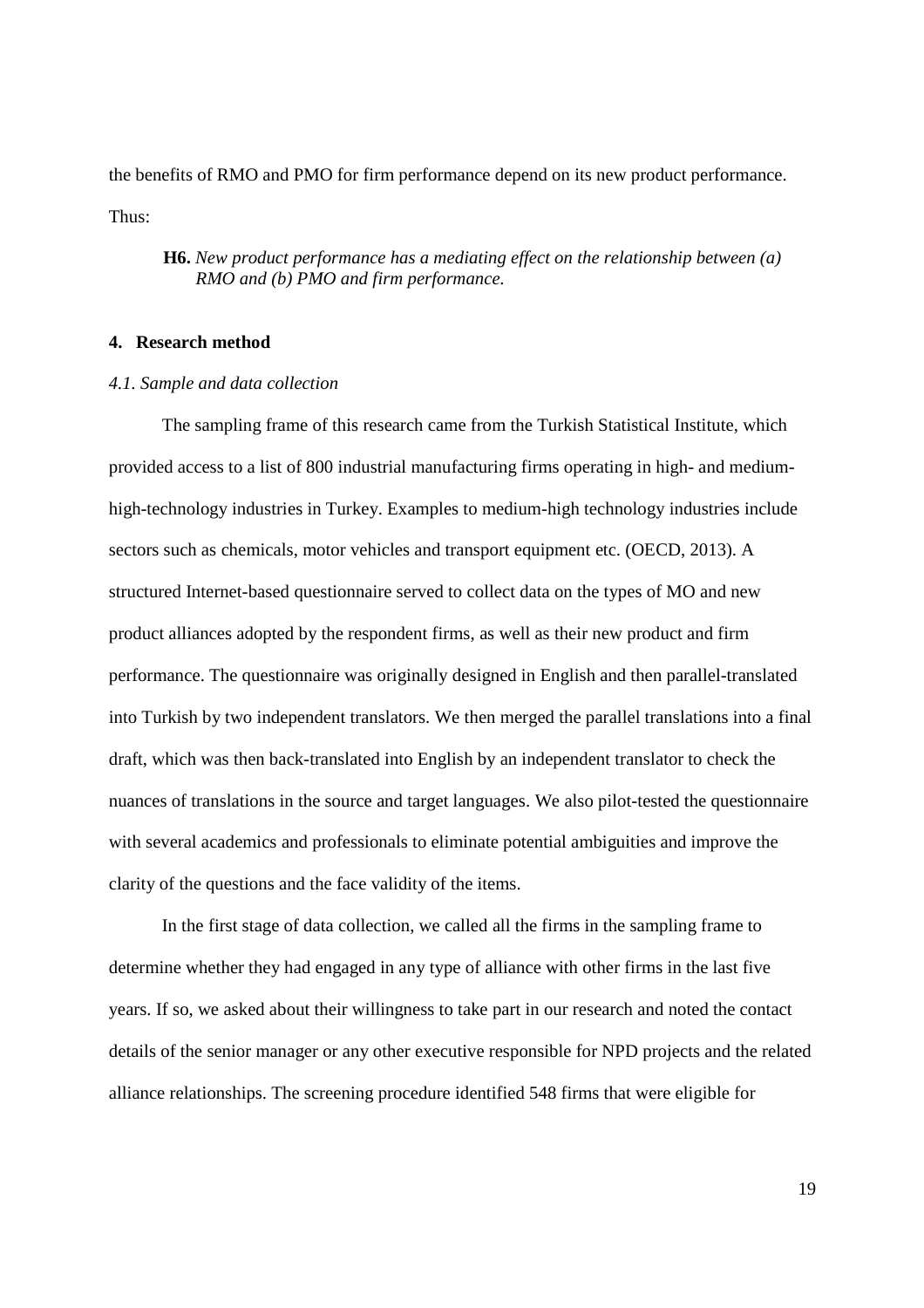participation. Next, we e-mailed a personalized message requesting consent for participation in the research and a web link to the questionnaire to each respondent. We assured respondents' confidentiality by making no mention of their identities in any published material. Two months after the initial emails, we sent a reminder to non-respondents. In total, 176 responses were collected, for a response rate of 32%. After elimination of responses with too much missing data, 146 effective responses remained. We assessed non-response bias by comparing early and late respondents on each variable (Armstrong & Overton, 1977). The t-test results revealed no statistically significant differences between the two groups; thus, non-response bias is not an issue in the data.

The respondents consisted of senior managers, including CEOs (12%), sales and marketing managers (44%), R&D/product/project development managers (35%), production and planning managers (5%), and accounts and finance managers (4%) operating in the industries of electrical and electronic machinery (70%), chemicals (18%), and automotive (i.e., auto manufacturers) (12%). The sample firms employed 625 full-time employees on average: 22% employed fewer than 50 employees, 63% employed between 40 and 499 employees, 13% employed between 500 and 4999 employees, and 2% employed 5000 or more employees. The average firm age was 34 years, and firms were located in different regions of Turkey.

## *4.2. Measurement*

Table 1 details the constructs and their operationalization. All the measures used in this study were at the firm level, with the exception of competitive intensity, which is an industrylevel measure. We measured RMO and PMO using multi-item scales developed by Narver et al. (2004). RMO refers to the extent to which firms exert efforts to understand existing customer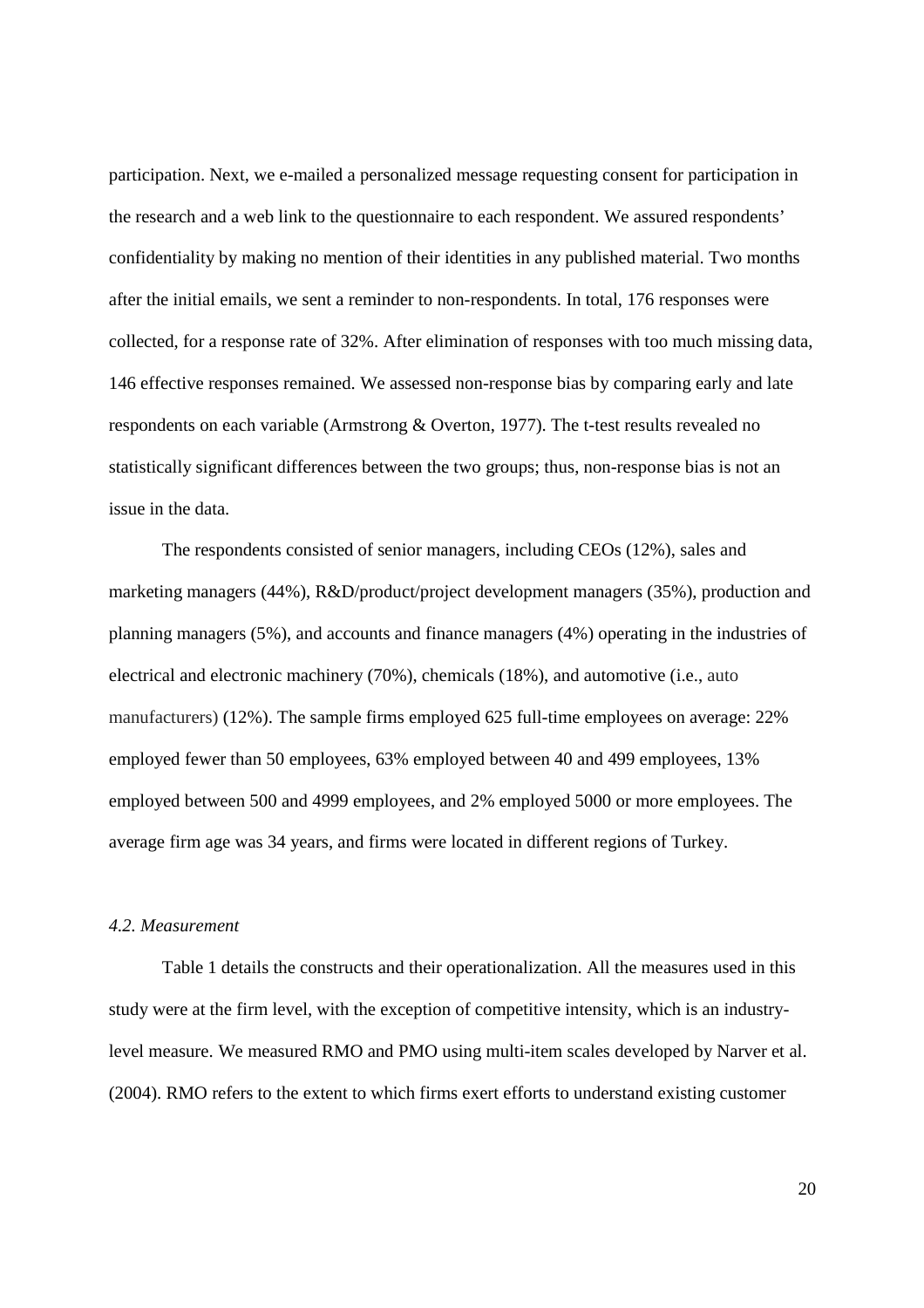needs, assess customer satisfaction, and satisfy the current needs of customers; PMO refers to the extent to which they search for new and diverse knowledge to satisfy latent customer needs. We used a seven-point Likert-type scale  $(1 = not at all, 7 = to an extreme extent)$  to measure RMO and PMO.

---Insert Table 1 about here ---

We measured new product performance, which represents the commercial performance of new products, using four items adopted from Atuahene-Gima and Ko (2001) and Moorman (1995). The four-item scale evaluated the extent to which the firm's new products/services achieve market share, sales and profit. We used a seven-point Likert-type scale  $(1 = \text{very}$ strongly disagree,  $7 = \text{very strongly agree}$  to measure new product performance. Finally, again using a seven-point Likert-type scale ( $1 = \text{very dissatisfied}$ ,  $7 = \text{very satisfied}$ ), we measured firm performance with four items adopted from Kirca et al. (2005); we also assessed the extent to which the firm is satisfied with its financial performance.

We focus on two types of new product alliances: *horizontal* and *vertical*. Horizontal alliances involve a firm's partnership with competitors, while vertical alliances may include partnership with suppliers or research institutions (Lhuillery & Pfister, 2009; Rindfleisch & Moorman 2001, 2003). In particular, the new product alliance measures asked the extent to which the sample firms engaged in formalized and dyadic arrangements that involved the codevelopment of new products with other alliance partners during NPD. Using a seven-point Likert-type scale  $(1 = not at all, 7 = to a great extent)$ , we measured competitor, supplier, and research institution alliances with a single item that tapped the extent to which the firm had developed partnerships in its NPD activities with competitors, suppliers, and universities/higher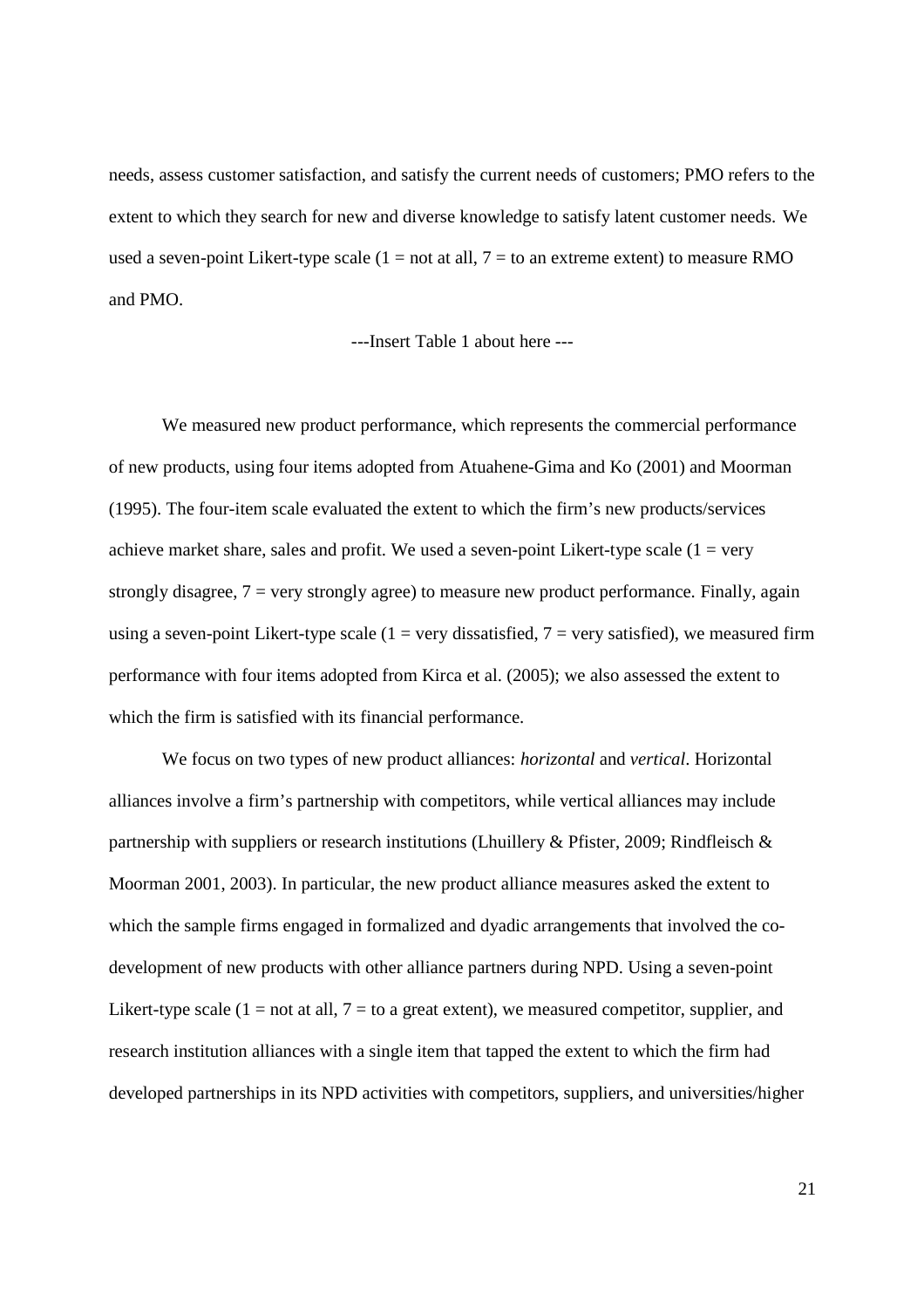education institutes, respectively (Faems, de Visser, Andries, & Van Looy, 2010; Lhuillery & Pfister, 2009; Zeng, Xie, & Tam, 2010).

 Firm age and competition intensity served as control variables. In the analysis, we used the logarithm of age to represent this variable. Using a seven-point Likert-type scale  $(1 = \text{very}$ strongly disagree,  $7 = \text{very strongly agree}$ , we measured competition intensity with five items adopted from Jaworski and Kohli (1993). Table 2 presents the means, standard deviations, and correlation matrices of study constructs.

---Insert Table 2 about here---

### **5. Analysis and results**

## *5.1. The measurement model*

We evaluated the measures' psychometric properties using a confirmatory factor analysis (CFA) (Anderson & Gerbing, 1988; Bagozzi, Yi, & Phillips, 1991). This approach resulted in a CFA that included five factors: RMO, PMO, new product performance, firm performance, and competition intensity. The CFA was fitted using the maximum likelihood estimation procedure, with the raw data input as in EQS 6.1 (Bentler, 1995). After we dropped items with low factor loadings or high cross-loadings, the confirmatory model fit the data satisfactorily. Table 1 details the constructs and retained items.

We assessed the convergent and discriminant validity of the focal constructs. Each measurement item loaded only on its latent construct. The chi-square test for our theoretical variables was statistically significant ( $\chi^2_{(220)}$  = 302.81, *p* < 0.05). The Bentler–Bonett nonnormed fit index (NNFI), the comparative fit index (CFI), Bollen's incremental fit index (IFI), and the root mean square error of approximation (RMSEA) indicated a good fit with the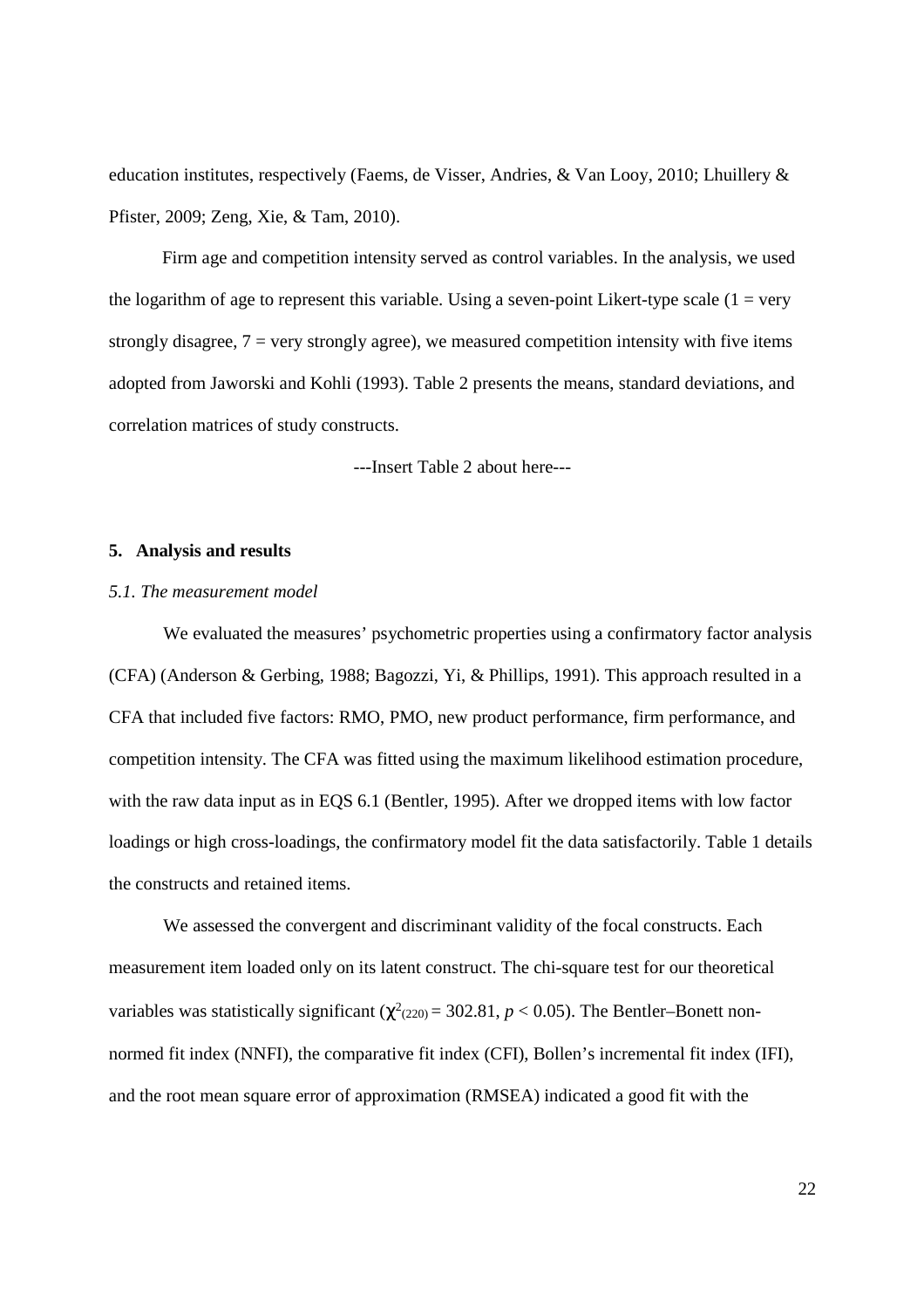hypothesized measurement model (NNFI =  $0.95$ , CFI = 0.96, IFI = 0.96, and RMSEA =  $0.05$ ) (Hu & Bentler, 1999) (Table 1). The ratio of the chi-square to the degree of freedom was 1.38, which is below 4. Furthermore, all the factor loadings were statistically significant  $(p < 0.01)$ . The composite reliabilities of RMO, PMO, new product performance, and firm performance were 0.81, 0.88, 0.96, and 0.92, respectively. They were both greater than 0.70 and thus acceptable (see Nunnally, 1978). Only competition intensity had a composite reliability of 0.66, which is close to 0.70. Thus, we concluded that the measures demonstrated adequate convergent validity and reliability.

We examined discriminant validity by calculating the shared variance between all possible pairs of constructs, verifying that they were lower than the average variance extracted for the individual constructs (Fornell  $\&$  Larcker, 1981). These results showed that the average variance extracted by the measure of each factor was larger than the squared correlation of that factor's measure with the measures of all other factors in the model (see Table 1). Given these values, we concluded that all factors in the measurement model possessed strong discriminant validity. In light of this evaluation, all factors in the measurement model possessed both convergent and discriminant validity, and the CFA model adequately fit the data (see Table 1). Furthermore, we used Harman's one-factor test in CFA to examine common method variance (CMV). We compared the fit indices of the five-factor CFA model with that of the one-factor CFA model. A worse fit for the one-factor model suggested that CMV did not pose a serious threat (Podsakoff & Organ, 1986). The one-factor model had a chi-square of 1255.42 with 230 degrees of freedom, and the five-factor measurement model had a chi-square of 302.81 with 220 degrees of freedom. Thus, the chi-square difference was significant ( $\Delta \chi^2 = 952.61$ ,  $\Delta df = 10$ ,  $p <$ 0.05), suggesting that CMV may not be a problem in the measurement model.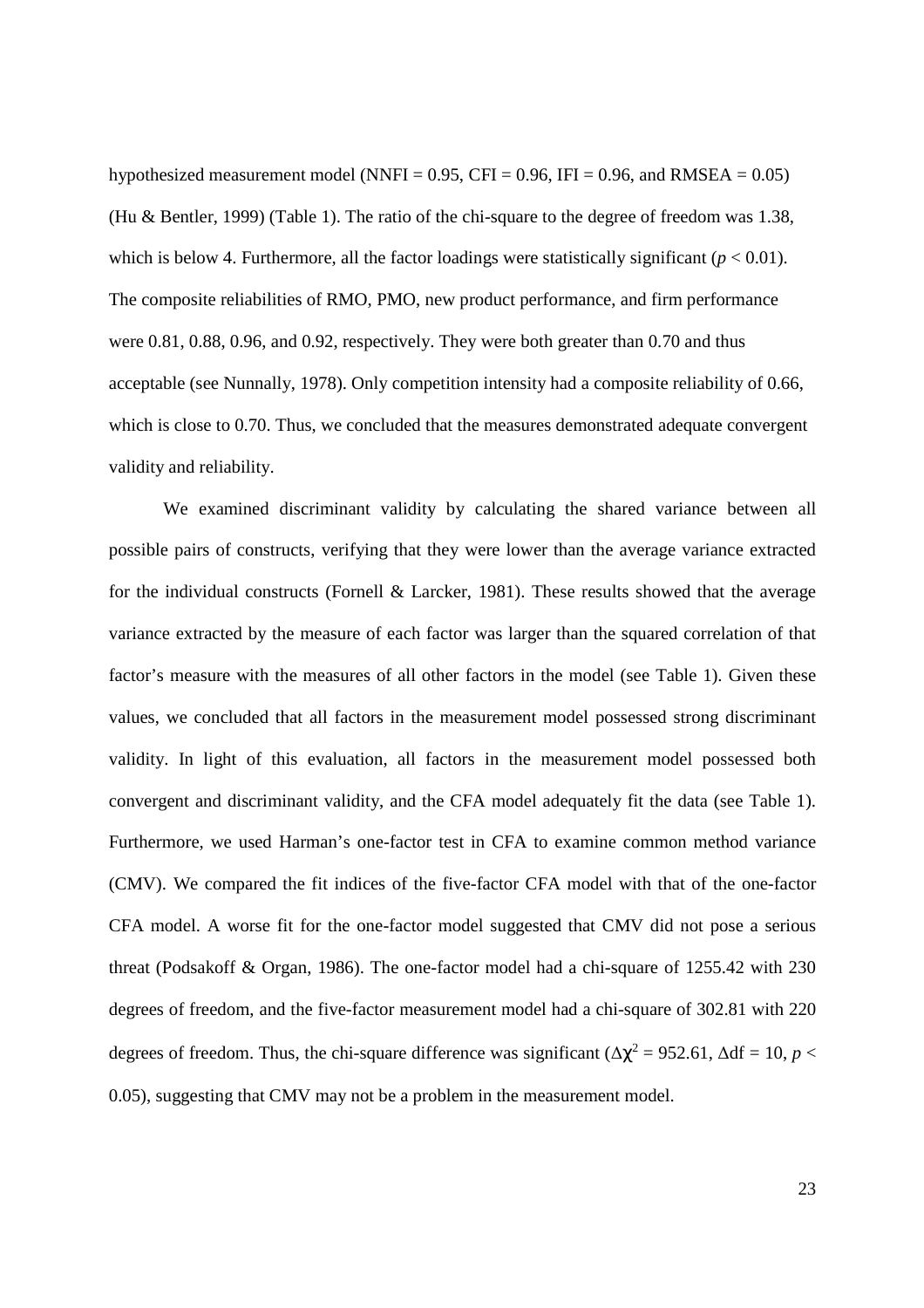## *5.2. Hypothesis testing*

We estimated the hypothesized model by using structural equation modeling, with the EQS 6.1 program. To test the hypotheses including quadratic effects of RMO and PMO, we followed the two-step version of Ping's (1995) single-indicant estimation method for latent continuous variables. In the two-step estimation technique, first we calculated the loadings and error variances for the single indicators of quadratic variables  $(RMO<sup>2</sup>$  and  $PMO<sup>2</sup>)$  by using measurement model parameter estimates. Then, the structural model was specified by fixing the values for the single indicant loadings for quadratic variables and error variances to the appropriate calculated values.

Table 3 provides the results of the hypothesis testing, along with parameter estimates, their corresponding t-values, and the fit statistics. As Table 3 shows, the chi-square test was statistically significant ( $\chi^2$ <sub>(348)</sub> = 598.49, *p* < 0.05). The scores achieved for the fit measures showed that the hypothesized model had somewhat reasonable fit with the data (NNFI  $= 0.88$ ,  $CFI = 0.90$ , IFI = 0.90, and RMSEA = 0.08).

---Insert Table 3 about here---

Competitor alliances ( $\beta = 0.21$ ;  $p < 0.05$ ) had a significant association with a firm's RMO, confirming H1. The effect of supplier alliances ( $\beta = 0.17$ ;  $p < 0.10$ ) on a firm's RMO was not significant, thus not supporting H2. Our examination of the effect of a firm's new product alliances on PMO revealed that research institution alliances ( $\beta = 0.35$ ;  $p < 0.001$ ) were significantly and positively associated with PMO, in support of H3.

H4 and H5 predicted curvilinear effects of RMO and PMO on new product performance.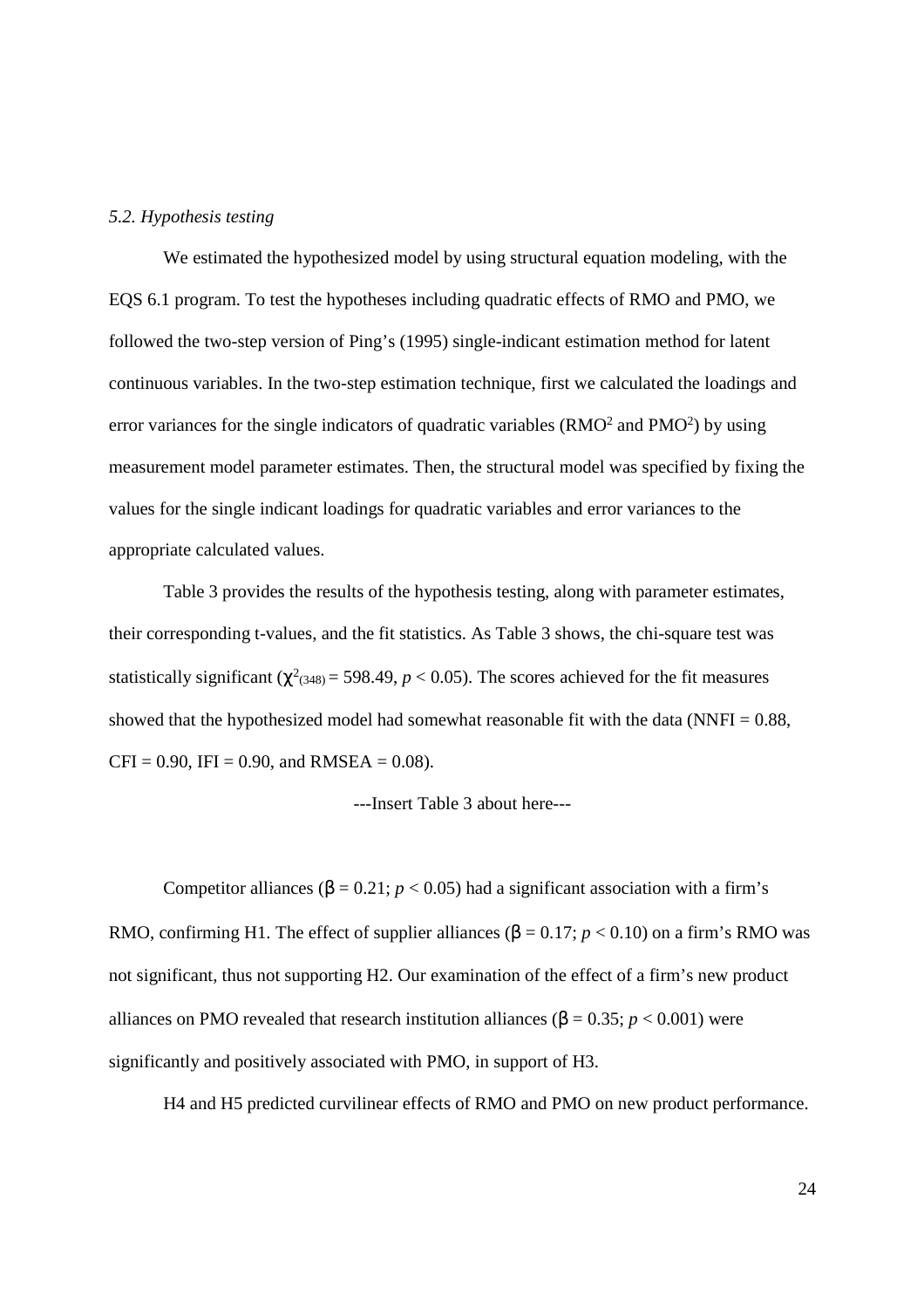The coefficient for the squared term for RMO was not significant ( $\beta = 0.10$ ; *p* > 0.10). However, the main effect of RMO on new product performance was significant ( $\beta = 0.34$ ;  $p < 0.001$ ); thus, H4 was partially supported. In support of H5, the coefficient for the squared term for PMO was significant and negative ( $\beta = -0.33$ ;  $p < 0.05$ ). The main effect of PMO was positive and significant ( $\beta = 0.28$ ;  $p < 0.005$ ). Thus, we can conclude that there is an inverted U-shaped relationship between PMO and new product performance.

The hypothesized model proposes that new product performance has a mediating effect on the relationship between RMO and PMO and firm performance. The results indicated that new product performance has a significant and positive effect on firm performance ( $\beta = 0.53$ ; *p* < 0.001). In addition, we found significant effects of RMO and PMO on new product performance, as suggested. We tested an alternative specification of the model that included direct effects of RMO and PMO on firm performance. We tested this specification through a chi-square difference test (Cannon & Homburg, 2001). These one-degree-of-freedom tests compared the improvement in the model's fit when the re-specified model frees a path from RMO or PMO directly to firm performance. When we added a path from RMO to firm performance, the fit did not improve ( $\chi^2$ <sub>diff (1)</sub> = 0.51, *p* > 0.10). Similarly, adding a path from PMO to firm performance did not improve the fit ( $\chi^2$ <sub>diff (1)</sub> = 1.76, *p* > 0.10). The direct effects of RMO ( $\beta$  = 0.07; *p* > 0.10) and PMO ( $\beta = 0.13$ ;  $p > 0.10$ ) on firm performance were not significant. Overall, these results provide support for H6, which suggests that new product performance mediates the effects of RMO and PMO on firm performance.

## **6. Discussion**

## *6.1. Theoretical implications*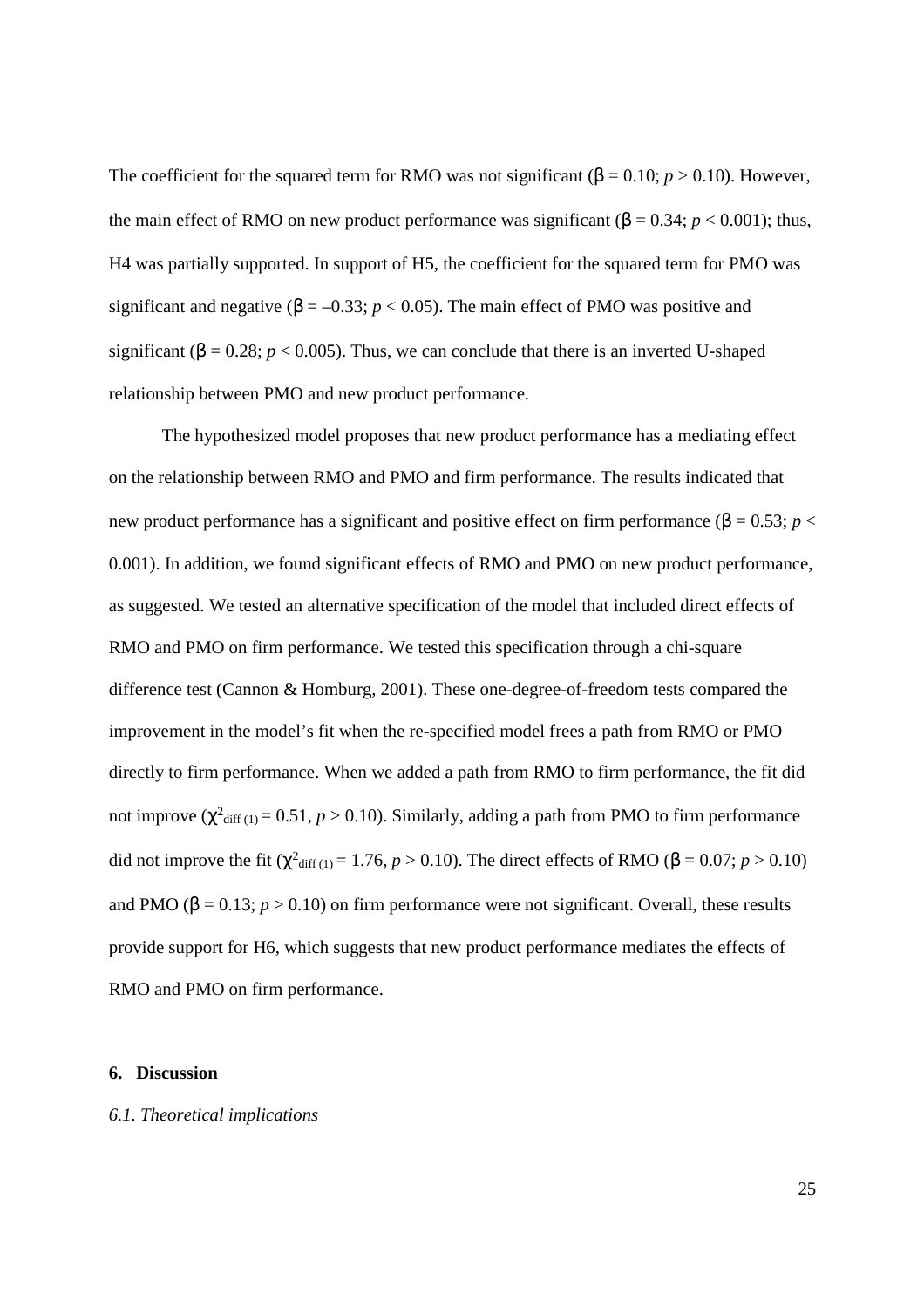B2B marketing literature has long advocated the importance of business relationships as a means for learning from partners to achieve mutual benefits, such as lowered transaction costs and enhanced learning between partners (Hakansson & Snehota, 1995; Rindfleisch & Moorman, 2003; Wittman et al., 2009). Although Rindfleisch and Moorman (2003) examine how both horizontal alliances with competitors and vertical alliances dominated by channel partners affect a firm's orientation to create value for expressed customer needs over time, they do not focus on the role of different types of new product alliances in finding solutions to customers' latent needs. Similarly, despite the importance of research institutions in creating innovative customer solutions for latent needs (Bercovitz & Feldman, 2007), no evidence reveals how alliance relationships with these types of partners may affect a firm's understanding and creation of customer value. For example, it is important to acknowledge that some variations may occur in the creation of customer value between vertical alliance partners (i.e., suppliers and research institutions) with manufacturing firms. This study advances previous research in the B2B marketing area by examining the implications of engaging in different types of new product alliances to create value for expressed customer needs (RMO) and to address latent customer needs (PMO) and, subsequently, improve firm performance.

The findings of this study suggest that B2B relationships in horizontal new product alliances with competitors that have overlapping knowledge and know-how enable manufacturing firms to develop an RMO. The positive influence of such alliances is aligned with the views favoring the benefits of these relationships in facilitating exploitative learning in NPD (Faems, Looy, & Debackere, 2005; Luo et al., 2007; Rindfleisch & Moorman, 2003; Wu, 2014). Compared with Rindfleisch and Moorman's (2003) study, our finding suggests that horizontal alliances do not necessarily make firms become less customer oriented but rather become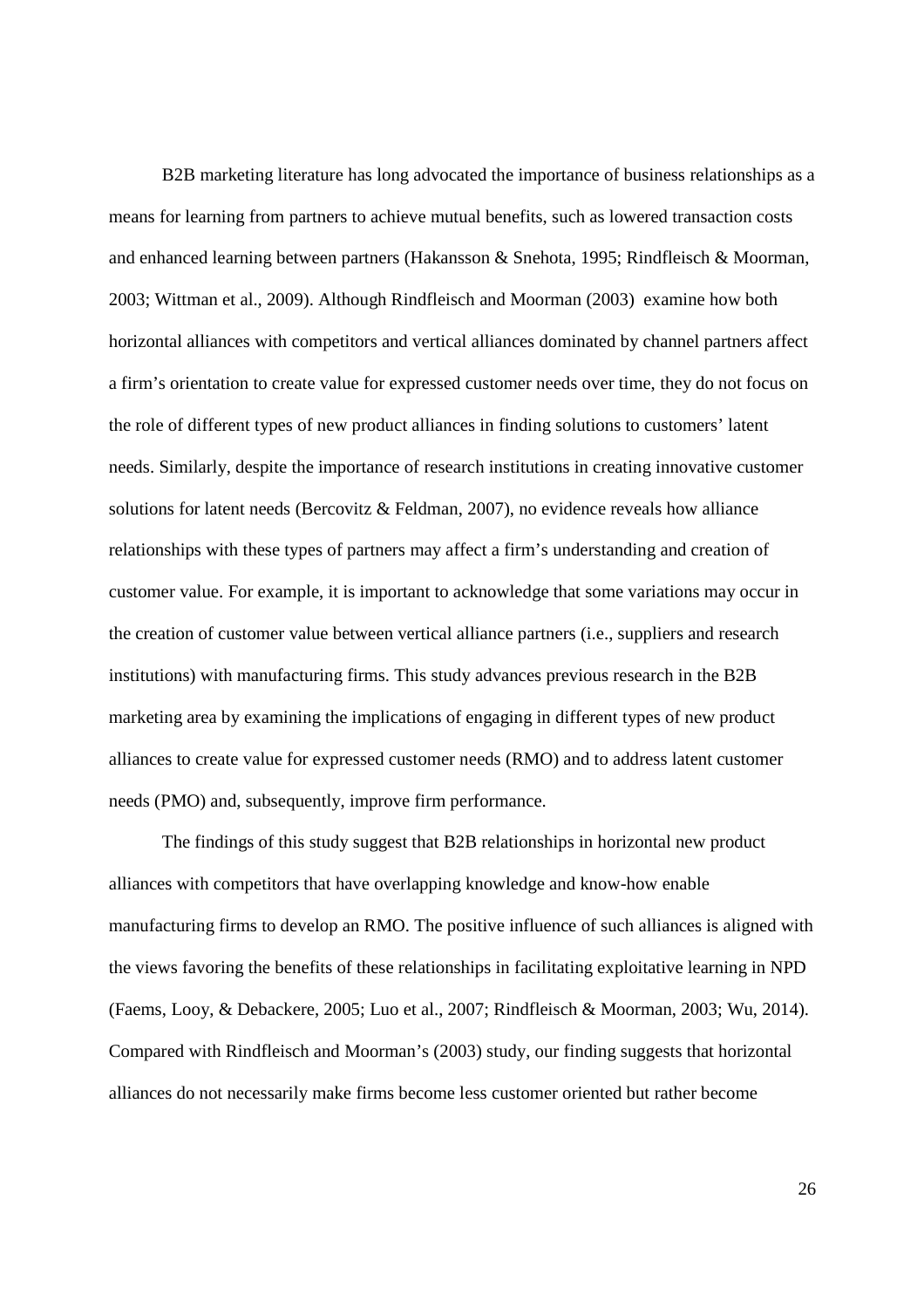insensitive to future customer needs. In line with previous research in B2B marketing, this finding recognizes that negative effects of horizontal alliances, such as lower levels of mutual trust and interdependency and higher levels of partner opportunism, may affect the creation of value for customers (Pressey, 2004; Rindfleisch, 2000; Rindfleisch & Moorman, 2003). Our study extends B2B marketing literature by revealing that horizontal alliances may not necessarily lead to opportunistic and value-destroying behavior or collusive conduct (e.g., price fixing, agreements to restrict production and innovation) (Pressey, 2004; Rindfleisch & Moorman, 2003); rather, these relationships may provide a different type of value to customers by supporting the creation of new solutions for their expressed needs.

The study, on the other hand, does not provide any support for the effect of vertical new product alliances with suppliers on a manufacturing firm's RMO. This result contradicts with Rindfleisch and Moorman's (2003) study, which shows that alliances dominated by channel members enable a stable level of customer orientation for satisfying expressed customer needs. In this sense, our study builds on the notion which suggests that increased knowledge similarity between partners enhances the absorption and assimilation of knowledge in B2B alliance relationships (Atuahene-Gima et al., 2005; Cohen & Levinthal, 1990; Lane, Koka, & Pathak, 2006). For example, manufacturers often have higher levels of relational ties with their suppliers due to their longer span relationships compared to other types of partners. Despite the knowledge similarity between suppliers and manufacturing firms, strong relational ties between these partners may prevent manufacturers' knowledge acquisition and efforts to learn additional insights and knowledge from their suppliers (Zhou, Zhang, Sheng, Xie, & Bao, 2014). Similarly, suppliers may not easily redeploy their idiosyncratic relational investment for one manufacturer to another, which may affect the level of their knowledge transfer to different manufacturers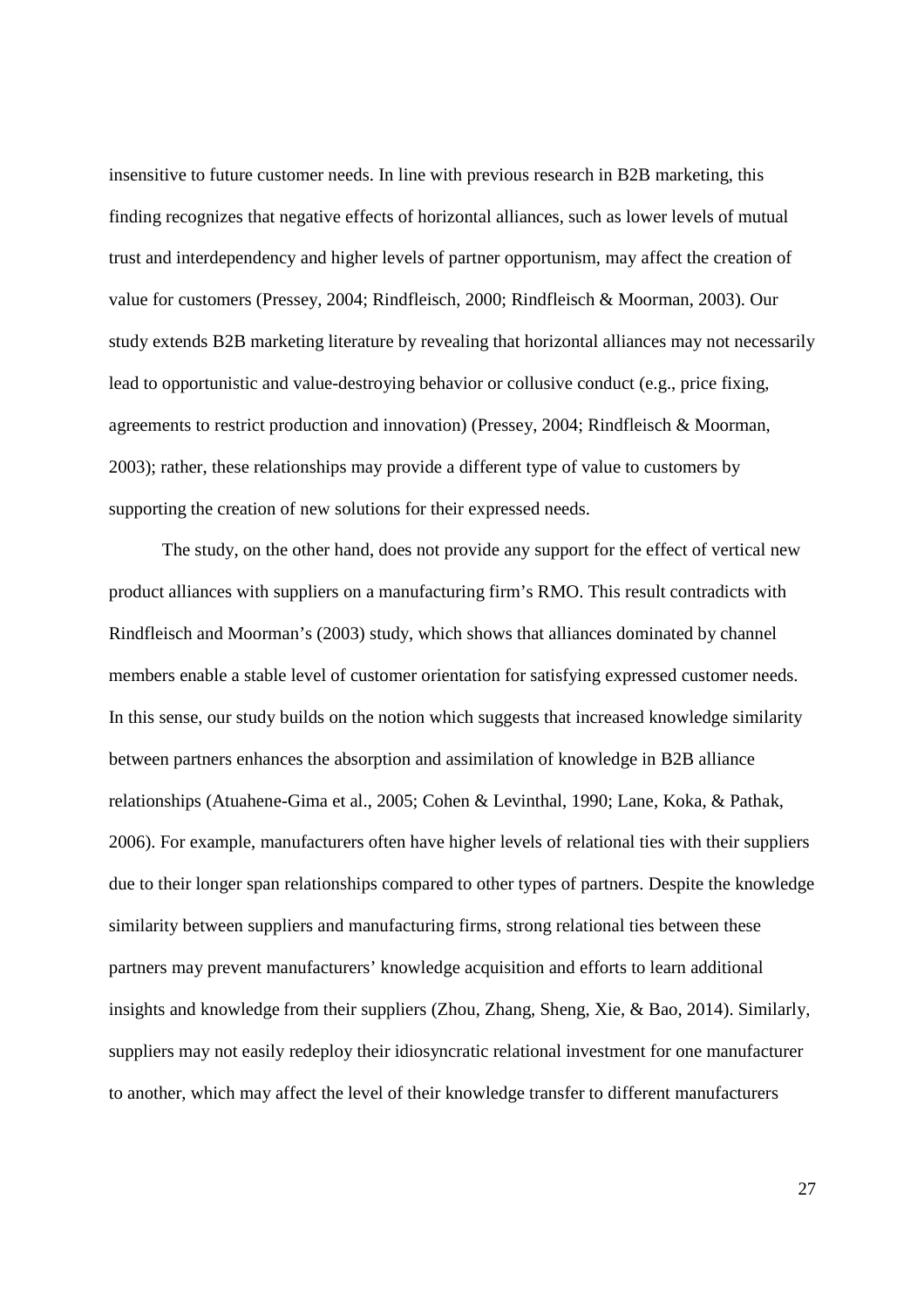(Dyer & Hatch, 2006). Moreover, manufacturing firms may mainly rely on transactional relationships in their product development efforts with suppliers rather than collaborative relationships and co-creation of new offerings. This may, in turn, prevent absorption of tacit knowledge and learning additional insights about creating value for expressed customer needs.

This study further shows that new product alliances with research institutions support the development of solutions for latent customer needs through explorative learning (Faems et al., 2005; George et al., 2002; Skippari et al., 2016). This finding has implications for business relationships in terms of composition of a portfolio of both horizontal and vertical new product alliance partners. On the one hand, studies suggest that alliance portfolio diversity enhances either a firm's internal innovation efforts to create customer value (e.g., Faems et al., 2010) or innovativeness of solutions related to latent customer needs (e.g., Cui & O'Connor, 2012). On the other hand, studies show that excessive alliance portfolio diversity may produce a diminishing returns effect on the innovativeness of customer solutions (Wuyts & Dutta, 2014). In this sense, our study provides insights into these conflicting findings by showing that the type of alliance partner may not always bring similar benefits to the partner firms. Thus, rather than the diversity of partners within an alliance portfolio, it would be more appropriate for firms to consider how individual effects of each alliance partner type affect the creation of different types of value for customers. Previous studies have examined the issue from a firm's learning orientation perspective (e.g., Atuahene-Gima et al., 2005; Tsai et al., 2008). Our study extends this to the B2B marketing literature by examining how RMO and PMO developed through learning in new product alliances affect an industrial manufacturing firm's new product and overall performance.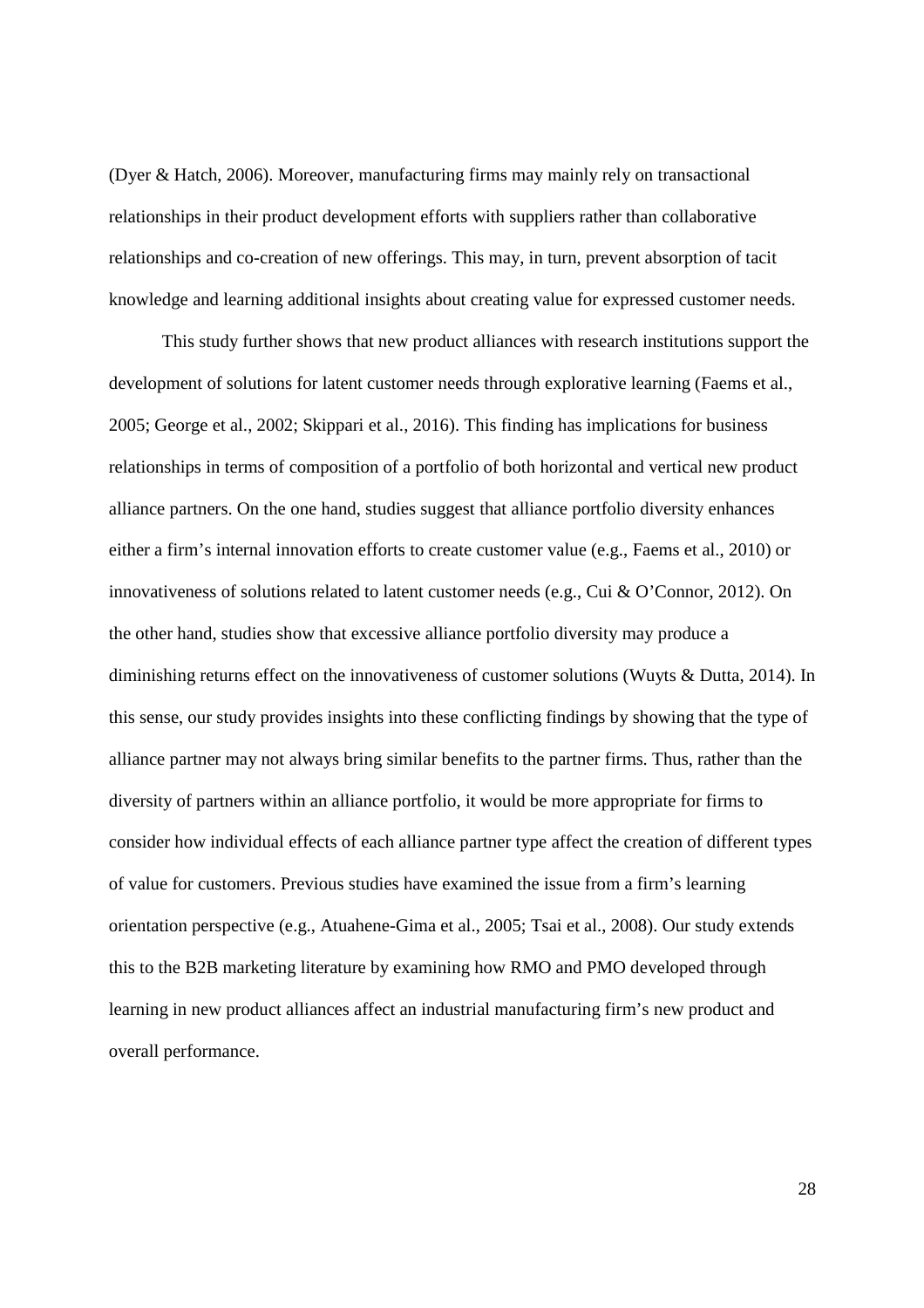The findings of this study show that RMO developed in a B2B alliance context leads to increased new product performance. In line with Tsai et al.'s (2008) study, but contrary to Atuahene-Gima et al.'s (2005) empirical findings, the analysis did not identify any curvilinear relationship between RMO and new product performance. This result may be specific to the contextual attributes of this study. Traditionally, manufacturing firms in Turkey have been superior in creating incrementally new products using novel combinations of existing knowledge domains. Therefore, the performance of their new products can be constantly improved by acquiring a good understanding of existing customer needs and requirements. In addition, Turkey has a higher uncertainty-avoidance index than other industrialized economies (Hofstede, 2001). Previous studies suggest that alliance partners operating in high-uncertainty-avoidance contexts would be more committed to providing market-oriented firms with new insights that do not undermine the sustainability of their market position (Grinstein, 2008). Thus, the increasing effect of RMO on new product performance in a culture characterized by high uncertainty avoidance does not seem to be a surprising result.

Moreover, as opposed to Atuahene-Gima et al's (2005) findings, this study finds that PMO developed in vertical new product alliances has a curvilinear effect (i.e., inverted U shape) on new product performance. Such an effect can again be attributed to Turkey's highuncertainty-avoidance culture. More specifically, new products that do not align with deeply rooted customer practices may face challenges in terms of market diffusion. As a result, beyond a certain point, heightened PMO, targeting latent customer needs and the requirement to learn new consumption practices, may result in negative performance returns in the market. This finding reflects organizational learning theory in the sense that excessive proactiveness and knowledge exploration is detrimental for firms (Levinthal & March, 1993; March, 1991). In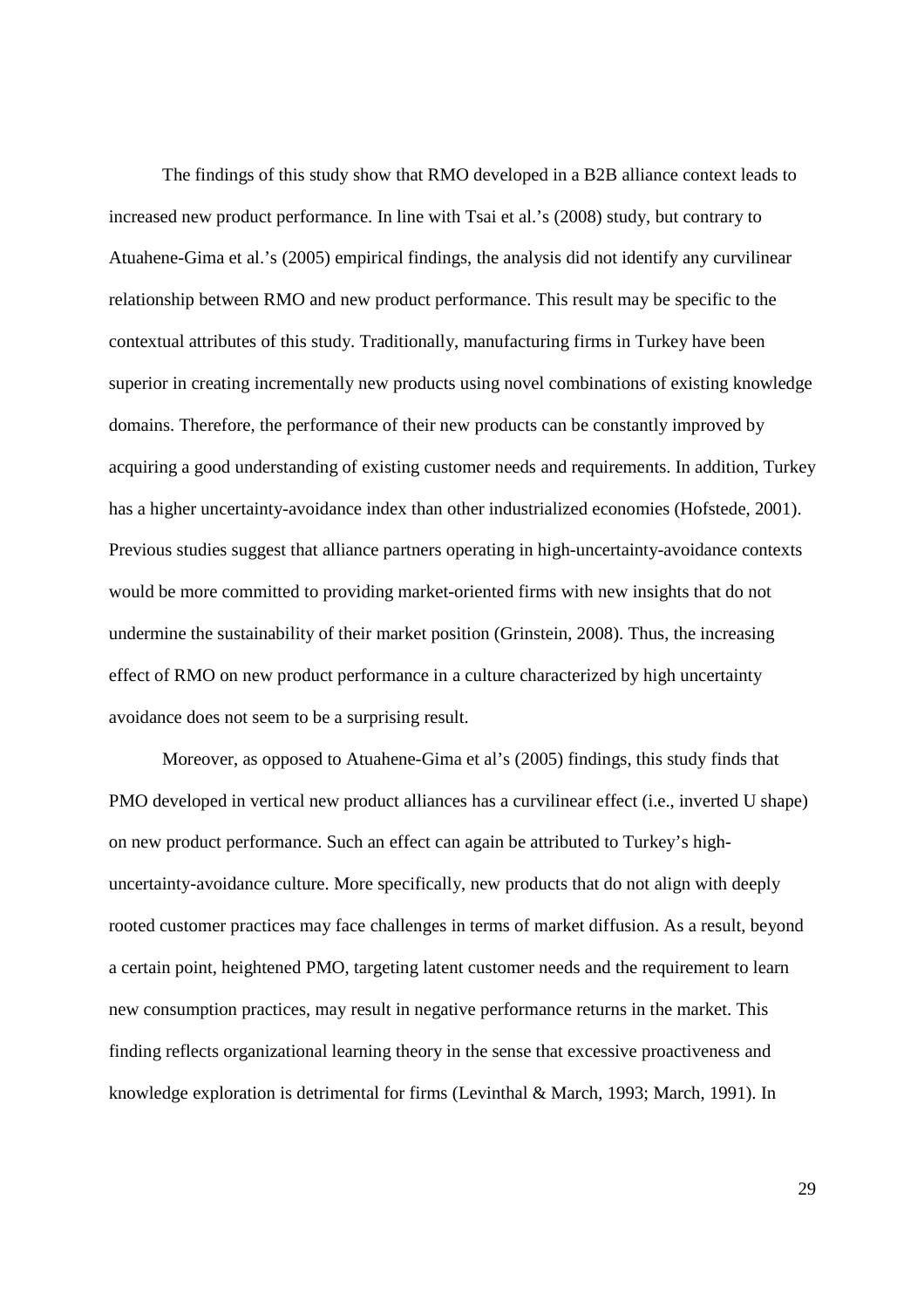particular, the results of this study reinforce the normative assumption of the organizational learning theory, which suggests that firms focusing on developing too many new ideas are often faced with increased experimentation costs to find novel solutions for unarticulated market needs with little benefits in return (March, 1991).

This study contributes to previous research that has overlooked the mediating role of new product performance in the relationship between PMO and RMO of industrial firms and their firm performance in a single study (e.g., Han et al., 1998; Zhou et al., 2005). In this sense, this study extends these studies by showing that despite the differential effects of diverse types of MOs, new product performance consistently mediates the effects of RMO and PMO developed in a new product alliance context on firm performance. Therefore, ensuring new product success is paramount to convert the benefits of MO (i.e., RMO and PMO) developed in new product alliances to overall firm performance.

Finally, this study contributes to MO research by focusing on a developing country— Turkey. So far, research has explored the roles of new product alliances in the two MO types in the context of developed countries (e.g., Hernandez-Espallardo & Arcas-Lario, 2003; Rindfleisch & Moorman, 2003). However, manufacturing firms in emerging economies such as Turkey mainly produce low-value and undifferentiated offerings and supply contract manufacturing to firms from developed countries. Thus, they often lack an established intra-firm infrastructure and a sufficient level of knowledge and know-how to create value and unique solutions for expressed and latent customer needs through the two types of MO. They also have limited external sources of funding (e.g., government initiatives), which restricts their learning opportunities. Thus, in emerging economies, the different forms of B2B new product alliances constitute a highly significant determinant for the development of RMO and PMO.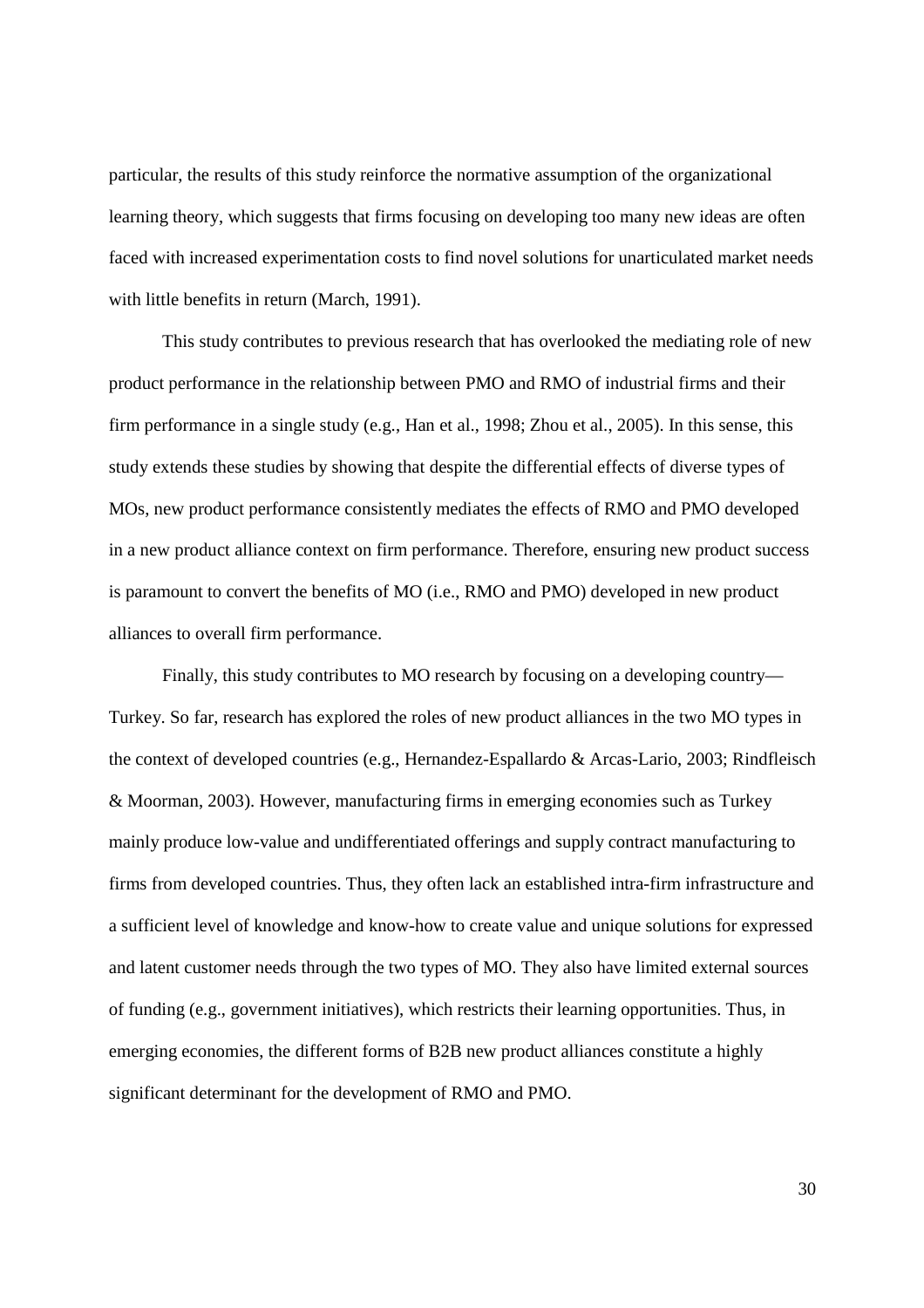## *6.2. Managerial implications*

This study has several managerial implications. First, new product alliances with competitors enable firms to successfully develop and apply RMO to achieve superior new product performance outcomes. It is important for managers to recognize that such alliances enable firms to engage in exploitative learning and recombine existing knowledge to produce new solutions for existing customer needs in a cost-effective and timely manner.

Second, managers need to be aware of and act on the learning barriers in new product alliances with their suppliers. In particular, it is essential to ensure that manufacturing firms do not excessively rely on suppliers in their collaborative product development efforts. The odds for learning tacit knowledge and additional know-how on creating customer value from suppliers can be enhanced if manufacturers increase the level of their co-development endeavors.

Third, firms aiming to become PMO focused need to expand their network with research institutions, which hold high levels of knowledge non-redundancy and know-how. In this way, they can identify new opportunities for satisfying unexplored customer needs. In particular, engaging in vertical new product alliances with research institutions can help firms undertake exploratory research and learning and access dissimilar knowledge domains from a greater pool of knowledge resources. In turn, this information will enable them to learn how to most successfully address future customer needs, which is something that is more difficult to achieve through horizontal new product alliances with competitors and vertical new product alliances with suppliers.

Fourth, manufacturing firms need to realize that diverse types of MOs are important to achieve superior new product performance outcomes and eventually better firm performance.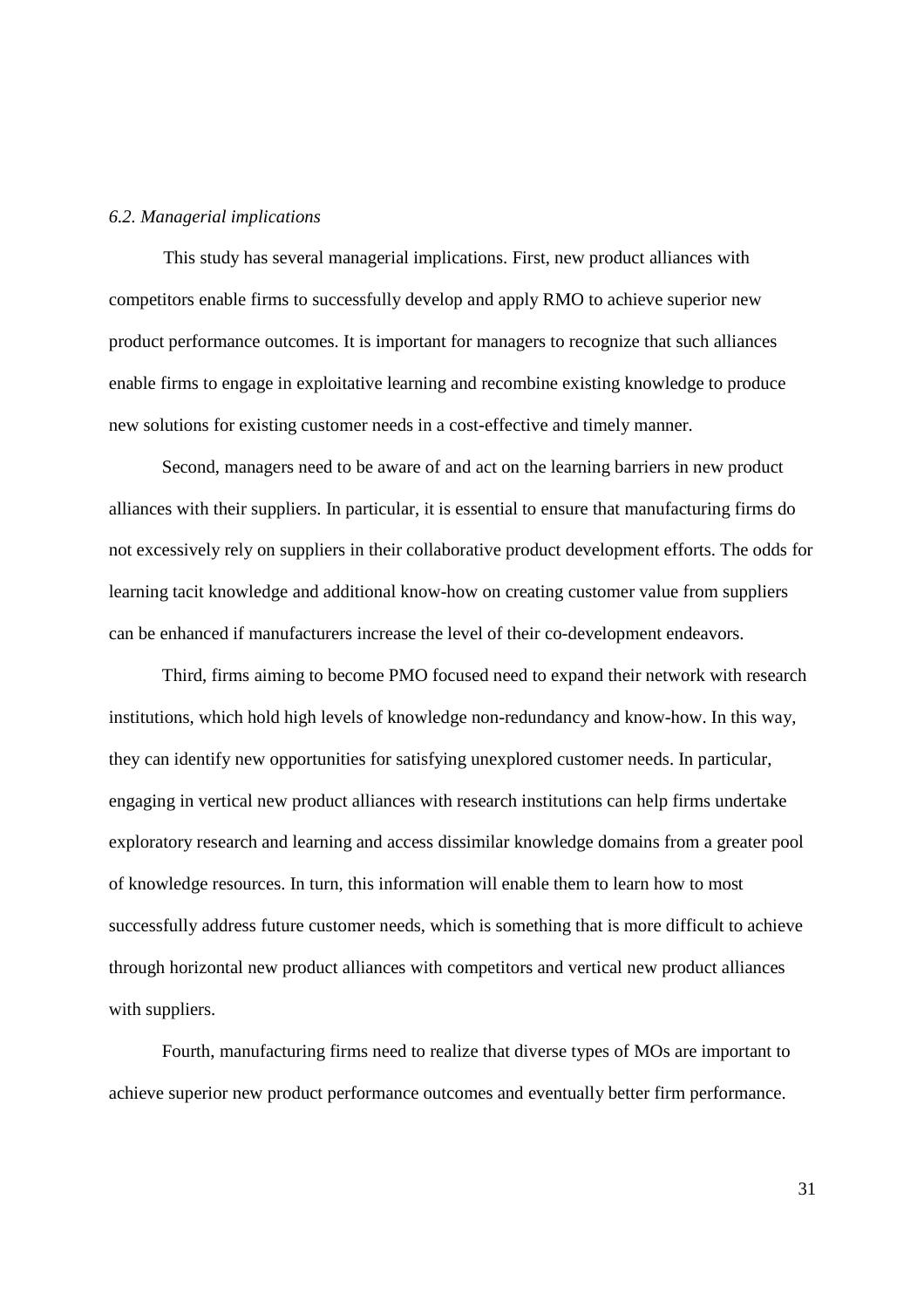Therefore, firms need to invest in knowledge resources to develop an RMO and a PMO that will afford them sustainable performance benefits. Firms also need to ensure that their efforts in RMO and PMO are predominantly oriented toward the achievement of new product objectives.

Finally, market-oriented firms need to consider product and market fit in their NPD decisions, because incompatibility between solutions to latent customer needs and wellentrenched practices in certain markets may overshadow the benefits of these solutions and consequently act as barriers to their market diffusion. Overall, managers need to realize that forming the right types of alliances will enable their firms to develop different types of MO and thus achieve new product and firm performance objectives in today's technologically turbulent business environments, which demand swift responses to customer needs.

#### *6.3. Limitations and further research*

This study has several limitations, which constitute fruitful avenues for further research. First, this study mainly examined the effects of external NPD efforts (i.e., new product alliances) on the development of diverse MO types. It did not measure in-house NPD activities of the sample firms and thus excluded the effects of internal NPD efforts on RMO and PMO. Further research could examine how ambidextrous use of internal and external NPD efforts influences the development of RMO and PMO.

Second, this study did not consider the importance of a new product alliance for the participant firms. This is important because research has found that alliance importance is a vital determinant of a firm's behavior and performance (Deeds & Rothaermel, 2003; Walter, Walter, & Muller, 2015). That is, the importance of a new product alliance as an exogenous or moderator variable may have an influence on MO behaviors and eventual performance outcomes.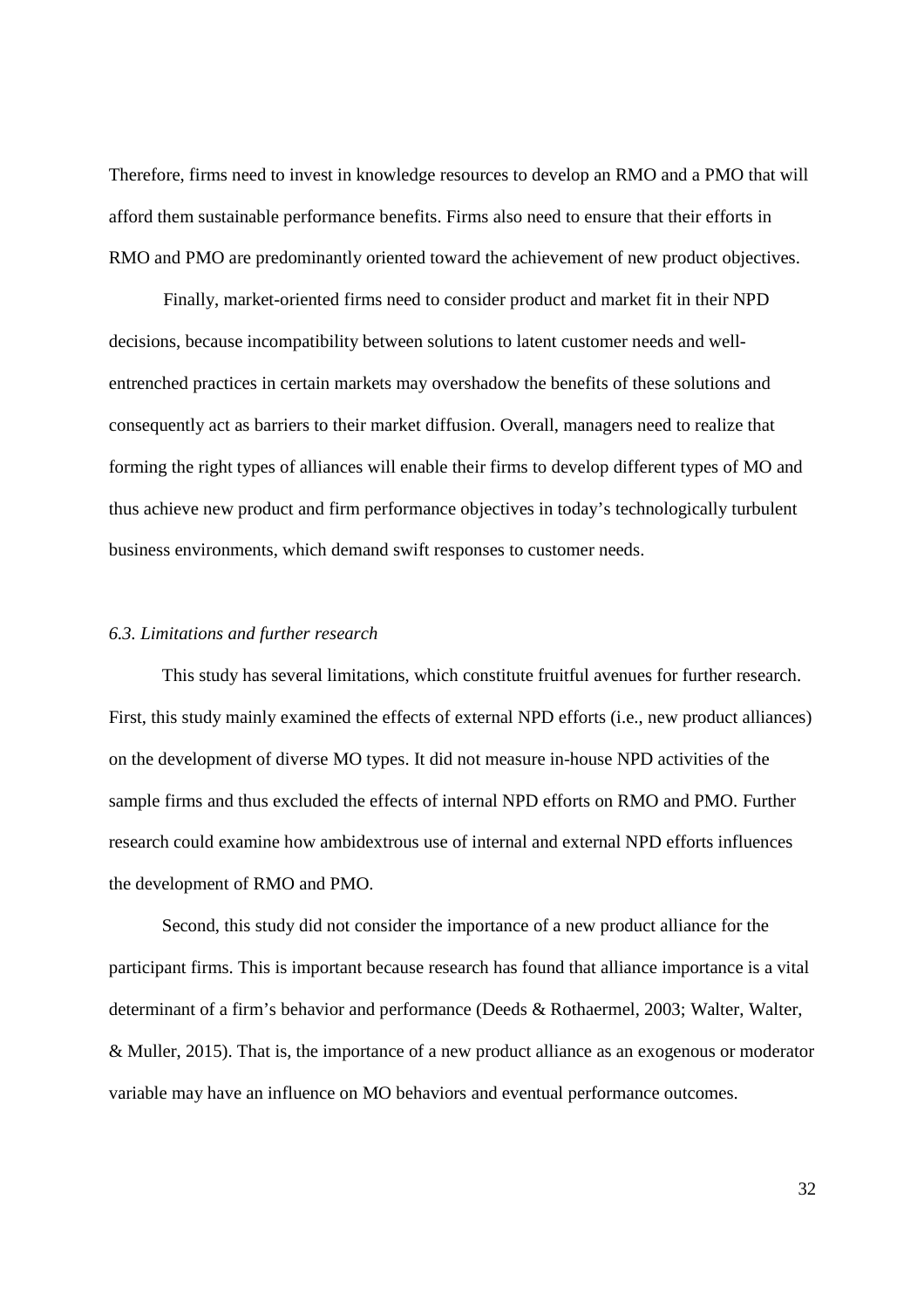Third, this research excluded the role of certain moderators in the proposed relationships. In particular, it is significant to recognize how knowledge integration mechanisms influence the role of new product alliances in the development of a firm's MO. Understanding the extent to which external information attained from alliance partners is properly integrated into internal organizational units would offer a clearer picture of the effect of new product alliances on the formation of different types of MO. The moderating roles of control mechanisms, inter-firm trust, and embedded ties were also missing in this research. For example, Rindfleisch and Moorman (2003) find that the negative impact of alliances with competitors on a firm's customer orientation was attenuated by neutral third-party monitoring and a high degree of relational ties between partners. Including these factors as moderating effects might mean that alliances with competitors may sometimes motivate firms to engage in knowledge exploration to develop and successfully implement a PMO.

This research has limitations in measuring different types of new product alliances with a single-item statement. For example, Luo et al. (2007) assess the intensity of competitor alliance activities by using multiple-item questions such as R&D, NPD, and technology improvement with competitor firms. Similarly, Lau et al. (2010) use multiple items on product information sharing and co-development with suppliers to measure the degree of NPD engagement with suppliers. Thus, employing multiple-item scales would generate a more comprehensive understanding of how a range of NPD activities undertaken with particularly competitors and research institutions can aid in the development of a manufacturing partner's MO. Finally, the structural model in this research had somewhat reasonable fit as the NNFI was 0.88.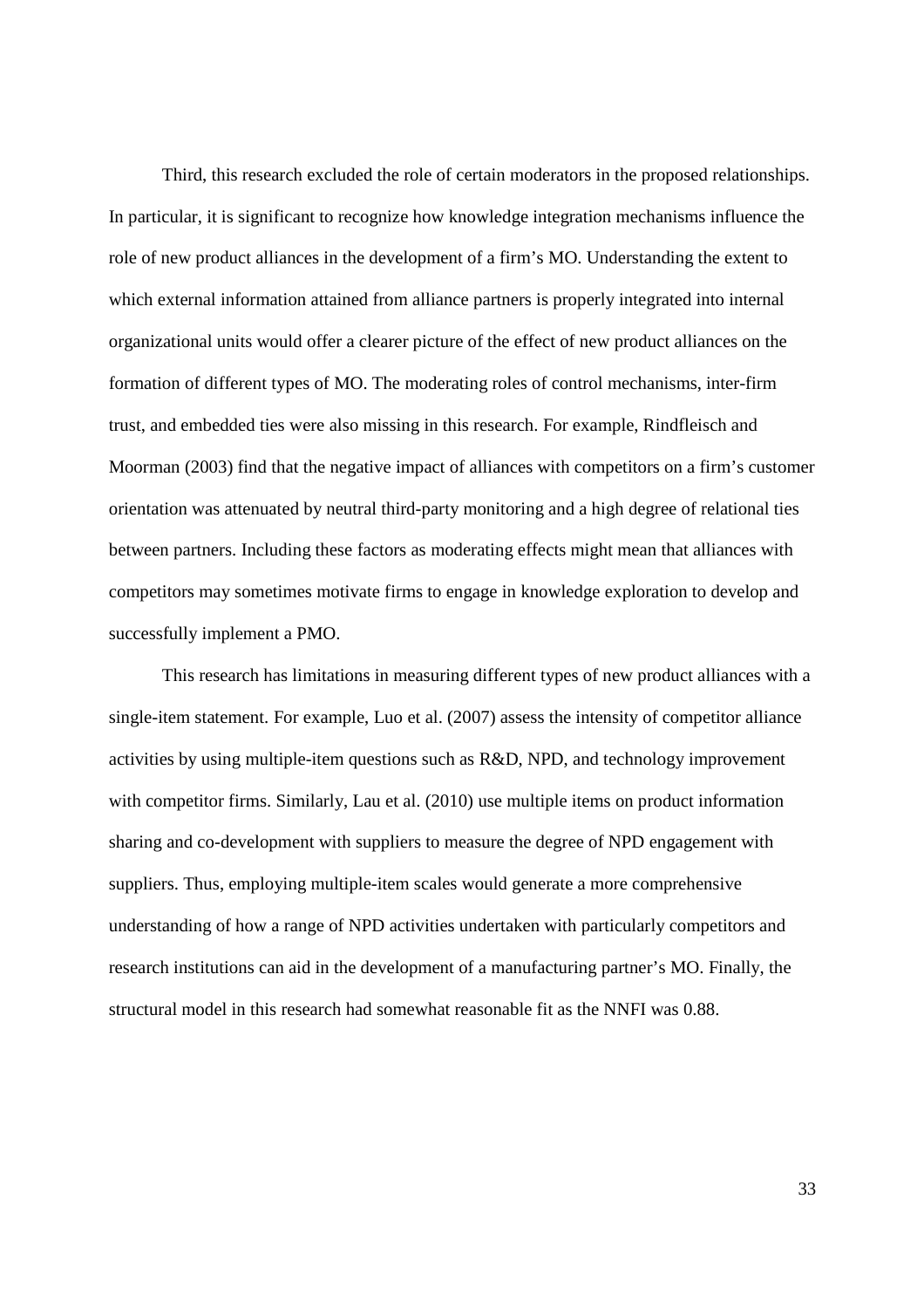## **References**

- Anderson, J. C., & Gerbing, D. W. (1988). Structural equation modeling in practice: A review and recommended two-step approach. *Psychological Bulletin,* 103, 411–423.
- Antoncic, B., & Prodan, I. (2008). Alliances, corporate technological entrepreneurship and firm performance: Testing a model on manufacturing firms. *Technovation,* 28, 257-265.
- Armstrong, J. S., & Overton, T. S. (1977). Estimating nonresponse bias in mail surveys. *Journal of Marketing Research,* 14, 396 - 402.
- Atuahene-Gima, K. (1995). An exploratory analysis of the impact of market orientation on new product performance. *Journal of Product Innovation Management,* 12, 275-293.
- Atuahene-Gima, K. (1996). Market orientation and innovation. *Journal of Business Research,* 35, 93-103.
- Atuahene-Gima, K., & Ko, A. (2001). An empirical investigation of the effect of market orientation and entrepreneurship orientation alignment on product innovation. *Organization Science,* 12, 54-74.
- Atuahene-Gima, K., Slater, S. F., & Olson, E. M. (2005). The contingent value of responsive and proactive market orientations for new product program performance. *Journal of Product Innovation Management*, 22, 464-482.
- Bagozzi, R. P., Yi, Y., & Phillips, L. W. (1991). Assessing construct validity in organizational research. *Administrative Science Quarterly,* 36, 421-458.
- Baker, W. E., & Sinkula, J. M. (1999). Learning Orientation, Market Orientation, and Innovation: Integrating and Extending Models of Organizational Performance. *Journal of Market-Focused Management,* 4, 295-308.
- Baker, W. E., & Sinkula, J. M. (2005). Market orientation and the new product paradox*. Journal of Product Innovation Management*, 22, 483-502.
- Baker, W. E., & Sinkula, J. M. (2007). Does market orientation facilitate balanced innovation programmes? An organizational learning perspective. *Journal of Product Innovation Management,* 24, 316-334.
- Barney, J. B. (1991). Firm resources and sustained competitive advantage. *Journal of Management,* 17, 99–120.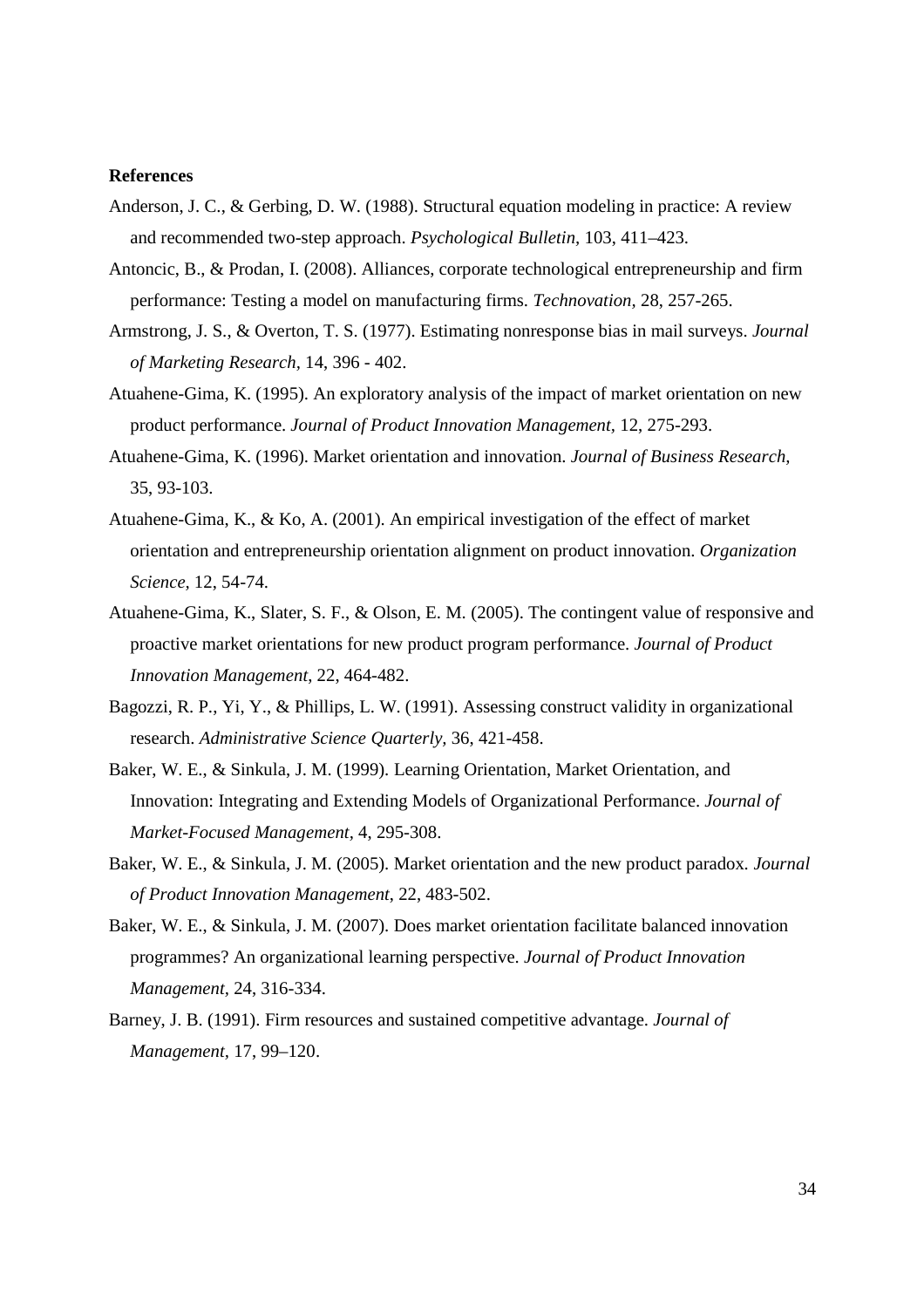- Baum, J. A. C., Calabrese, T., & Silverman, B. S. (2000). Don't go it alone: Alliance network composition and startups' performance in Canadian biotechnology. *Strategic Management Journal*, 21, 267-294.
- Belderbos, R., Carree, M., Diederen, B., Lokshin, B., & Veugelers, R. (2004). Heterogeneity in R&D cooperation strategies. *International Journal of Industrial Organization,* 22, 1237– 1263.
- Bentler, P. M. (1995). *EQS structural equations program manual*. Encino, CA: Multivariate Software.
- Bercovitz, J. E. L., & Feldman, M. P. (2007). Fishing upstream: Firm innovation strategy and university research alliances. *Research Policy,* 36, 930-948.
- Berghman, L., Matthyssens, P., & Vandenbempt, K. (2006). Building competences for new customer value creation: an exploratory study. *Industrial Marketing Management,* 35, 961– 973.
- Blocker, C. P., Flint, D. J., Myers, M. B., & Slater, S. F. (2011). Proactive customer orientation and its role for creating customer value in global markets. *Journal of the Academy of Marketing Science,* 39, 216-233.
- Bonaccorsi, A., & Lipparini, A. (1994). Strategic partnerships in new product development: An Italian case study. *Journal of Product Innovation Management*, 11, 134-145.
- Boso, N., Story, V. M., & Cadogan, J. W. (2013). Entrepreneurial orientation, market orientation, network ties, and performance: Study of entrepreneurial firms in a developing economy. *Journal of Business Venturing*, 28, 708-727.
- Burt, R. S. (1992). *Structural Holes: The Social Structure of Competition*. Harvard University Press.
- Cannon, J. P., & Homburg, C. (2001). Buyer-supplier relationships and customer firm costs. *Journal of Marketing,* 65, 29-43.
- Christensen, M. C., & Bower. J. L. (1996). Customer power, strategic investment, and the failure of leading firms. *Strategic Management Journal,* 17, 197-218.
- Cohen, W. M., & Levinthal, D. A. (1990). Absorptive capacity: A new perspective on learning and innovation. *Administrative Science Quarterly,* 35, 128-152.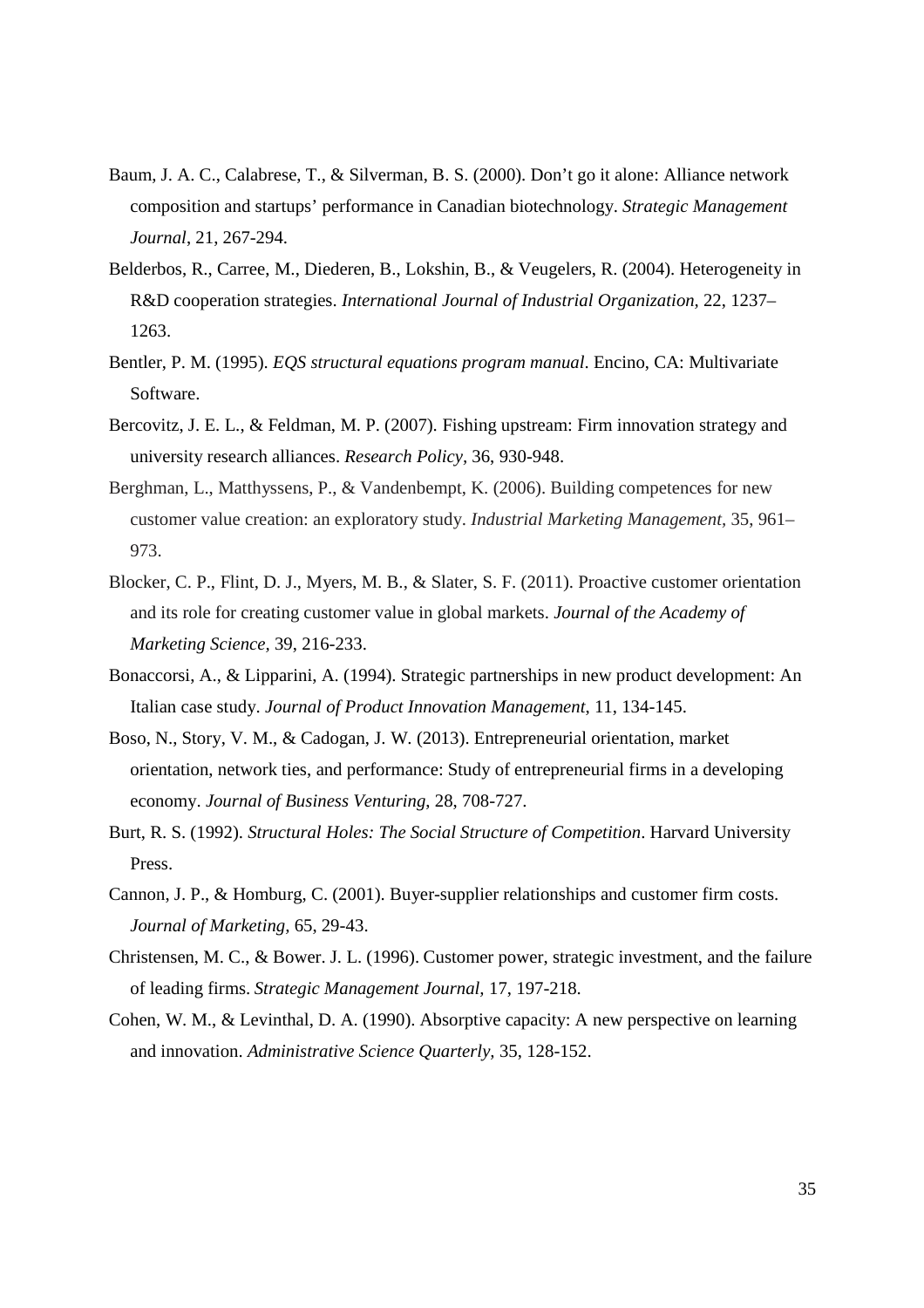- Cousins, P. D., & Lawson, B. (2007). The effect of socialization mechanisms and performance measurement on supplier integration in new product development. *British Journal of Management,* 18, 311-326.
- Cui, A.S. and O'Connor, G. (2012). Alliance portfolio resource diversity and firm innovation, Journal of Marketing 76, 24-43.
- Day, G. S. (2011). Closing the marketing capabilities gap. *Journal of Marketing,* 75, 183-195.
- Day, G. S., & Nedungadi, P. (1994). Managerial representations of competitive advantage. *Journal of Marketing,* 58, 31-44.
- De Toni, A., & Nassimbeni, G. (2001). A method for the evaluation of suppliers' co-design effort. *International Journal of Production Economics,* 72, 169-180.
- Deeds, D. L., & Rothaermel, F. T. (2003). Honeymoons and liabilities: The relationship between age and performance in research and development alliances. *Journal of Product Innovation Management*, 20, 468-484.
- Duysters, G., & Lokshin, B. (2011). Determinants of alliance portfolio complexity and its effect on innovative performance of companies. *Journal of Product Innovation Management,* 28, 570-585.
- Dyer, J.H. and Hatch, N.W. (2006). Relation-specific capabilities and barriers to knowledge transfers: creating advantage through network relationships, Strategic Management Journal 27, 701-719.
- Dyer, J. H., & Singh, H. (1998). The relational view: Cooperative strategy and sources of interorganizational competitive advantage. *The Academic Management Review,* 23, 660-679.
- Elg, U. (2002). Inter-firm market orientation: Its significance and antecedents in distribution networks. *Journal of Marketing Management,* 18, 633-655.
- Elg, U. (2007). Market orientation as interfirm cooperation: An international study of the grocery sector. *European Management Journal,* 25, 283-297.
- Faems, D., de Visser, M., Andries, P., & Van Looy, B. (2010). Technology alliance portfolios and financial performance: Value-enhancing and cost-increasing effects of open innovation. *Journal of Product Innovation Management,* 27, 785-796.
- Faems, D., Van Looy, B., & Debackere, K. (2005). Interorganizational collaboration and innovation: Toward a portfolio approach. *Journal of Product Innovation Management*, 22, 238-250.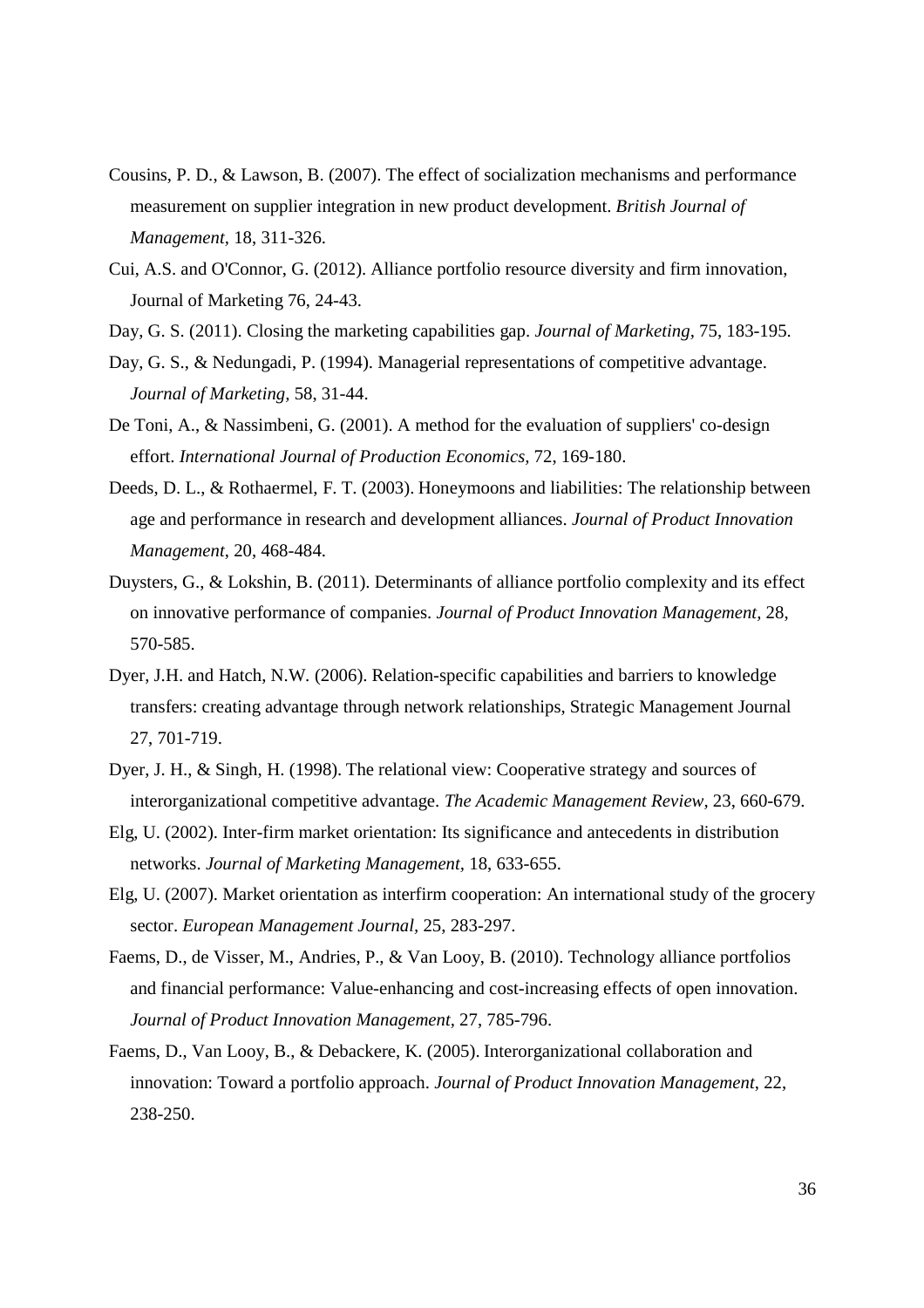Fornell, C., & Larcker, D. F. (1981). Evaluating structural equation models with unobservable variables and measurement error. *Journal of Marketing Research,* 18, 39-50.

Galaskiewicz, J. (1985). Interorganizational relations. *Annual Review of Sociology*, 11, 281-304.

- Garud, R. (1994). Cooperative and competitive behaviors during the process of creative destruction. *Research Policy*, 23, 385-394.
- George, G., Zahra, S. A., & Wood, D. R. (2002). The effects of business–university alliances on innovative output and financial performance: A study of publicly traded biotechnology companies. *Journal of Business Venturing,* 17, 577-609.
- Gotteland, D., & Boule, J-M. (2006). The market orientation–new product performance relationship: Redefining the moderating role of environmental conditions. *International Journal of Research in Marketing,* 23, 171-185.
- Grewal, R., & Tansuhaj, P. (2001). Building organizational capabilities for managing economic crisis: The role of market orientation and strategic flexibility. *Journal of Marketing,* 65, 67– 80.
- Grinstein, A. (2008). The effect of market orientation and its components on innovation consequences: A meta-analysis. *Journal of the Academy of Marketing Science,* 36, 166-173.
- Hakansson, H., & Snehota, I. (1995). *Developing relationships in business networks*. Boston: International Thomson Press.
- Han, J. K., Kim, N., & Srivastava, R. (1998). Market orientation and organizational performance: Is innovation a missing link? *Journal of Marketing,* 62, 30−45.
- Henard, D. H., & Szymanski, D. M. (2001). Why some new products are more successful than others. *Journal of Marketing Research,* 38, 362–375.
- Hernandez-Espallardo, M., & Arcas-Lario, N. (2003). The effects of authoritative mechanisms of coordination on market orientation in asymmetrical channel partnerships. *International Journal of Research in Marketing,* 20, 133–152
- Hess, A. M., & Rothaermel, F. T. (2011). When are assets complementary? Star scientists, strategic alliances and innovation in the pharmaceutical industry. *Strategic Management Journal,* 32, 895-909.
- Hoang, H., & Rothaermel, F. T. (2010). Leveraging internal and external experience: Exploration, exploitation and R&D project performance. *Strategic Management Journal,* 31, 734-758.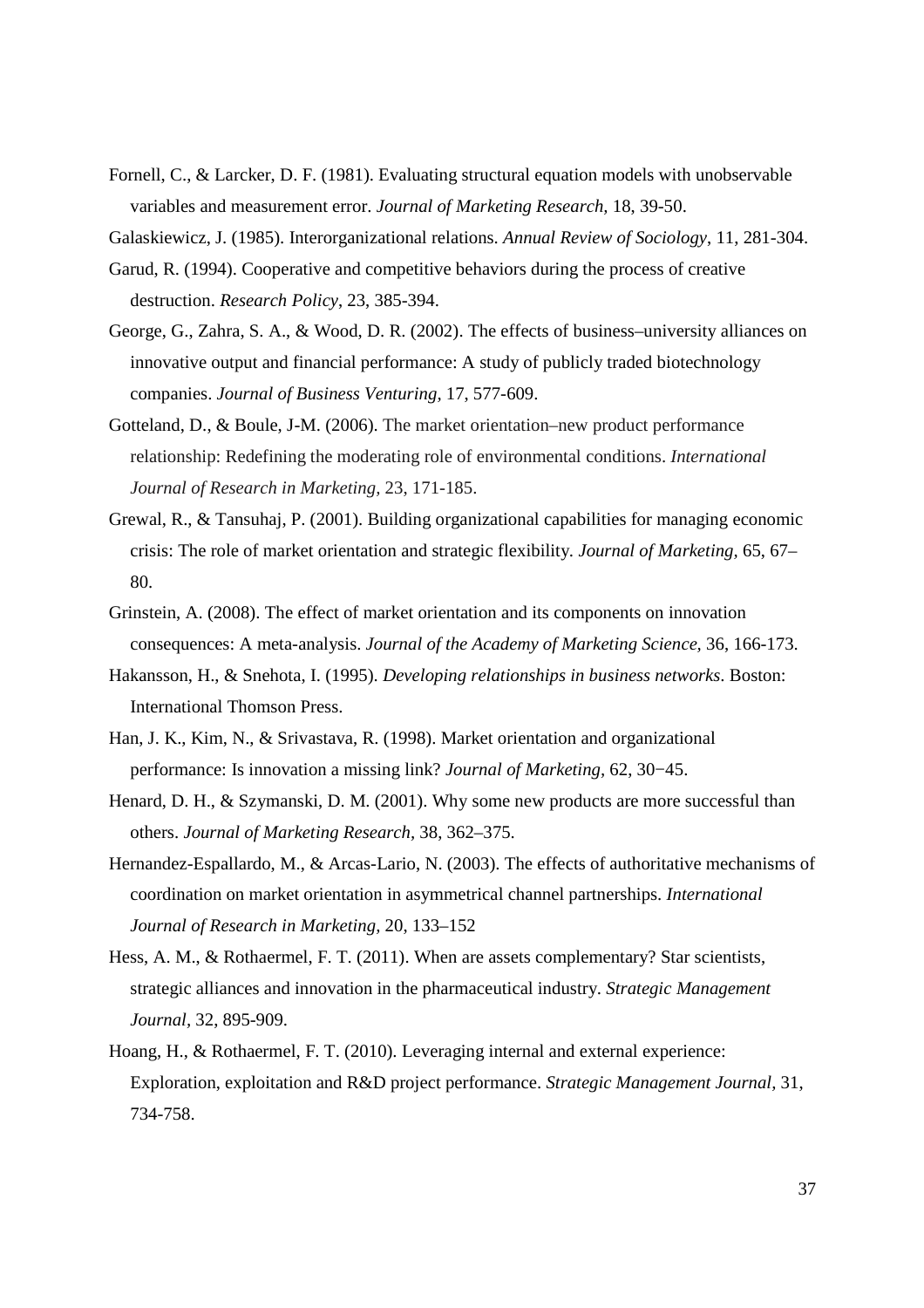- Hofstede, G. (2001). *Culture's consequences: Comparing values, behaviors, institutions, and organizations across nations.* Thousand Oaks, CA: Sage.
- Hu, L., & Bentler, P. M. (1999). Cutoff criteria for fit indexes in covariance structure analysis: Conventional criteria versus new alternatives. *Structural Equation Modeling: A Multidisciplinary Journal,* 6, 1–55.
- Hult, G. T., & Kethchen, Jr., D. J. (2001). Does market orientation matter? A test of the relationship between positional advantage and performance. *Strategic Management Journal*, 22, 899–906.
- Inemek, A., & Matthyssens, P. (2013). The impact of buyer–supplier relationships on supplier innovativeness: An empirical study in cross-border supply networks. *Industrial Marketing Management,* 42, 580-594.
- Jaeger, N. A., Zacharias, N. A. & Brettel, M. (2016). Nonlinear and dynamic effects of responsive and proactive market orientation: A longitudinal investigation. *International Journal of Research in Marketing*, 33, 767-779.
- Jaworski, B. J., & Kohli, A. K. (1993). Market orientation: Antecedents and consequences. *Journal of Marketing*, 57, 53–70.
- Jaworski, B. J., Kohli, A. K., & Sahay, A. (2000). Market-driven versus driving markets. *Journal of the Academy of Marketing Science,* 28, 45-54.
- Jiménez-Jiménez, D., & Cegarra-Navarro, J. G. (2007). The performance effect of organizational learning and market orientation. *Industrial Marketing Management,* 36, 694-708.
- Katila, R. (2000). *In search of innovation: search determinants of new product introductions*, Ph.D. Dissertation, The University of Texas at Austin.
- Kim, N., & Atuahene-Gima, K. (2010). Using exploratory and exploitative market learning for new product development. *Journal of Product Innovation Management*, 27, 519-539.
- Kirca, A. H., Jayachandran, S., & Bearden, W. O. (2005). Market orientation: A meta-analytic review and assessment of its antecedents and impact on performance. *Journal of Marketing,* 69, 24–41.
- Kohli, A. K., & Jaworski, B. J. (1990). Market orientation: The construct, research propositions and managerial implications. *Journal of Marketing,* 54, 1-18.
- Kotabe, M., Mol, M. J., & Murray, J. Y. (2008). Outsourcing, performance and the role of ecommerce: A dynamic perspective. *Industrial Marketing Management,* 37, 37-45.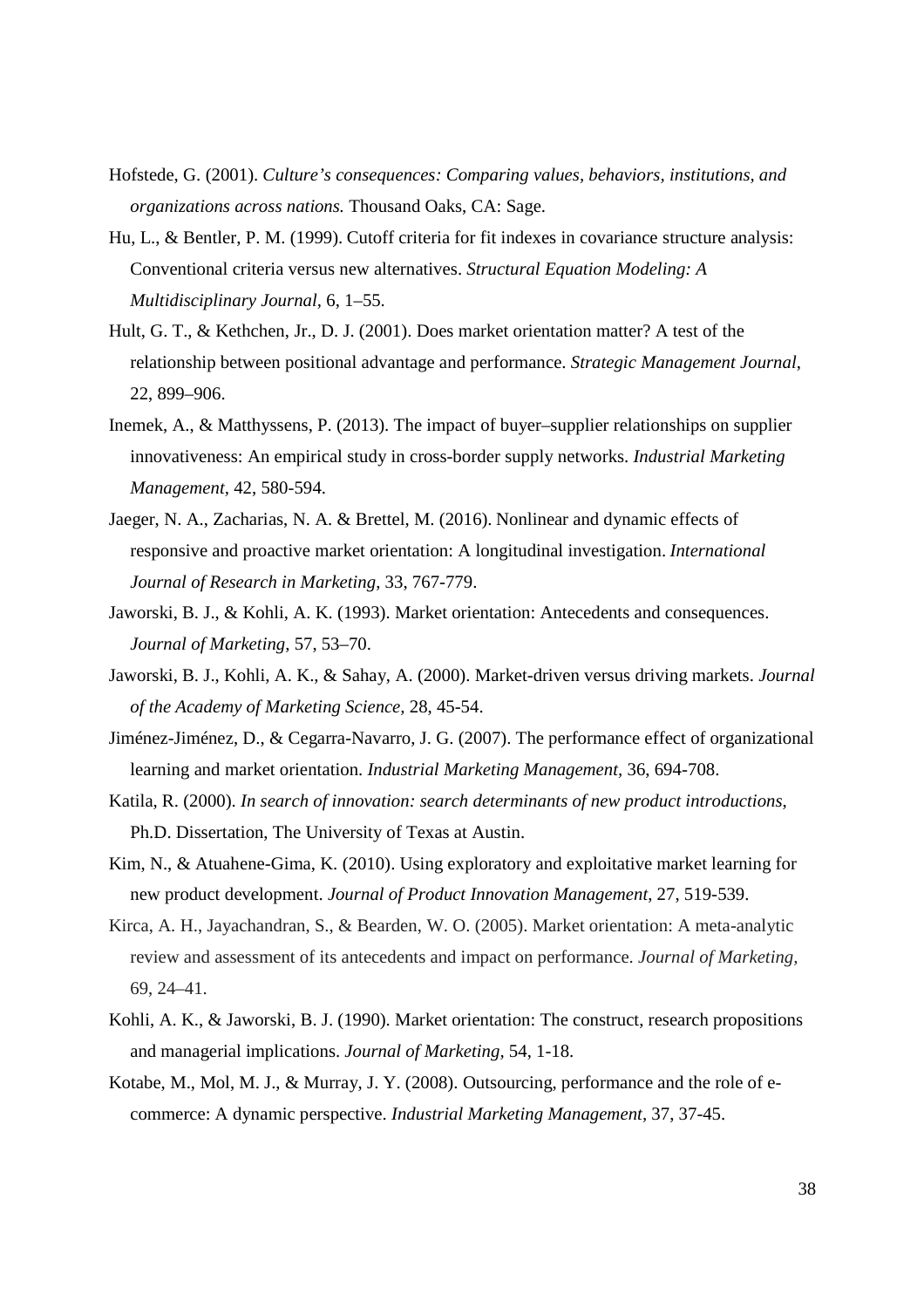- Koufteros, X., Vonderembse, M., & Jayaram, J. (2005). Internal and external integration for product development: The contingency effects of uncertainty, equivocality, and platform strategy. *Decision Sciences,* 36, 97-133.
- Koza, M. P., & Lewin, A. Y. (1998). The co-evolution of strategic alliances. *Organization Science*, 9, 255-264.
- Kumar, N., Scheer, L., & Kotler, P. (2000). From market-driven to market-driving. *European Management Journal,* 18, 129-141.
- Lambe, C. J, Morgan, R., Sheng, S., & Kutwaroo, G. (2009). Alliance-based new product development success: The role of formalization in exploration and exploitation contexts. *Journal of Business-to-Business Marketing*, 16, 242-275.
- Lambert, R. (2003). *Lambert Review of Business-University Collaboration,* HMSO.
- Lane, P. J., & Lubatkin, M. (1998). Relative absorptive capacity and interorganizational learning. *Strategic Management Journal,* 19, 461-477.
- Lane, P. J., Koka, B. R. & Pathak, S. (2006). The reification of absorptive capacity: A critical review and rejuvenation of the construct. *Academy of Management Review,* 31, 833-863.
- Langerak, F., Hultink, E. J. & Robben, H. S. J. (2004). The impact of market orientation, product advantage, and launch proficiency on new product performance and organizational performance. *Journal of Product Innovation Management,* 21, 79-94.
- Lau, A. K. W., Tang, E., & Yam, R. C. M. (2010). Effects of supplier and customer integration on product innovation and performance: Empirical evidence in Hong Kong manufacturers. *Journal of Product Innovation Management,* 27, 761-777.
- Levinthal, D. A., & March, J. G. (1993). The myopia of learning. *Strategic Management Journal,* 14, 95-112.
- Levitas, E., & McFadyen, M. A. (2009). Managing liquidity in research-intensive firms: Signaling and cash flow effects of patents and alliance activities. *Strategic Management Journal,* 30, 659-678.
- Lhuillery, S., & Pfister, E. (2009). R&D cooperation and failures in innovation projects: Empirical evidence from French CIS data. *Research Policy,* 38, 45-57.
- Li, C. R., Lin, C. J., & Chu, C. P. (2008). The nature of market orientation and the ambidexterity of innovations. *Management Decision,* 46, 1002-1026.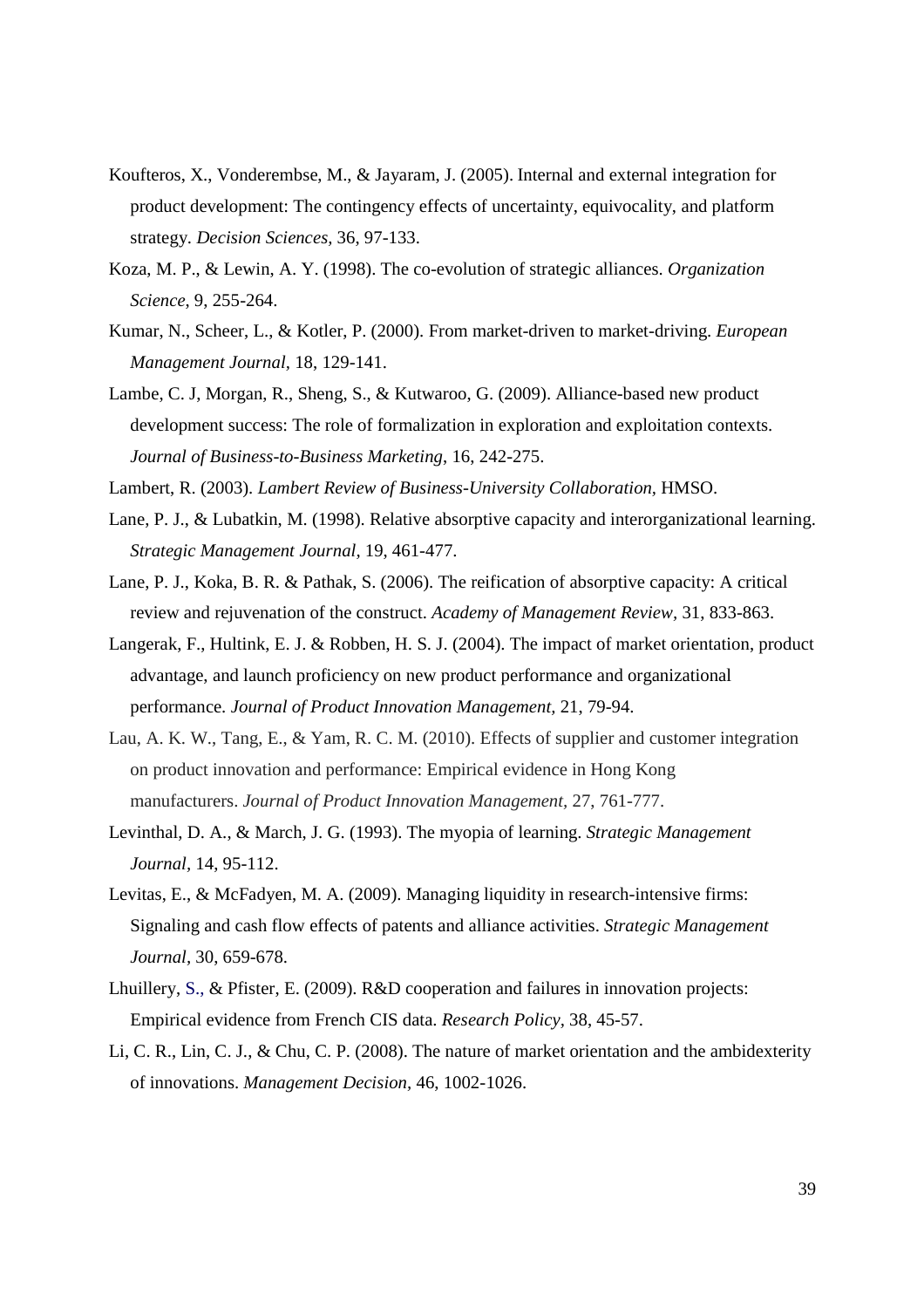- Lin, C., Wu, Y-J., Chang, C., Wang, W., & Lee, C-Y. (2012). The alliance innovation performance of R&D alliances - the absorptive capacity perspective. *Technovation*, 32, 282– 292.
- Love, P. E. D., & Gunasekaran, A. (1999). Learning alliances: A customer-supplier focus for continuous improvement in manufacturing. *Industrial and Commercial Training*, 31, 88-96.
- Lukas, B. A., & Ferrell, O. C. (2000). The effect of market orientation on product innovation. *Journal of the Academy of Marketing Science,* 28, 239-247.
- Luo, X., Rindfleisch, A., & Tse, D. K. (2007). Working with rivals: The impact of competitor alliances on financial performance. *Journal of Marketing Research,* 44, 73-83.
- Makri, M., Hitt, M. A., & Lane, P. J. (2010). Complementary technologies, knowledge relatedness, and invention outcomes in high technology mergers and acquisitions. *Strategic Management Journal,* 31, 602-628.
- Mansfield, E. (1991). Academic research and industrial innovation. *Research Policy*, 20, 1-12.
- March, J. G. (1991). Exploration and exploitation in organizational learning. *Organization Science,* 2, 71-87.
- Matsuno, K., & Mentzer, J. T. (2000). The effects of strategy type on the market orientationperformance relationship. *Journal of Marketing,* 64, 1-16.
- Menguc, B., Seigyoung, A., & Yannopoulos, P. (2014). Customer and supplier involvement in design: The moderating role of incremental and radical innovation capability. *Journal of Product Innovation Management*, 31, 313–328.
- Mention, A. L. (2011). Co-operation and co-opetition as open innovation practices in the service sector: Which influence on innovation novelty? *Technovation*, 31, 44-53.
- Monjon, S., & Waelbroeck, P. (2003). Assessing spillovers from universities to firms: evidence from French firm-level data. *International Journal of Industrial Organization*, 21, 1255-1270.
- Moorman, C. (1995). Organizational market information processes: Cultural antecedents and new product outcomes. *Journal of Marketing Research,* 32, 318-335.
- Morgan, R. E., & Berthon, P. (2008). Market orientation, generative learning, innovation strategy and business performance: Inter-relationships in bioscience firms. *Journal of Management Studies,* 45, 1330-1353.
- Narver, J. C., & Slater, S. F. (1990). The effect of a market orientation on business profitability. *Journal of Marketing,* 54, 20-35.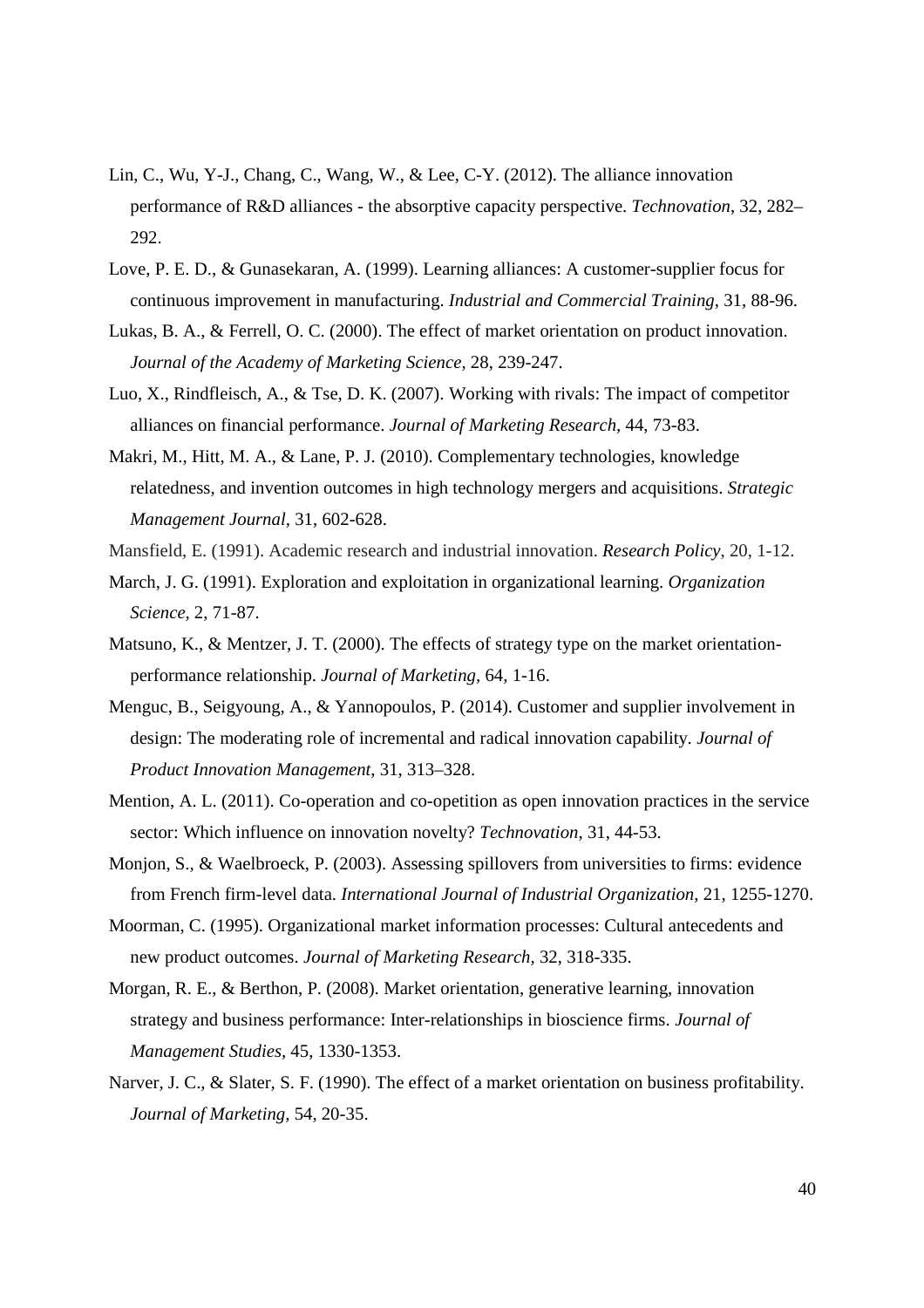- Narver, J. C., Slater, S. F., & MacLachlan, D. L. (2004). Responsive and proactive market orientation and new product success. *Journal of Product Innovation Management,* 21, 334- 347.
- Nelson, R. R., & Winter, S. G. (1982). *An evolutionary theory of economic change*. Harvard University Press.
- Nieto, M. J., & Santamaria, L. (2007). The importance of diverse collaboration networks for the novelty of product innovation. *Technovation,* 27, 367-377.
- Nunnally, J. C. (1978). *Psychometric theory* (2nd ed.). New York: McGraw-Hill.
- OECD (2013). *OECD Science, Technology and Industry Scoreboard 2013*. OECD Publishing. http://dx.doi.org/10.1787/sti\_scoreboard-2013-en.
- Paladino, A. (2007). Investigating the drivers of innovation and new product success: A comparison of strategic orientations. *Journal of Product Innovation Management*, 24, 534- 553.
- Pelham, A. M., & Wilson, D. T. (1996). A longitudinal study of the impact of market structure, firm structure, strategy, and market orientation culture on dimensions of small- firm performance. *Journal of the Academy of Marketing Science,* 24, 7–43.
- Pfeffer, J., & Nowak, P. (1976). Joint-ventures and interorganizational interdependence. *Administrative Science Quarterly,* 21, 398-418.
- Ping, Jr., R. A. (1995). A parsimonious estimating technique for interaction and quadratic latent variables. *Journal of Marketing Research,* 32, 336-347.
- Podsakoff, P. M., & Organ, D. W. (1986). Self-reports in organizational research: Problems and prospects. *Journal of Management*, 12, 531-544.
- Pressey, R. L. (2004). Conservation planning and biodiversity: Assembling the best data for the job. *Conservation Biology*, 18, 1677-1681.
- Rindfleisch, A. (2000). Organizational trust and interfirm cooperation: An examination of horizontal versus vertical alliances. *Marketing Letters,* 11, 81-95.
- Rindfleisch, A., & Moorman, C. (2001). The acquisition and utilization of information in new product alliances: A strength of ties perspective. *Journal of Marketing*, 65, 1-18.
- Rindfleisch, A., & Moorman, C. (2003). Interfirm cooperation and customer orientation. *Journal of Marketing Research,* 40, 421-436.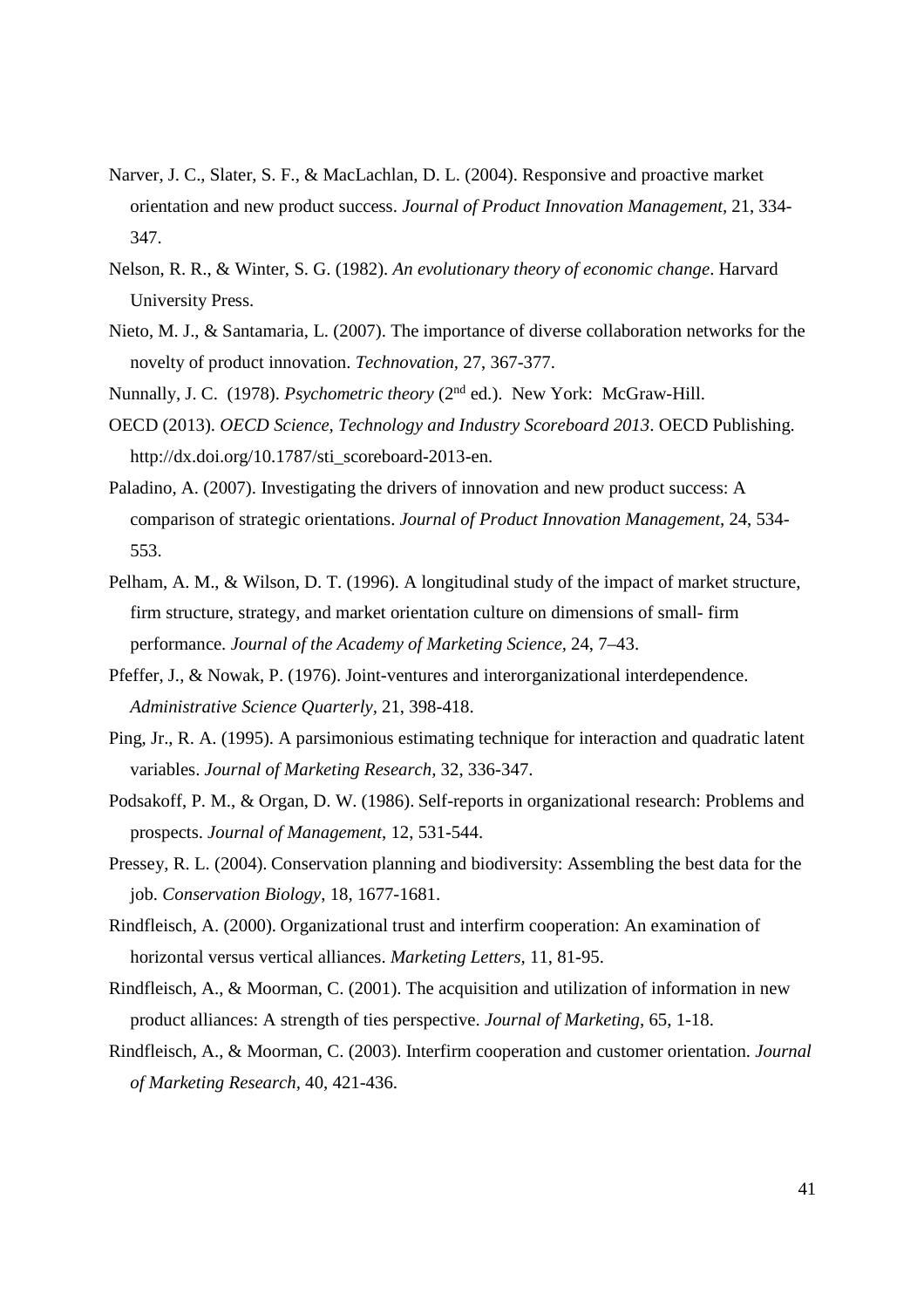- Saini, A., & Johnson, J. L. (2005). Organizational capabilities in e-commerce: An empirical investigation of e-brokerage service providers. *Journal of the Academy of Marketing Science,* 33, 360-375.
- Siguaw, J. A., Simpson, P. M., & Baker, T. L. (1998). Effects of supplier market orientation in distributor market orientation and the channel relationship: The distributor perspective. *Journal of Marketing,* 62, 99-111.
- Skippari, M., Laukkanen, M. and Salo, J. (2016). Cognitive barriers to collaborative innovation generation in supply chain relationships, Industrial Marketing Management (in press)
- Slater, S. F., & Mohr, J. J. (2006). Successful development and commercialization of technological innovation: Insights based on strategy type. *Journal of Product Innovation Management*, 23, 26-33.
- Slater, S. F., & Narver, J. C. (1994). Does competitive environment moderate the market orientation-performance relationship? *Journal of Marketing,* 58, 46-55.
- Slater, S. F., & Narver, J. C. (1995). Market orientation and the learning organization. *Journal of Marketing,* 59, 63-74.
- Slater, S. F., & Narver, J. C. (1998). Customer-led and market-oriented: Let's not confuse the two. *Strategic Management Journal,* 19, 1001-1006.
- Song, M., & Thieme, J. (2009). The role of suppliers in market intelligence gathering for radical and incremental innovation. *Journal of Product Innovation Management,* 26, 43-57.
- Thomas, E. (2013). Supplier integration in new product development: Computer mediated communication, knowledge exchange and buyer performance. *Industrial Marketing Management*, 42, 890-899.
- Tsai, K. H., Chou, C., & Kuo, J. H. (2008). The curvilinear relationships between responsive and proactive market orientations and new product performance: A contingent link. *Industrial Marketing Management,* 37, 884-894.
- Un, C. A., Cuervo-Cazurra, A., & Asakawa, K. (2010). R&D collaborations and product innovation. *Journal of Product Innovation Management,* 27, 673-689.
- Vanhaverbeke, W., Gilsing, V., Beerkens, B., & Duysters, G. (2009). The role of alliance network redundancy in the creation of core and non-core technologies. *Journal of Management Studies,* 46, 215-244.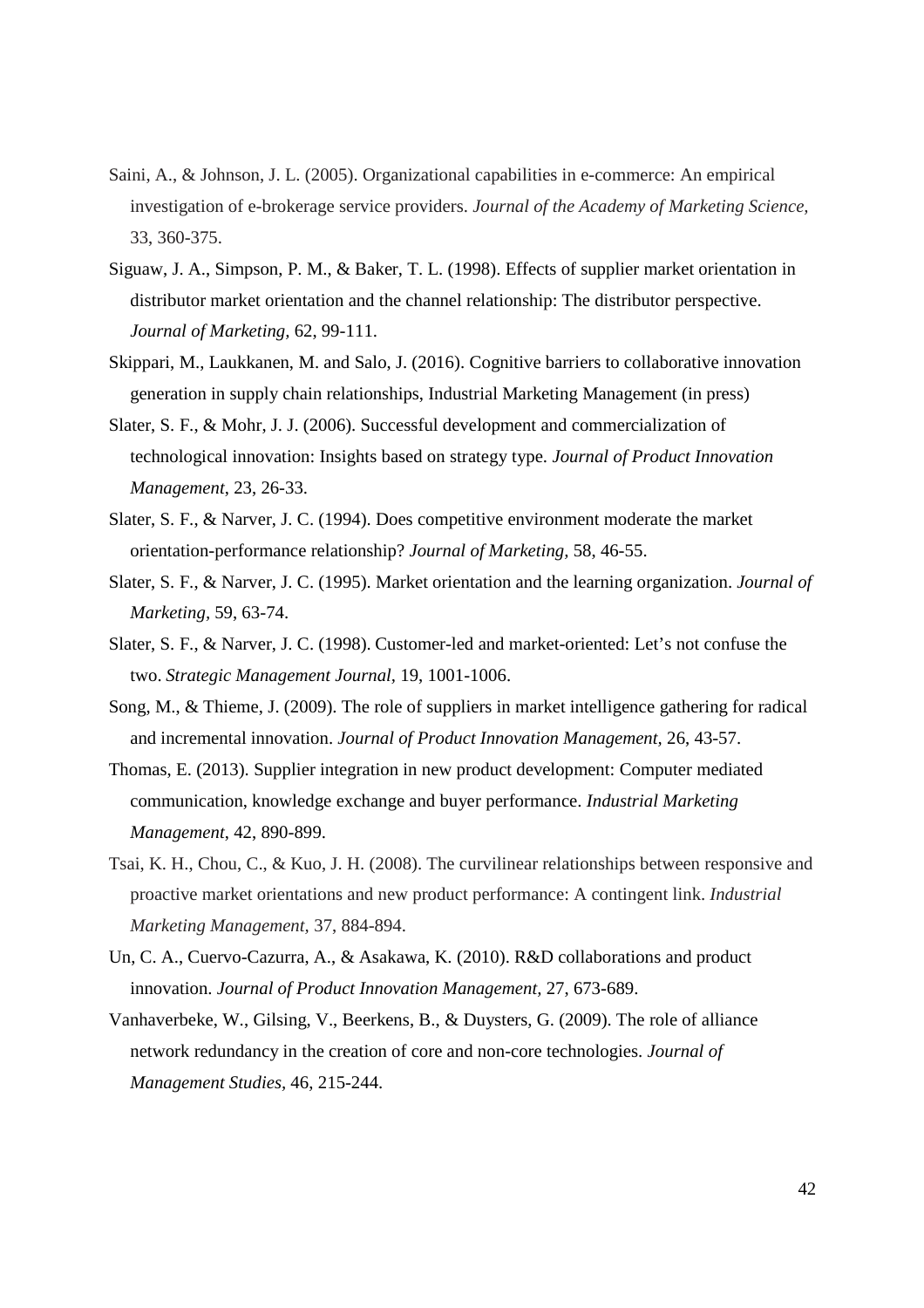- Von Hippel, E. (1986). Lead users: A source of novel product concepts. *Management Science,* 32, 791-805.
- Voola, R., & O'Cass, A. (2010). Implementing competitive strategies: The role of responsive and proactive market orientations. *European Journal of Marketing,* 44, 245-266.
- Waarts, E., & Van Everdingen, Y. (2005). The influence of national culture on the adoption status of innovations: An empirical study of firms across Europe. *European Management Journal*, 23, 601-610.
- Walter, S., Walter, A., & Muller, D. (2015). Formalization, communication quality, and opportunistic behavior in R&D alliances between competitors. *Journal of Product Innovation Management,* 32, 954–970.
- Wei, Y., & Morgan, N. A. (2004). Supportiveness of organizational climate, market orientation, and new product performance in Chinese firms. *Journal of Product Innovation Management,*  21, 375-388.
- Wittman, M. C., Hunt, S. D., & Arnett, D. B. (2009). Explaining alliance success: Competences, resources, relational factors, and resource-advantage theory. *Industrial Marketing Management*, 38, 734-756.
- Wu, J. (2014). Cooperation with competitors and product innovation: Moderating effects of technological capability and alliances with universities, *Industrial Marketing Management*, 43, 199-209.
- Wuyts, S. H., & Dutta, S. (2014). Benefiting from alliance portfolio diversity: The role of past internal knowledge creation strategy. *Journal of Management*, 40, 1653-1674.
- Xu, S., Wu, F., & Cavusgil, E. (2013). Complements or substitutes? Internal technological strength, competitor alliance participation, and innovation development. *Journal of Product Innovation Management,* 30, 750-762.
- Yannopoulos, P., Auh, S. & Menguc, B. (2012). Achieving fit between learning and market orientation: Implications for new product performance. *Journal of Product Innovation Management,* 29, 531-545.
- Zeng, S. X., Xie, X. M., & Tam, C. M. (2010). Relationship between cooperation networks and innovation performance of SMEs. *Technovation,* 30, 181-194.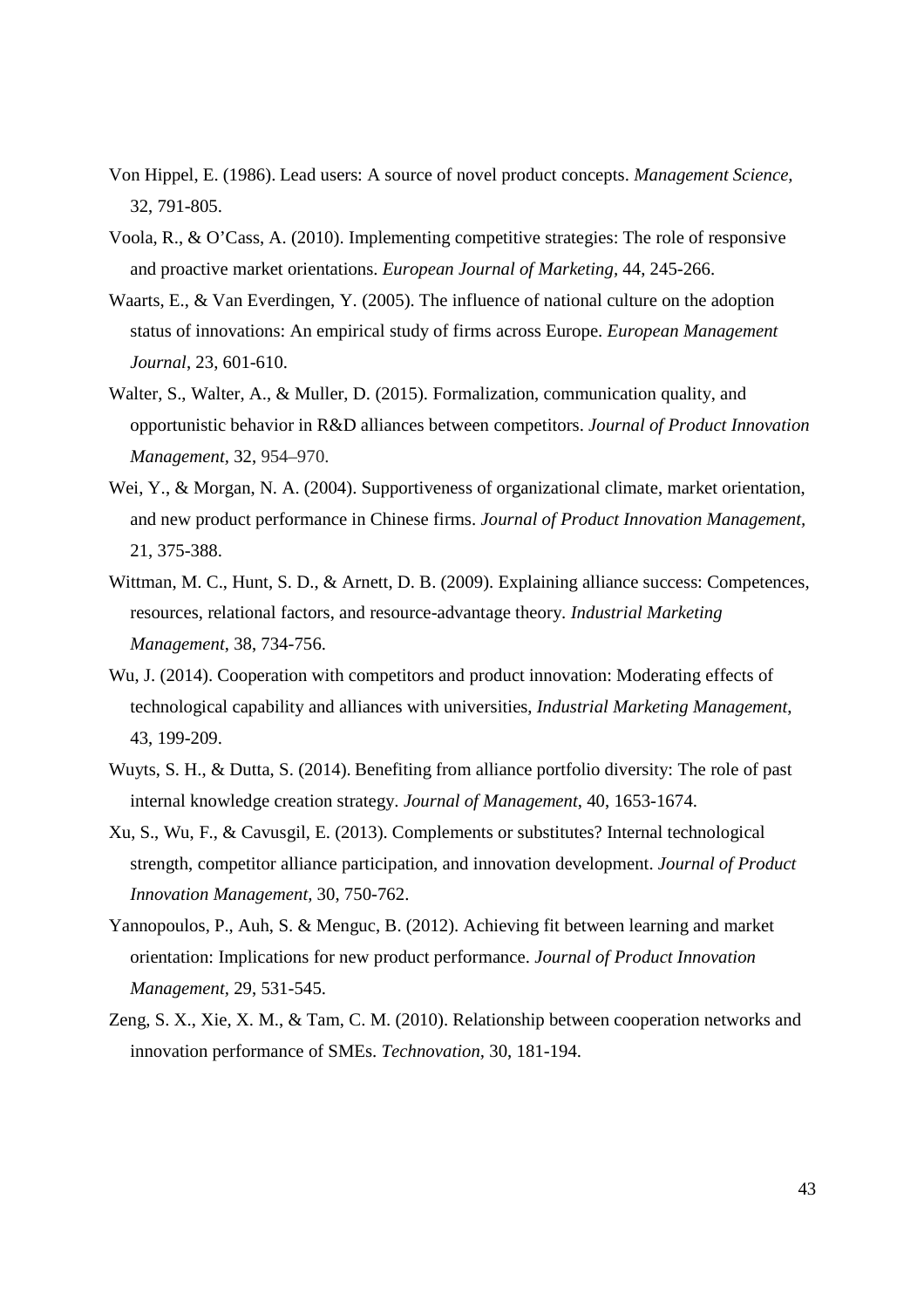- Zhang, J., & Duan, Y. (2010). The impact of different types of market orientation on product innovation performance: Evidence from Chinese manufacturers. *Management Decision,* 48, 849-867.
- Zhang, H., Wu, F., & Cui, S. C. (2015) Balancing market exploration and market exploitation in product innovation: A contingency perspective, *International Journal of Research in Marketing*, 32, 297-308.
- Zhou, K. Z., Yim, C. K., & Tse, D. K. (2005). The effects of strategic orientations in technologyand market-based breakthrough innovation. *Journal of Marketing,* 69, 42-6.
- Zhou, K. Z., Zhang, Q., Sheng, S., Xie, E., & Bao, Y. (2014). Are relational ties always good for knowledge acquisition? Buyer – supplier exchanges in China. *Journal of Operations Management,* 32, 88-98.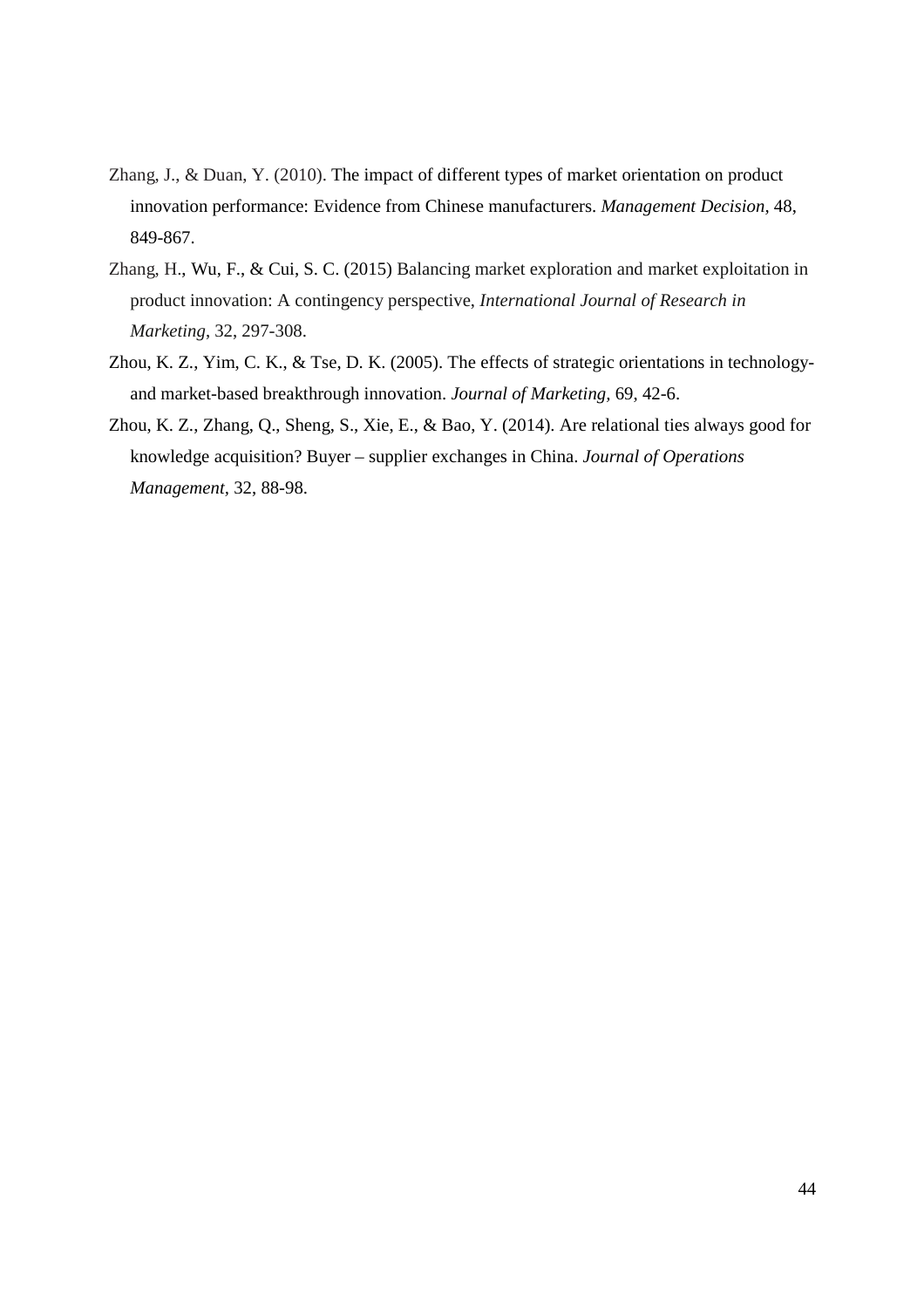# **Table 1. Results of the CFA**

| Scale Items                                                                                             | <b>Standardized Loading</b> | t-value <sup>a</sup> |  |  |  |  |  |
|---------------------------------------------------------------------------------------------------------|-----------------------------|----------------------|--|--|--|--|--|
| Responsive Market Orientation ( $AVE = 59.64\%$ ; $HSV = 36.72\%$ ; $CR = 0.81$ )                       |                             |                      |  |  |  |  |  |
| Our business objectives are driven primarily by customer satisfaction.                                  | 0.80                        | 10.82                |  |  |  |  |  |
| We constantly monitor our level of commitment and orientation to serving customer needs.                | 0.86                        | 12.17                |  |  |  |  |  |
| We freely communicate information about our successful and unsuccessful customer experiences            | 0.64                        | 8.01                 |  |  |  |  |  |
| across all business functions.                                                                          |                             |                      |  |  |  |  |  |
| Our strategy for competitive advantage is based on our understanding of customers' needs. <sup>b</sup>  |                             |                      |  |  |  |  |  |
| We measure customer satisfaction systematically and frequently.                                         | 0.70                        | 9.00                 |  |  |  |  |  |
| We are more customer focused than our competitors. <sup>b</sup>                                         |                             |                      |  |  |  |  |  |
| I believe this business exists primarily to serve customers.                                            | 0.73                        | 9.56                 |  |  |  |  |  |
| Data on customer satisfaction are disseminated at all levels in this business unit on a                 |                             |                      |  |  |  |  |  |
| regular basis. <sup>b</sup>                                                                             |                             |                      |  |  |  |  |  |
| Proactive Market Orientation ( $AVE = 58.92\%$ ; $HSV = 36.72\%$ ; $CR = 0.88$ )                        |                             |                      |  |  |  |  |  |
| We help our customers anticipate developments in their markets.                                         | 0.66                        | 8.45                 |  |  |  |  |  |
| We continuously try to discover additional needs of our customers of which they are unaware.            | 0.82                        | 11.29                |  |  |  |  |  |
| We incorporate solutions to unarticulated customer needs in our new products and services. <sup>b</sup> |                             |                      |  |  |  |  |  |
| We brainstorm on how customers use our products and services. <sup>b.</sup>                             |                             |                      |  |  |  |  |  |
| We innovate even at the risk of making our own products obsolete.                                       | 0.69                        | 8.85                 |  |  |  |  |  |
| We search for opportunities in areas where customers have a difficult time expressing                   |                             |                      |  |  |  |  |  |
| their needs. <sup>b</sup>                                                                               |                             |                      |  |  |  |  |  |
| We work closely with lead users who try to recognize customer needs months or even years                | 0.81                        | 11.07                |  |  |  |  |  |
| before the majority of the market may recognize them.                                                   |                             |                      |  |  |  |  |  |
| We extrapolate key trends to gain insight into what users in a current market will need                 | 0.84                        | 11.71                |  |  |  |  |  |
| in the future.                                                                                          |                             |                      |  |  |  |  |  |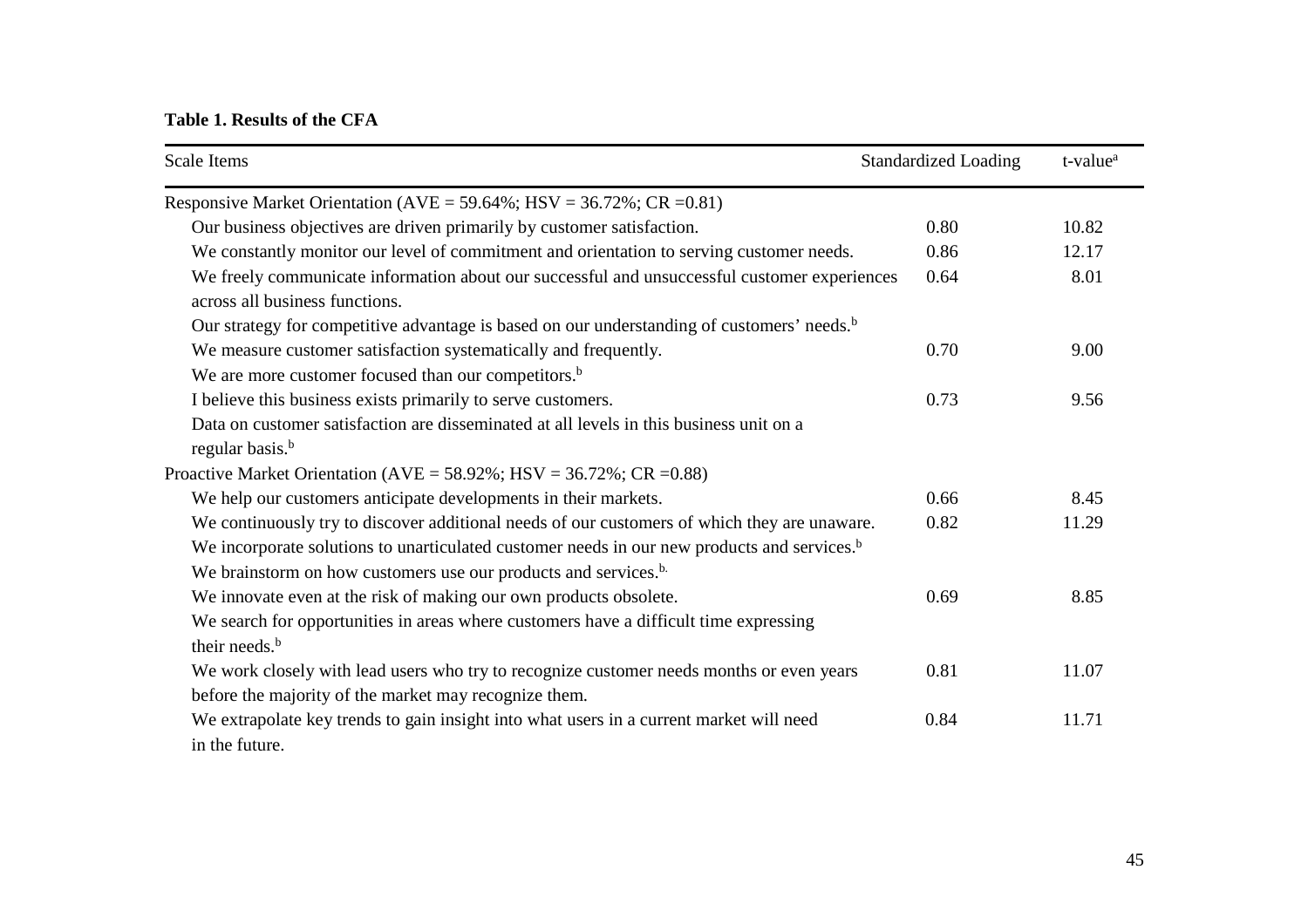| New Product Performance (AVE = $88.37\%$ ; HSV = $27.35\%$ ; CR = 0.96)                                                                                               |      |       |
|-----------------------------------------------------------------------------------------------------------------------------------------------------------------------|------|-------|
| New products/services at my firm generally achieved their market share objectives                                                                                     | 0.95 | 15.16 |
| in the last 3 years.                                                                                                                                                  |      |       |
| New products/services at my firm generally achieved their sales and customer use objectives                                                                           | 0.94 | 14.71 |
| in the last 3 years.                                                                                                                                                  |      |       |
| New products/services at my firm generally achieved their sales growth objectives                                                                                     | 0.93 | 14.40 |
| in the last 3 years.                                                                                                                                                  |      |       |
| New products/services at my firm generally achieved their profit objectives in the last 3 years.                                                                      | 0.80 | 11.25 |
| Firm Performance (AVE = 73.33%; HSV = $27.35\%$ ; CR = 0.92)                                                                                                          |      |       |
| Firm's sales growth in the past 3 years.                                                                                                                              | 0.75 | 10.29 |
| Firm's profitability in the past 3 years.                                                                                                                             | 0.80 | 11.28 |
| ROI or IRR in the past 3 years.                                                                                                                                       | 0.95 | 14.87 |
| Growth in ROI in the past 3 years.                                                                                                                                    | 0.90 | 13.56 |
| Competition Intensity ( $AVE = 39.90\%$ ; $HSV = 0.48\%$ ; $CR = 0.66$ )                                                                                              |      |       |
| Competition in our industry is cutthroat.                                                                                                                             | 0.64 | 7.60  |
| There are many 'promotion wars' in our industry.                                                                                                                      | 0.57 | 6.58  |
| Anything that one competitor can offer, others can match readily.                                                                                                     | 0.68 | 8.14  |
| Price competition is a hallmark of our industry.                                                                                                                      | 0.60 | 7.00  |
| One hears of a new competitive move almost every day.                                                                                                                 | 0.76 | 9.25  |
| Model Fit Statistics: $\chi^2$ = 302.81 (df = 220, p < 0.05); NNFI = 0.95; CFI = 0.96; IFI = 0.96; RMSEA = 0.05; 90% Confidence Interval<br>of RMSEA = $(0.04, 0.07)$ |      |       |

<sup>a</sup>The t-values from the unstandardized solution. <sup>b</sup>Items deleted from scale.<br>Notes: AVE = average variance extracted; HSV = highest shared variance with other constructs; CR = composite reliability.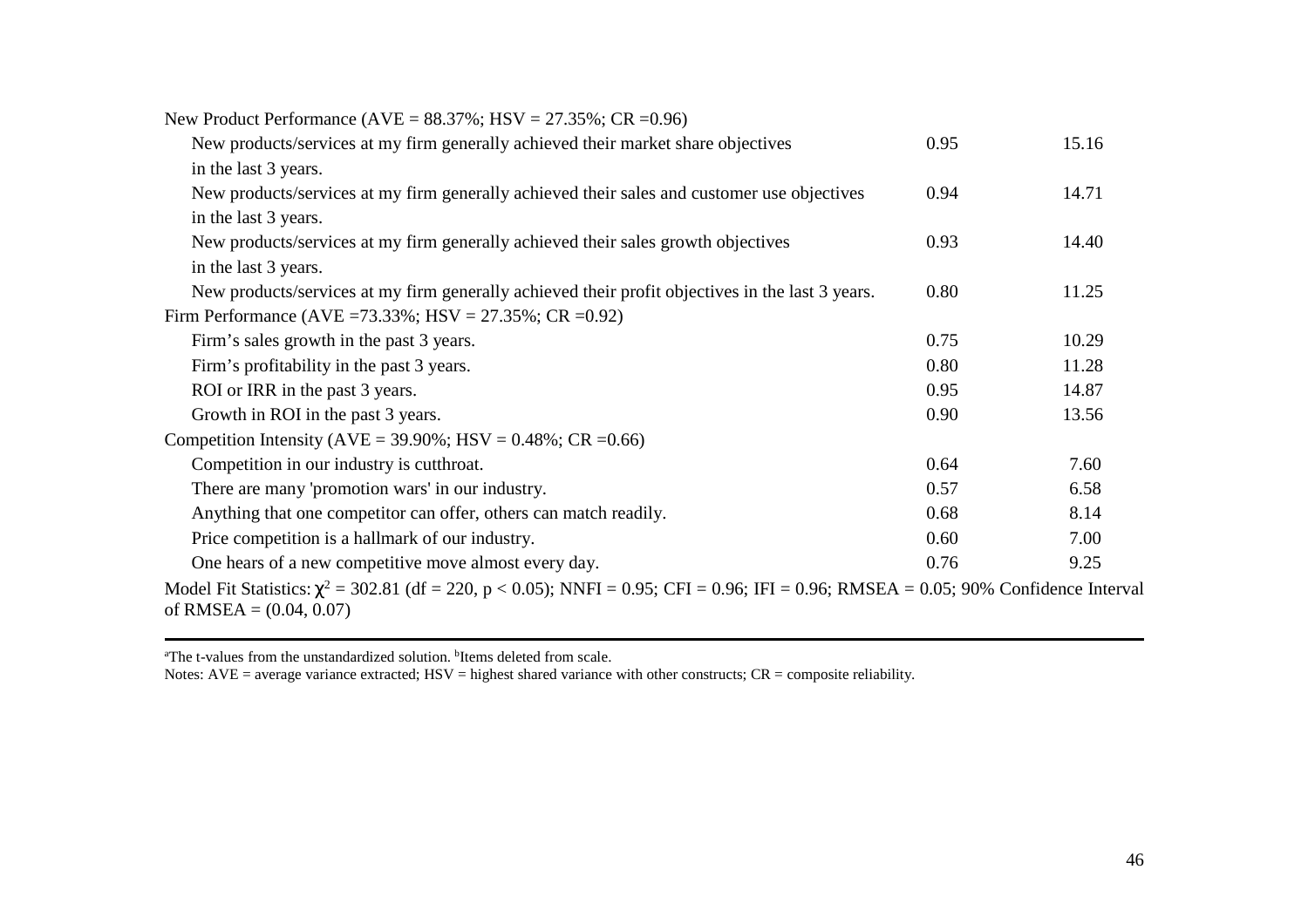|                                      |      | Mean Standard<br>Deviation | Competitor Supplier<br>Alliances | <b>Alliances</b> | Research<br>Institution<br>Alliances |         |               | RMO PMO New Product Firm<br>Performance Performance Intensity |         | Competition |
|--------------------------------------|------|----------------------------|----------------------------------|------------------|--------------------------------------|---------|---------------|---------------------------------------------------------------|---------|-------------|
| Competitor<br>Alliances              | 3.47 | 1.94                       |                                  | 0.14             | $0.29*$                              | 0.18    | $0.24*$       | 0.17                                                          | 0.15    | 0.04        |
| Supplier<br>Alliances                | 5.28 | 1.57                       |                                  |                  | $0.34*$                              | $0.20*$ | $0.34*$       | 0.13                                                          | $0.21*$ | $-0.09$     |
| Research<br>Institution<br>Alliances | 3.59 | 1.83                       |                                  |                  |                                      | 0.15    | $0.33^*$ 0.17 |                                                               | $0.29*$ | $-0.05$     |
| <b>RMO</b>                           | 5.45 | 0.89                       |                                  |                  |                                      |         | $0.60*$       | $0.48*$                                                       | $0.33*$ | 0.06        |
| <b>PMO</b>                           | 4.60 | 1.22                       |                                  |                  |                                      |         |               | $0.50*$                                                       | $0.35*$ | $-0.08$     |
| New Product<br>Performance           | 5.06 | 0.97                       |                                  |                  |                                      |         |               |                                                               | $0.53*$ | 0.02        |
| Firm<br>Performance                  | 5.13 | 1.31                       |                                  |                  |                                      |         |               |                                                               |         | 0.06        |
| Competition<br>Intensity             | 4.82 | 0.99                       |                                  |                  |                                      |         |               |                                                               |         |             |

**Table 2. Means, standard deviations, and intercorrelations for the study constructs** 

\*Correlations are significant at the  $p < 0.05$  level.